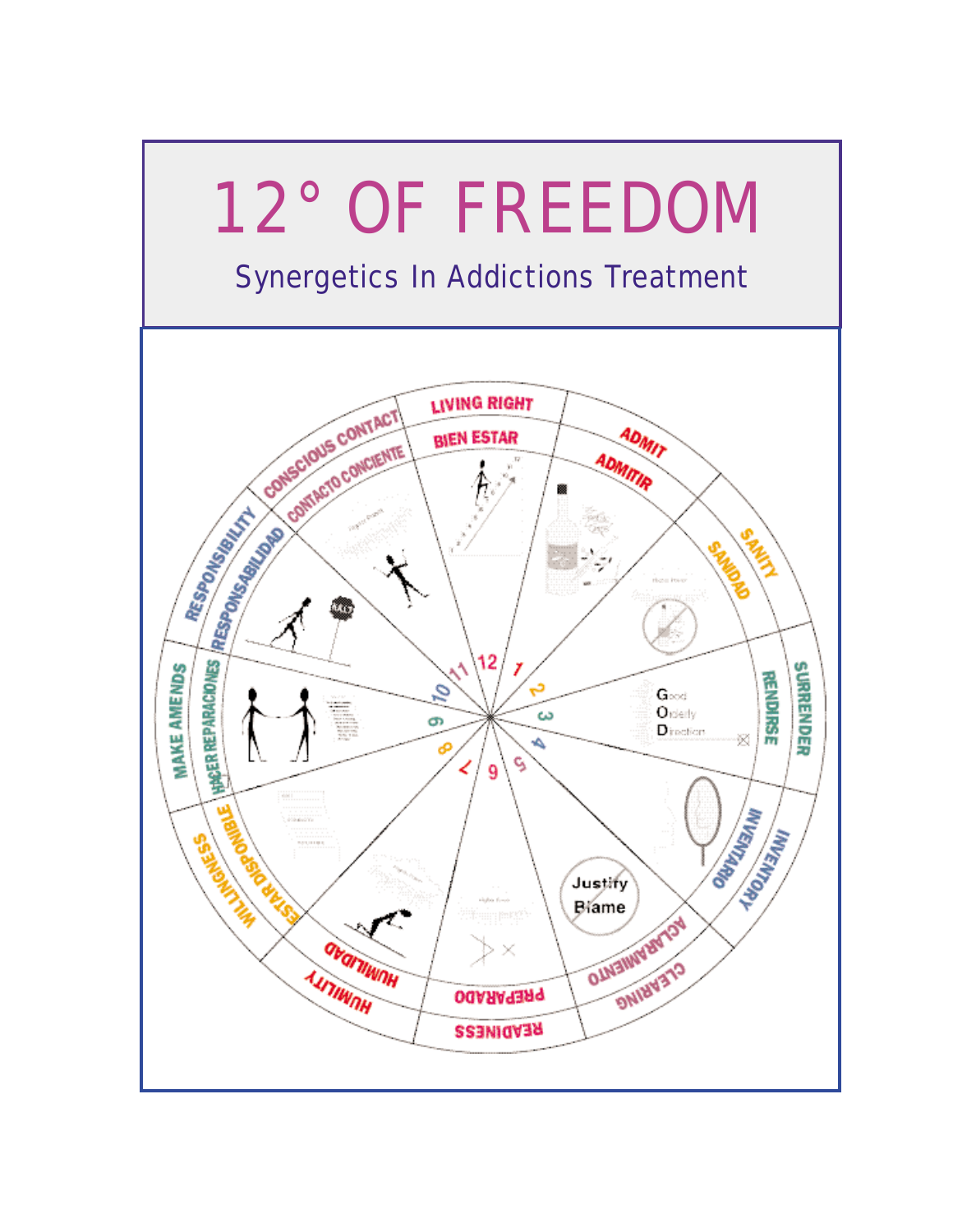Chapter III: 12° of Freedom: Synergetics in Correctional Treatment, explores the questions:

What does the discipline of Synergetics have to contribute to the treatment of addicts and offenders? How does Synergetics relate to the 12 Steps to Recovery of Alcoholics Anonymous and Narcotics Anonymous?

This chapter defines and discusses the six positive and six negative degrees of freedom and the Tetrahedron, the minimum structural system in universe. Each of the 12 Steps to Recovery are related to the 12° of Freedom as special case truths of the generalized principles operating in Universe. Further evidence that these generalized principles are always and everywhere true is presented in an overview of the 12 Stages of Healing.

| Thinking Outside of the Box                                      | 223 |
|------------------------------------------------------------------|-----|
| 12° Of Freedom                                                   | 229 |
| The Tetrahedron: Minimum Structural System In Universe           | 258 |
| The Tetrahedron as the Basis of a Holistic Approach to Treatment | 262 |
| 12 Steps to Recovery                                             | 264 |
| 12 ° of Freedom in the 12 Steps to Recovery                      | 266 |
| God As Universal Principle                                       | 268 |
| Synergetics in Treatment                                         | 278 |
| 12 Stages of Healing                                             |     |
| Total Learning Environments™ in Prison                           | 284 |
| Footnotes                                                        | 288 |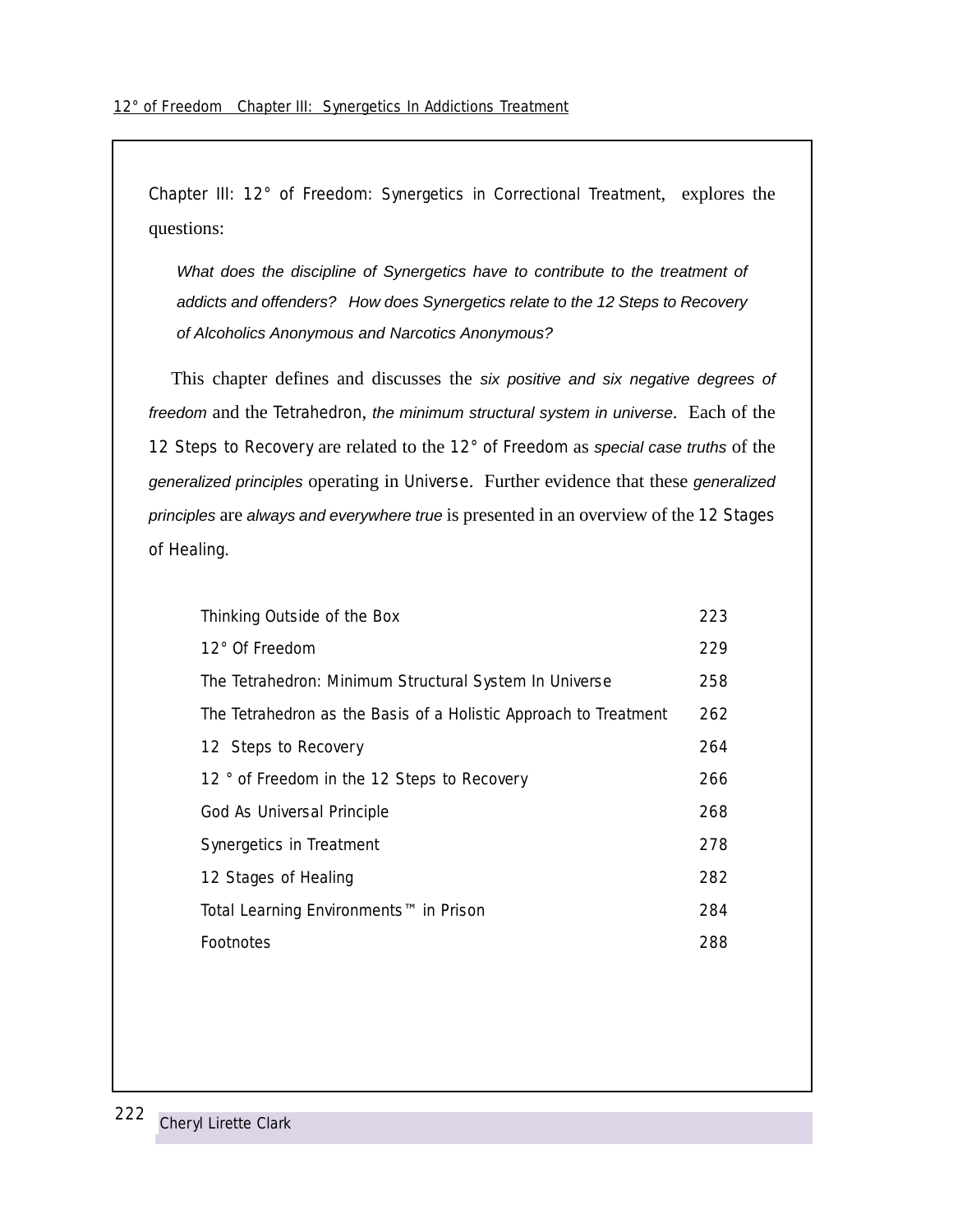### THINKING OUTSIDE OF THE BOX

"THE DARK AGES STILL REIGN over all humanity, and the depth and persistence of this domination are only now becoming clear.

This Dark Ages prison has no steel bars, chains or locks. Instead, it is locked by misorientation and built of misinformation. Caught up in a plethora of conditioned reflexes and driven by human ego, both warden and prisoner attempt meagerly to compete with God. All are intractably skeptical of what they do not understand.

We are powerfully imprisoned in these Dark Ages simply by the terms in which we are conditioned to think."<sup>1</sup>

This introduction to R. Buckminster Fuller's last book, COSMOGRAPHY: A Posthumous Scenario for the Future of Humanity,<sup>2</sup> offers both a challenge to readers to think for themselves about issues with which they are confronted, and introduces a blueprint for discovering solutions to increasingly complex problems. It is particularly compelling to an educator who has worked in the prison system for more than 27 years, with actual steel bars, chains ... locks, jailers, wardens and prisoners.

Although the depth and persistence of Dark Ages thinking is largely unconscious due to habit, nowhere is it more apparent than in prisons, as much in this country as in the rest of the world. The walls, fences, steel bars, chains [and] locks are physically present as reminders of the universally held, reflexive belief in the need to punish offenders, to provide an illusion of safety in a society conditioned to think in terms of "us vs. them", "good vs. evil" and the racial divisions and class systems that separate the "haves" from the "have nots." The model presented here challenges assumptions, the terms in which we are conditioned to think about addicts, criminals, their origins, how "they" got "that way," and why and how they should be punished. Chapter II: Every Day In America explored these assumptions. This chapter presents an alternative to traditional interventions.

Society has been conditioned to think that offenders belong in prisons. As discussed in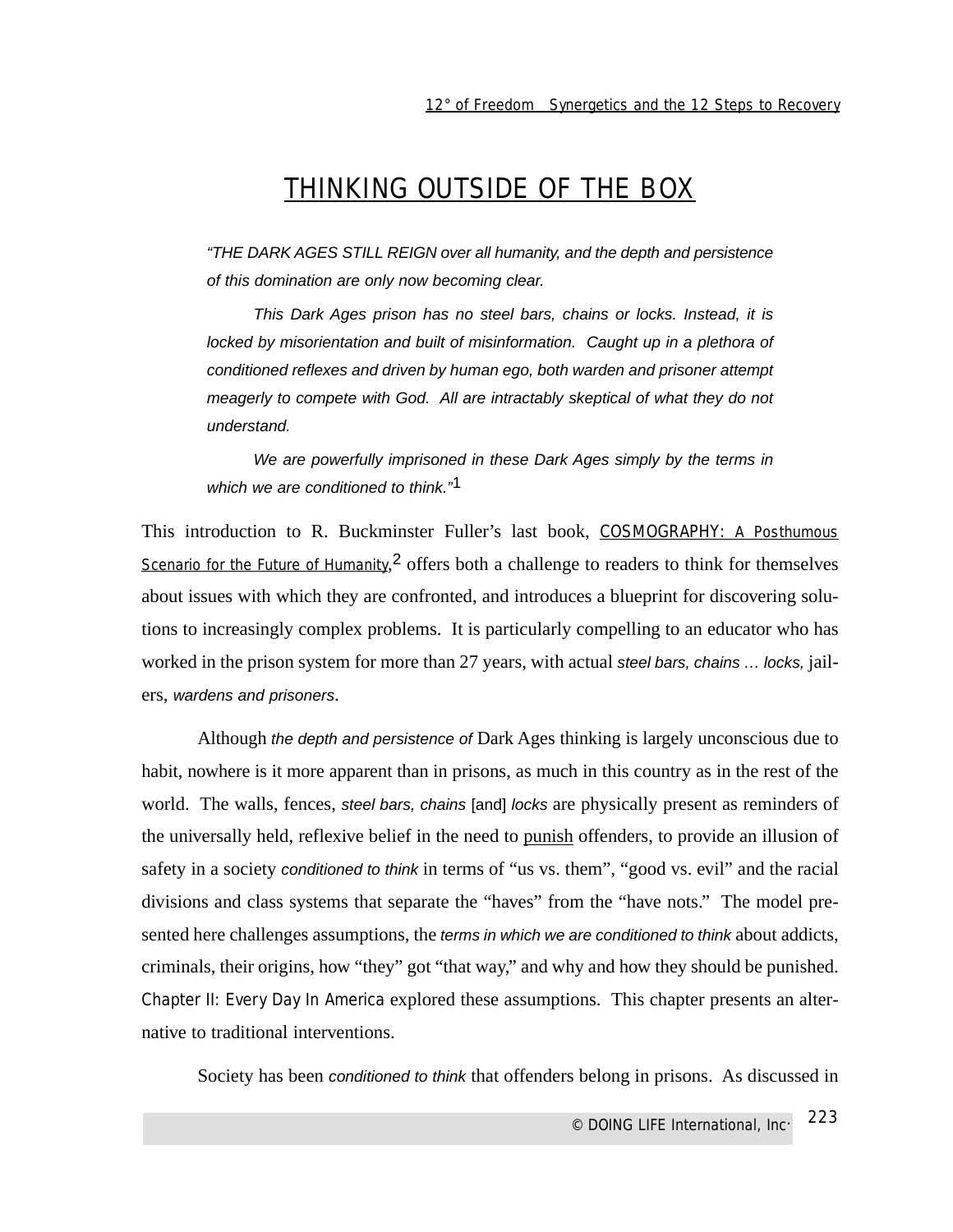the previous chapter, each individual has a very definite opinion of who "they" are, and is not conscious of the misorientation and … misinformation, the prejudice, that blinds them to the facts about who goes to prison or what happens while "they" are there. Society has been conditioned to think in terms of punishment as a *solution* for wrongdoing through centuries of philosophical, religious and moral instruction.

There is no argument that there are those who cannot live in society without causing devastating harm to others. Prisons do seem to offer some measure of safety for larger society. As a "solution" to the problem of crime however, the old systems have fallen sadly short of the stated goals of providing "public safety." The last few years, with teenagers and younger students shooting schoolmates and those in their church groups, and lone, young, white, male, predators killing in dramatic, murderous sprees or in serial savagery, all while an unprecedented escalation in the number of prison beds increases daily, should offer some hint that continuing to incarcerate young, largely African-American and Hispanic, non-violent drug offenders has not offered a viable solution to the terrible violence plaguing the United States today.

From the early days of death and exile as solutions, to the more humane penitentiaries developed by the Quakers, in the "City of Brotherly Love," (Philadelphia) to prisons, and in this century,—correctional facilities—well meaning, well intentioned, serious philosophers and criminologists have attempted to develop approaches to dealing with the more troubled and troubling of society. Here is offered a perspective on incarceration, the keepers and the kept. This chapter describes the basis of a synergistic approach to "corrections" in the 21st Century. It describes and defines the principles and methods influencing the development of a comprehensive approach to treatment from the perspective of Synergetics, the generalized systems theory developed by R. Buckminster Fuller, world-famous inventor of the Geodesic Dome.

The physical and metaphysical underpinnings of the 12 Steps to Recovery, a comprehensive system for dealing with addictions, is explored from the scientific perspective of the Universal Principles detailed in Fuller's Synergetics, Volumes 1 and 2, and others of Fuller's works.<sup>3</sup> The wholistic approach to intervention with offenders presented here was developed through focused study of successful models of change, integrated through experienced based knowledge in the field,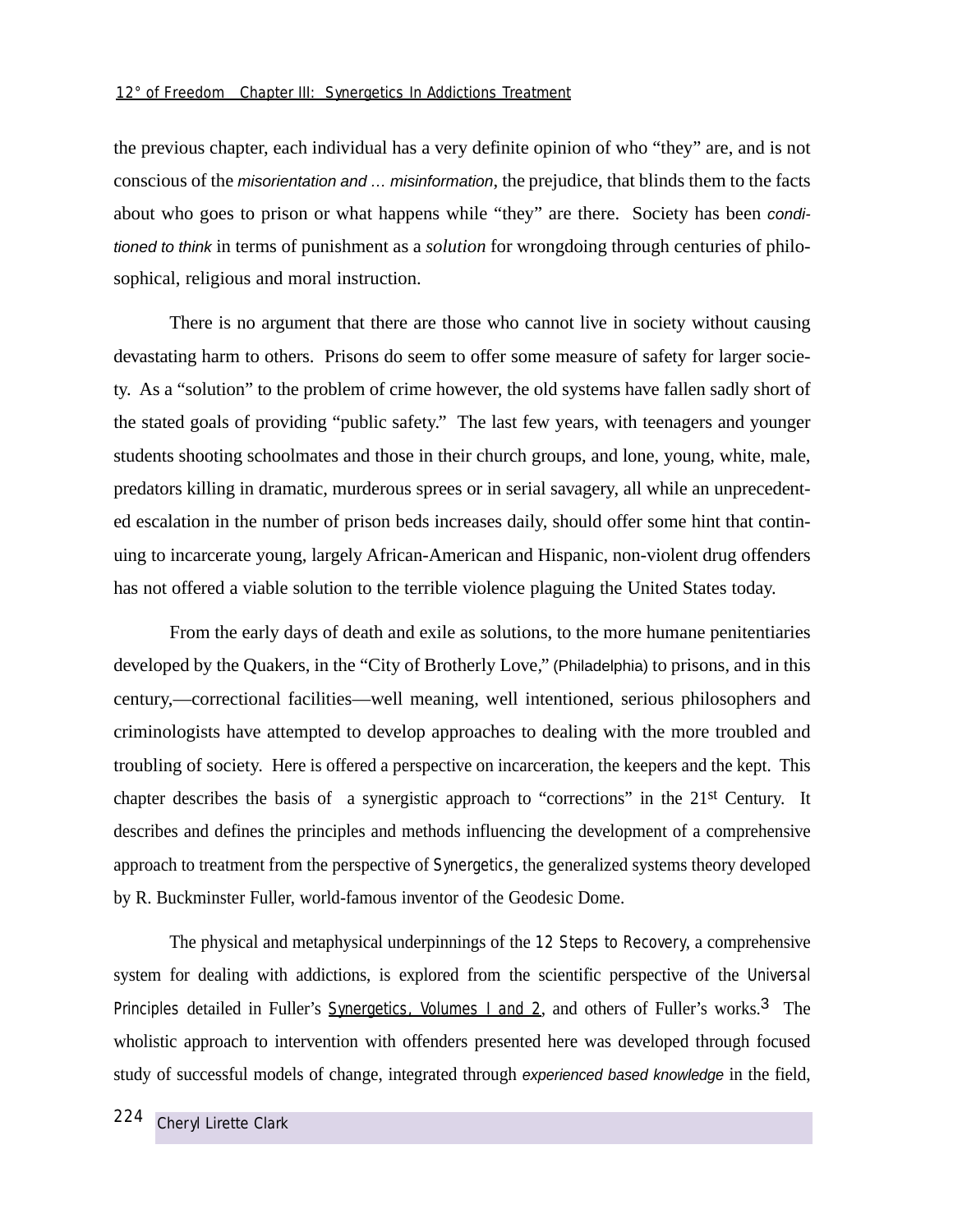and expanded over the course of more than 34 years in human services and the criminal justice system. The results gained through this approach to working with young, non-violent offenders are provided as evidence for the effectiveness of a synergetically based approach to the whole person.

The systems described here parallel and reflect the basic Universal Principles, "always and everywhere true" discovered by R. Buckminster Fuller in the course of his more than 56 years of work and study of the principles existing in nature. Fuller said that Synergetics was not invention, but discovery of how nature works. The study of Fuller's work has made it possible to develop effective tools and artifacts to improve the quality of life for those affected by the criminal justice system: offenders, staff, and the people close to them, as well as the larger society impacted by the system. The comprehensive approach to treatment of addictions discussed here was initiated in the New York State Department of Correctional Services (DOCS) in 1979,<sup>4</sup> greatly expanded beginning in 1987, culminating in an accelerated learning curriculum developed for addicts and treatment professionals, DOING LIFE! A Life-Skills Approach to Recovery from Addictions5 and, most recently, a guidebook on decision making called S.M.A.R.T. CHOICES: Accelerated Life Skills for Making Decisions That Work.<sup>6</sup> Illustrations and exercises from these two books and their **Facilitator's** Guides<sup>7</sup> are used throughout this document as examples of accelerated learning techniques successfully employed in the programs and curricula presented here.

Examples from treatment programs, "total learning environments" [TLE™] in which these methods were developed and tested are also presented as illustrations of application and effectiveness.<sup>8</sup> Initiating and maintaining these Total Learning Environments™ has not always been an easy task. The "rules" for working with offender populations are based in a long-standing tradition of punishment, reform and rehabilitation. The operating assumptions about offenders from which society and even corrections professionals have been *conditioned to think* often blind people to the possibilities for change in this system. As in any system based in long-standing tradition, newcomers, both staff and inmates, are taught, *what* to think, to follow the rules. To implement change in any system as tradition-bound as corrections requires great patience and fortitude. The programs here challenge the terms in which we are conditioned to think. Their purpose is to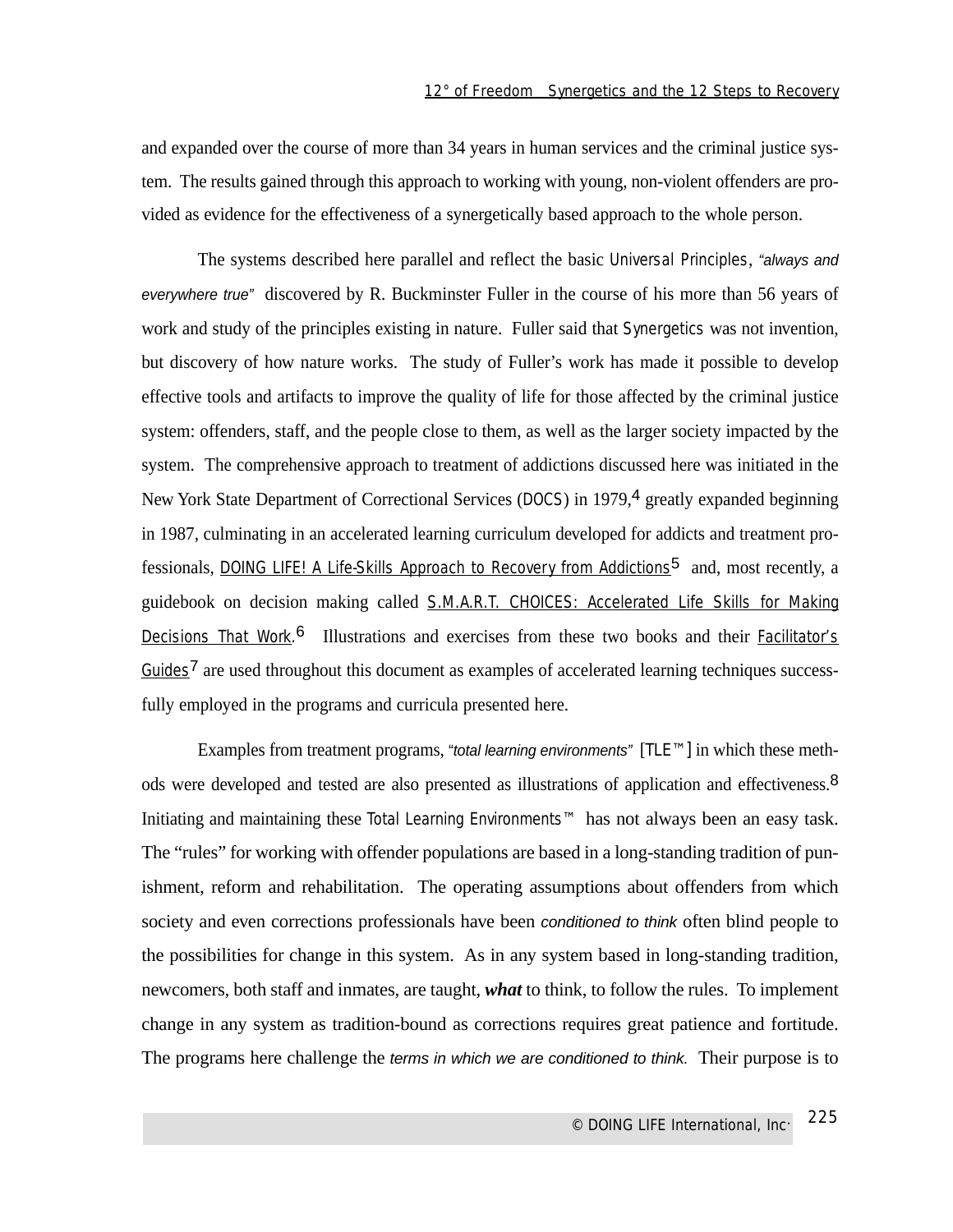teach people *how* to think, clearly and effectively, *how* to set goals and accomplish them.

It is a massive undertaking, requiring a comprehensive, carefully implemented plan, and intensely focused effort. The work described here could not have been accomplished without the commitment of hundreds, now thousands, of corrections professionals and other educators who learned, joined in and supported the implementation of the models presented.

Two of the primary TLE™ offered as examples of significant success are the Shock Incarceration program, a six-month, intensive substance abuse treatment program for young, (16 to 39) non-violent offenders, based in a military model, operating in four correctional facilities in New York; and the Willard Drug Treatment Campus, [DTC] a 90-day relapse recovery, correctional drug treatment program for second felony drug offenders and parole violators, also in New York State DOCS.<sup>9</sup> The DTC has no upper age limit. Both of these programs are based on the Network Program, the first TLE™, developed in 1977 and 1978 and implemented in 1979.

Both Shock Incarceration and the DTC include men and women offenders, and both programs have intensive substance abuse treatment as the primary focus. Many offenders going through the Shock Incarceration and Willard DTC programs increase academic scores of up to 4 and 5 years in three to six months, and a significant number earn General Educational Development (GED) certificates prior to release. The average increase in academic scores in these two programs is 2.5 years for all offenders, after only 144 [DTC] or 275 hours [Shock Incarceration] of academic classes. These programs have the highest GED acquisition rates in correctional programs in the country, with an average of a more than 83% passing rate among those who qualify to take the test.<sup>10</sup> The unique, whole-brain, accelerated learning context discussed here and used so successfully, "holds the space" for this work. It excites, motivates, and inspires people to personal growth, leading to results unprecedented in the field.

The programs and curricula offer structure and strategies for enhancing and improving the quality of life of those struggling with the ravages of addiction, and thinking limited by marginal education and physical and/or emotional deprivation. The premise is that these are primary factors that contribute to criminal behavior. The operating definition used here is,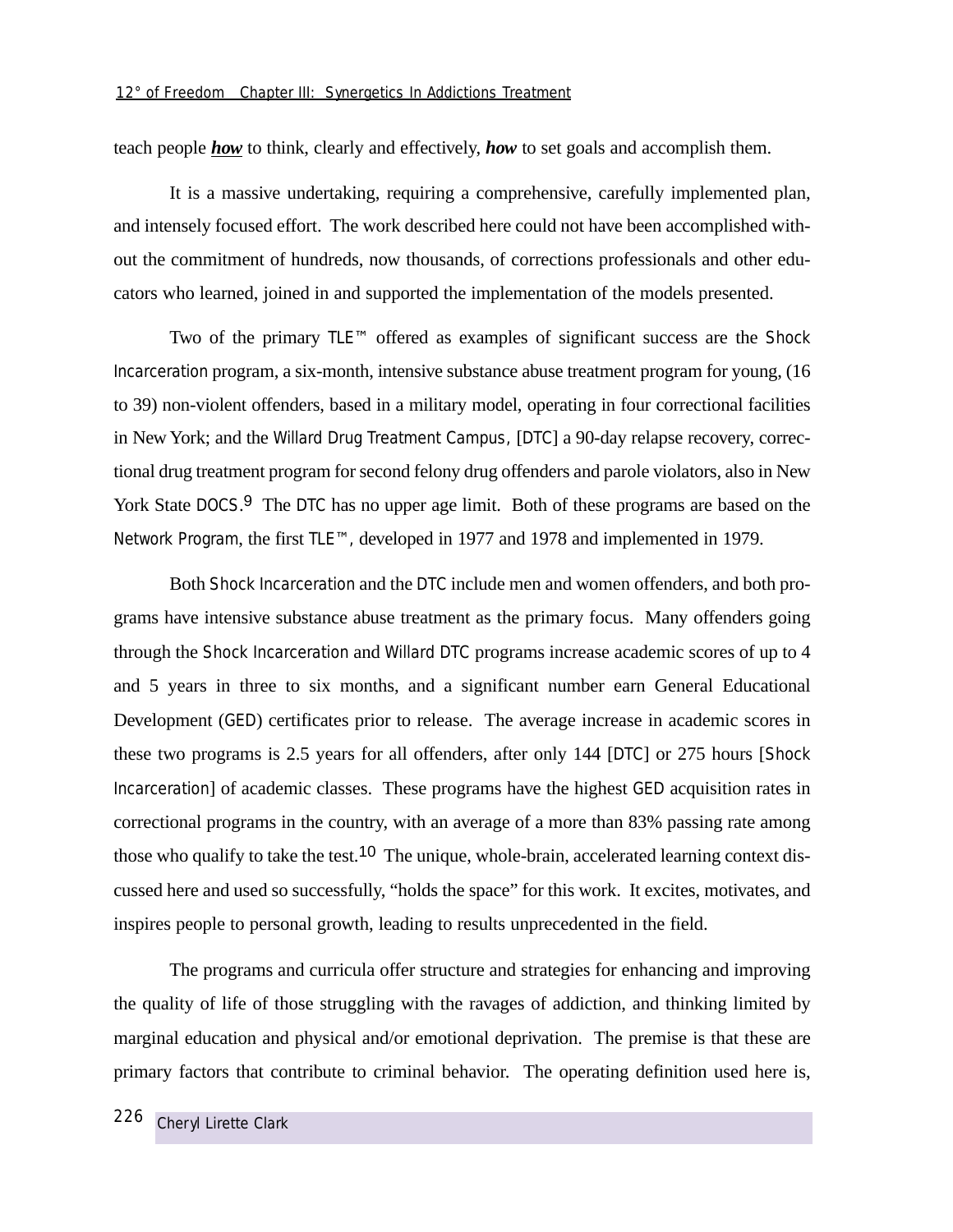"criminal behavior is one manifestation of a functional deficit in decision making ability."<sup>1</sup> That is, there is no genetic cause, no inherent or inherited disorder that produces criminal activity. There is no root "cause" of criminality that can be found in brain scans or chromosomes, despite many studies based in these theories. Rather, criminal behavior is approached in the models described here as a *functional* problem. When the time comes to act, criminal choices are made out of a lack of information, life skills, or practice of effective problem-solving behaviors. Criminal behavior is one result of faulty judgement and poor decision making skills. The corresponding premise is, given the right learning environment and the opportunity to practice skills that can be taught to anyone, offenders can learn functional, effective, useful and appropriate skills to manage their lives and choices, and cease to act as criminals.

The models presented offer both the skills and the opportunity to practice those skills to correct the functional deficit in thinking and decision making skills. The results, researched and published for more than 20 years, demonstrate clearly that this model has reduced criminal behavior in certain high risk individuals, as measured by reduced recidivism and increased pro-social activity after release from short-term programs specifically designed to intervene with the target population. This approach is not presented as a panacea, nor is it posited as *"the answer"* to the problems addressed here. This document presents a specific design, for a specially targeted population, with intervention offered along a continuum of care from institutional, Total Learning Environments™ (TLE™), to aftercare post-release, with checks and balances carefully built in and measured. This focused intervention is predicated on specific theoretical assumptions:

- *People want to feel successful in their lives. Perceiving themselves as smart and effective learners helps them to feel successful.*
- *Learning should be fun, exciting, exhilarating and easy.*
- *The drive to learn is a biological imperative. As a species, humans must learn in order to survive. Human beings have been genetically encoded to learn. Those who cannot or do not learn have been "taught" by their early childhood environment or other circumstances that they cannot learn or do not learn well.*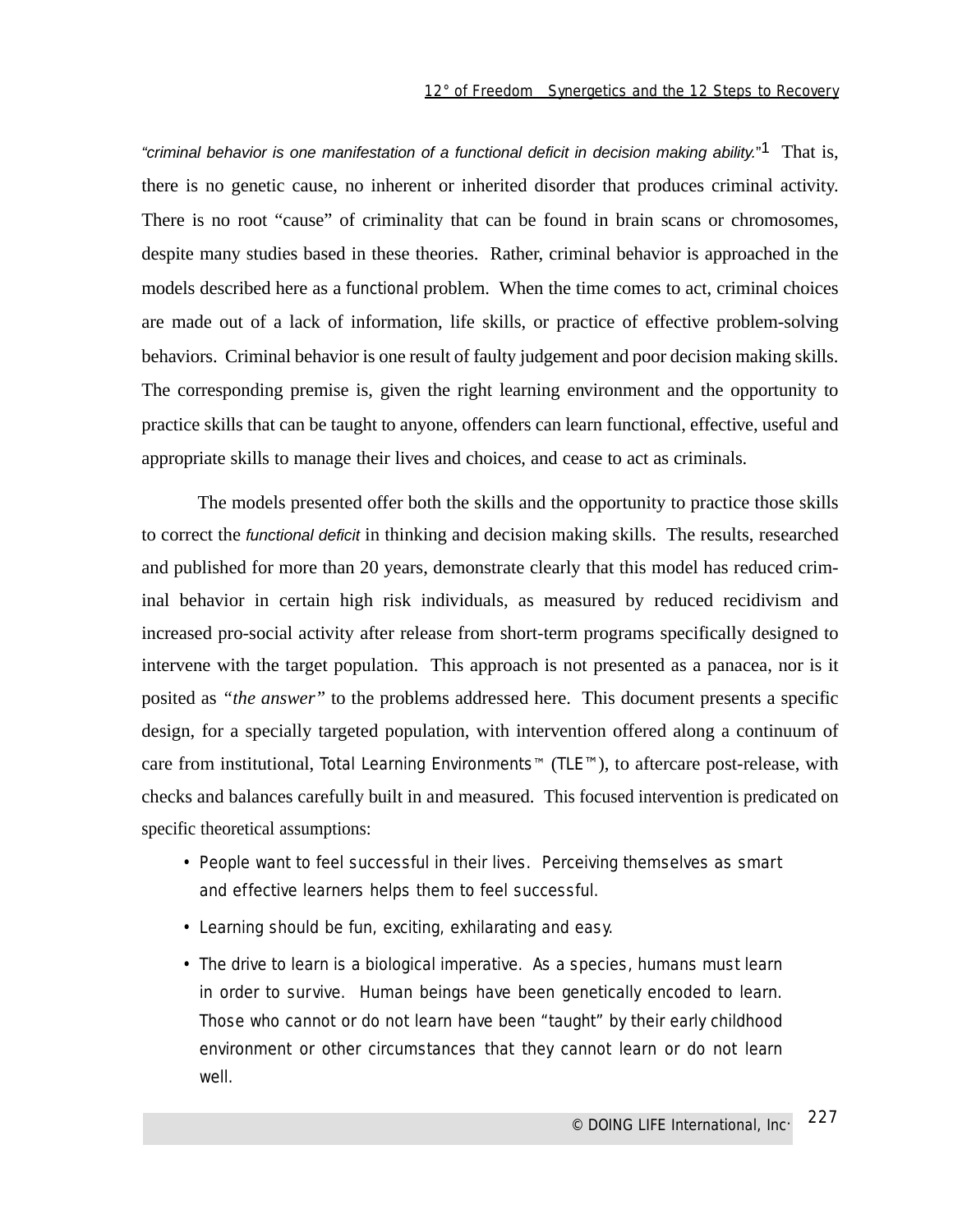- *Human beings naturally want to change and grow as part of evolution. People also want to be part of a successful community of like-minded people.*
- *• Every child has the gift of learning. The teacher's job is to help them unwrap that gift.*
- *• When the drive to learn has been stifled, people can regain their ability and excitement for learning at any time, as effective techniques and methods are employed to support them.*
- *What one learns is not as important as learning how to learn. In this age of accelerating change and the compression of time, what one knows today may be obsolete tomorrow. The skills and abilities to learn quickly and give up old behaviors/habits will be crucial to success in the new millennium.*
- *When people BELIEVE they can learn, they can learn ANYTHING. When they are taught specific skills and strategies, they can learn anything — faster.*
- *Learning can be very fast.*
- *• One's perceptions are one's reality.*
- *• Each learner is an individual with a unique learning style. It is the job of the teacher to teach to the learner's style, not the learner's job to learn from the teacher's style.*
- *• Thinking is a wholistic, omni-dimensional process. Learning is a wholistic, multi-sensorial process. To think and learn only linearly is to put limits on oneself.*
- *Everyone makes mistakes. Embracing the concept that mistakes are normal and the basis for learning is a fundamental principle in life-long success.*
- *For behavioral change and growth to happen, all aspects of a person's being (whole being) need to be addressed (ie. Physical, Emotional, Psychological, Spiritual and Interpersonal).*
- *By teaching any subject, even nuclear physics, within the right context, the student can learn to understand it easily.*12

This philosophy is integrated into every aspect of the model first implemented in the TLE™ developed for correctional institutions, and in the curricula and materials developed for DOING LIFE! and S.M.A.R.T. CHOICES. The results demonstrate that even with a population as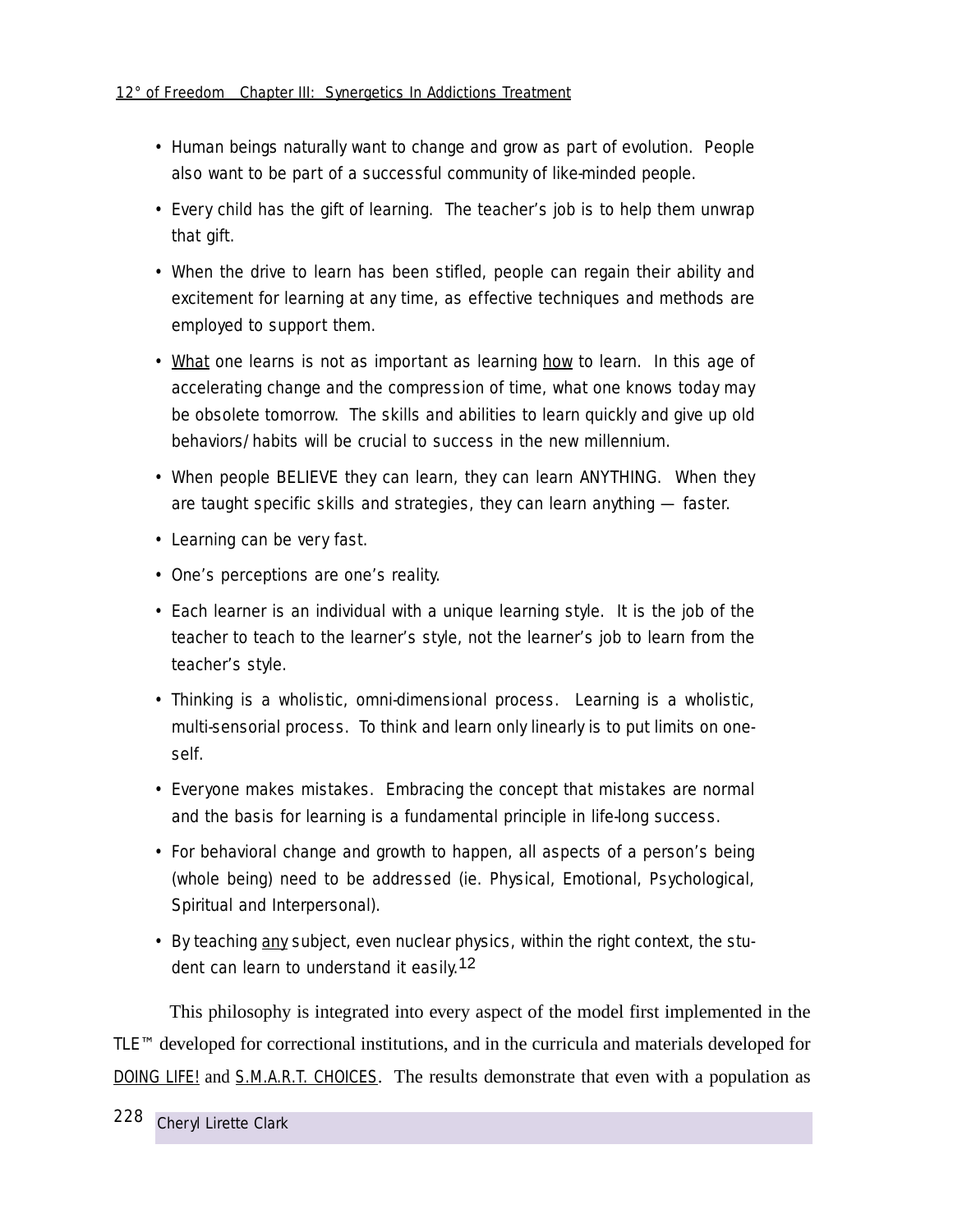recalcitrant as offenders, in a system as entrenched as corrections, these operating assumptions produce dramatic results when actualized through effective strategies. All programs are designed and delivered in an accelerated learning format. Therefore, learning occurs dramatically faster than in traditional educational formats. The model has been adapted for substance abuse treatment and is currently being translated for use in the educational system, for all grade levels.

The tools, curricula, materials and programs are based on easy-to-understand and easy-to-use skills. The approach keeps things simple and straightforward. Most importantly, the programs can be delivered by anyone who has a desire to learn the skills. One does not have to have a Master's Degree or Ph.D. to teach the skills presented here. Nor does an offender or student have to have an advanced degree to study and learn the skills. This is important in the criminal justice system, where the majority of staff who work in prisons are corrections officers, most of whom do not have advanced educations, yet hold the keys, literally, to program effectiveness. If inmates do not get to classes, they cannot learn the skills they need to succeed. Not only do people who have learned the skills presented here receive good "data" and information, they gain exceptional skills that translate into practical experience in their daily lives. Graduates who successfully complete the programs regularly apply skills learned after release or in their jobs, in their home and work environments. That is the whole point of this work. One can teach and preach good ideas forever, but unless people can actually use what they learn long into the future, valuable time is wasted.

### 12° Of Freedom

Challenged by the question, "What if every idea had 12 degrees of freedom? …stabilizing, taut, solid, anchored, but still free to rotate, twist, move about, but not turning back,"<sup>13</sup> some possible approaches to correctional treatment are offered from experienced-based knowledge of the criminal justice system. In her book, A Fuller Explanation, Edmondson, provides simple, direct, easily accessible exercises to anchor these concepts in practical experience.<sup>14</sup> In this book and in her lectures to Global Educator's groups since 1983, she suggests that exploring six fundamental questions from the perspective of content/context, macro/micro issues, and inside/outness results in 12° of Freedom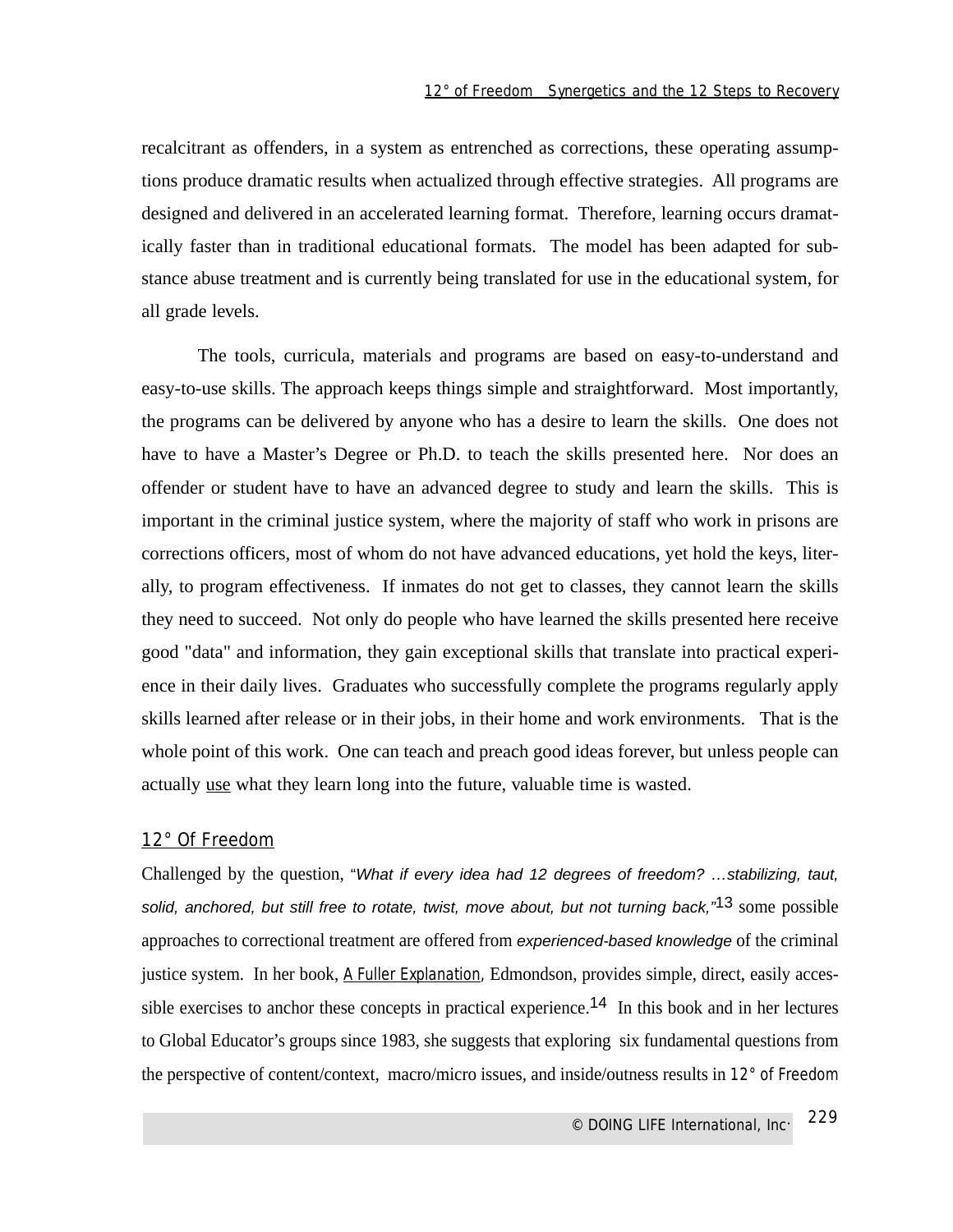in every endeavor, ensuring stability, effectiveness and efficiency in operations. The illustration on the facing page outlines the twelve questions answered as a part of the planning for DOING LIFE! and the earlier prototype correctional treatment program, Network.

Edmondson encourages her audience, saying, "A vague idea is not a bad idea." Using the sequence and structure of the questions she proposes, even a vague, unformed idea can be developed into a fully functional plan for action. Answering the questions in the frame posed here, relative to who, what, when, where, why and how, before beginning any project, dramatically increases the chances of success of the endeavor. Examples of the types of questions Edmondson proposes a planner explore include:

- 1. Why Why does the agency/organization want to do this? What is the purpose and/or need in beginning this project? Is there anybody out there who has a need for this? Why do they want it? What is the agency's/organization's self-motivation? (Internal) What is the motivation or purpose of the target audience, consumer, customer, legislature, funding source? (External)
- 2. What Is it a product or a service? What is the product/service about? What is in it? (Content) What will the product/service consist of? What form does it take? (Context)
- 3. Who With whom will you be developing/implementing this? Who is on your team? With whom will you be working? Who is your target audience? Who is the product or service for? Who is the customer/consumer? Who will do the marketing? Who will deliver the service?
- 4. When By when does this need to be completed? What is the deadline? (micro) How often must this be done? How long will it last? Cycles? What is the time commitment, frequency? (macro)
- 5. Where Where will the program/service/product distribution center be located? Will the program be connected to a larger organization or free-standing? Where is follow-up or aftercare located? Aftercare proximity to program?
- 6. How How will the program/product/service be marketed? What methodology will be used in the delivery of the product/service? What is the overall theory from which it will operate? How will it be implemented? How will it work? How will the logistics operate? How will day to day operations work?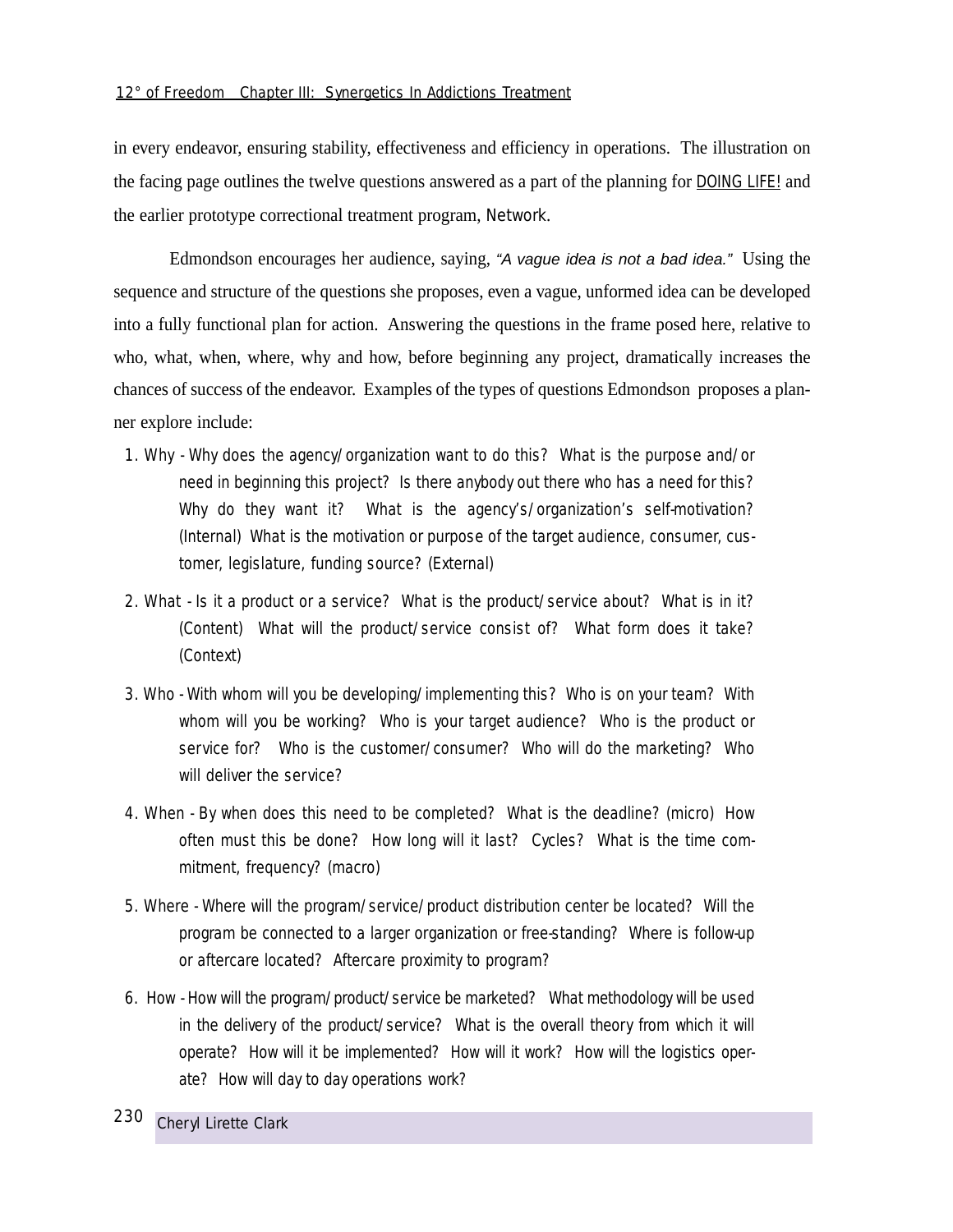

*© DOING LIFE International, Inc.* 231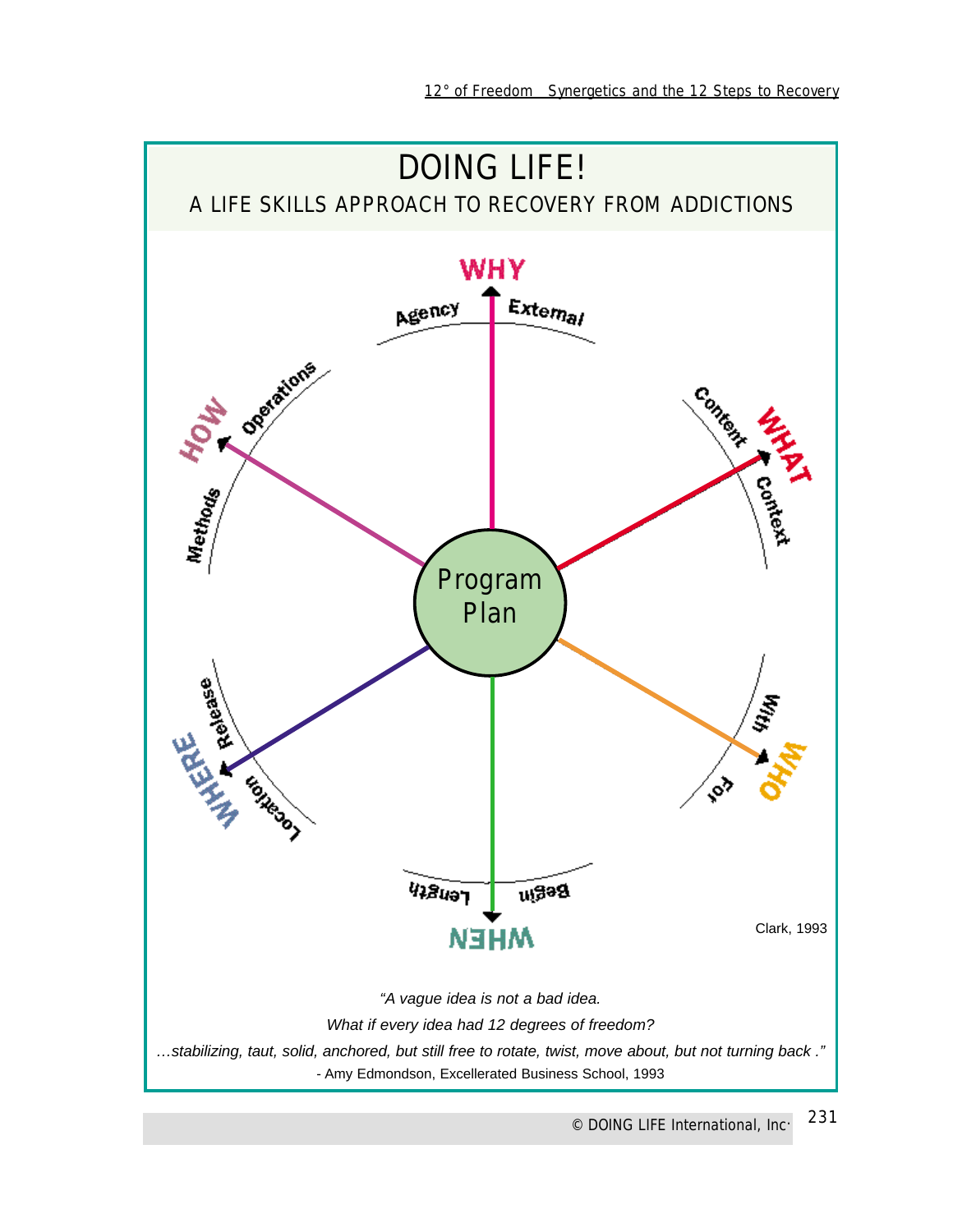#### *12° of Freedom Chapter III: Synergetics In Addictions Treatment*

These questions are very similar to those asked in the early stages of development of the Network Program, the first of a highly successful series of Total Learning Environments™ in prisons. It was reassuring to find reinforcement for this intuitive approach to an initially vague idea about what could be done to impact on the lives of those who live and work in the criminal justice system. Having this model as a structure for thinking about the issues that need to be addressed in the development of any product or service is a useful tool.

The Mind Map on the previous page was designed as a guide for planners in corrections and education. The *Planning Guide for Boot Camps*15 guides administrators through the planning process and is being used by corrections agencies throughout the world to assist them in the development and implementation of a variety of treatment programs for offenders. It is the centerpiece of training workshops that prepare program leaders to administer these programs.

Edmondson's particular gift is her ability to translate the very complex ideas she learned from Fuller into simple language, easily understood by someone outside of the disciplines of mathematics and science. As one of his closest associates towards the end of his life, Edmondson has continued Fuller's work, since his death in 1983, translating his ideas into exciting learning experiences for students who seek to grasp and apply the principles in other fields. These concepts have also been applied to the development of environments for change in prisons. The following is a brief summary of the responses to the internal/external dimensions influencing the design of the TLE™:

- 1. Why Prison overcrowding results in the need for more prison space. The United States added 165 prison beds every day throughout the 1990's. Non-violent offenders are receiving longer sentences for crimes related to drugs and alcohol. The public wants to feel safe, therefore: increase bed space for violent offenders, reduce costs by releasing non-violent offenders early. Scarce resources for incarceration can be dedicated to incarcerating violent offenders for the majority of their sentences.
- 2. What Shock Incarceration provides intensive drug treatment and education to nonviolent offenders offering them an opportunity to earn early release for successful completion. The program includes treatment, academic education, physical exercise, life skills, work. (Content) The program is based in both para-military and ther-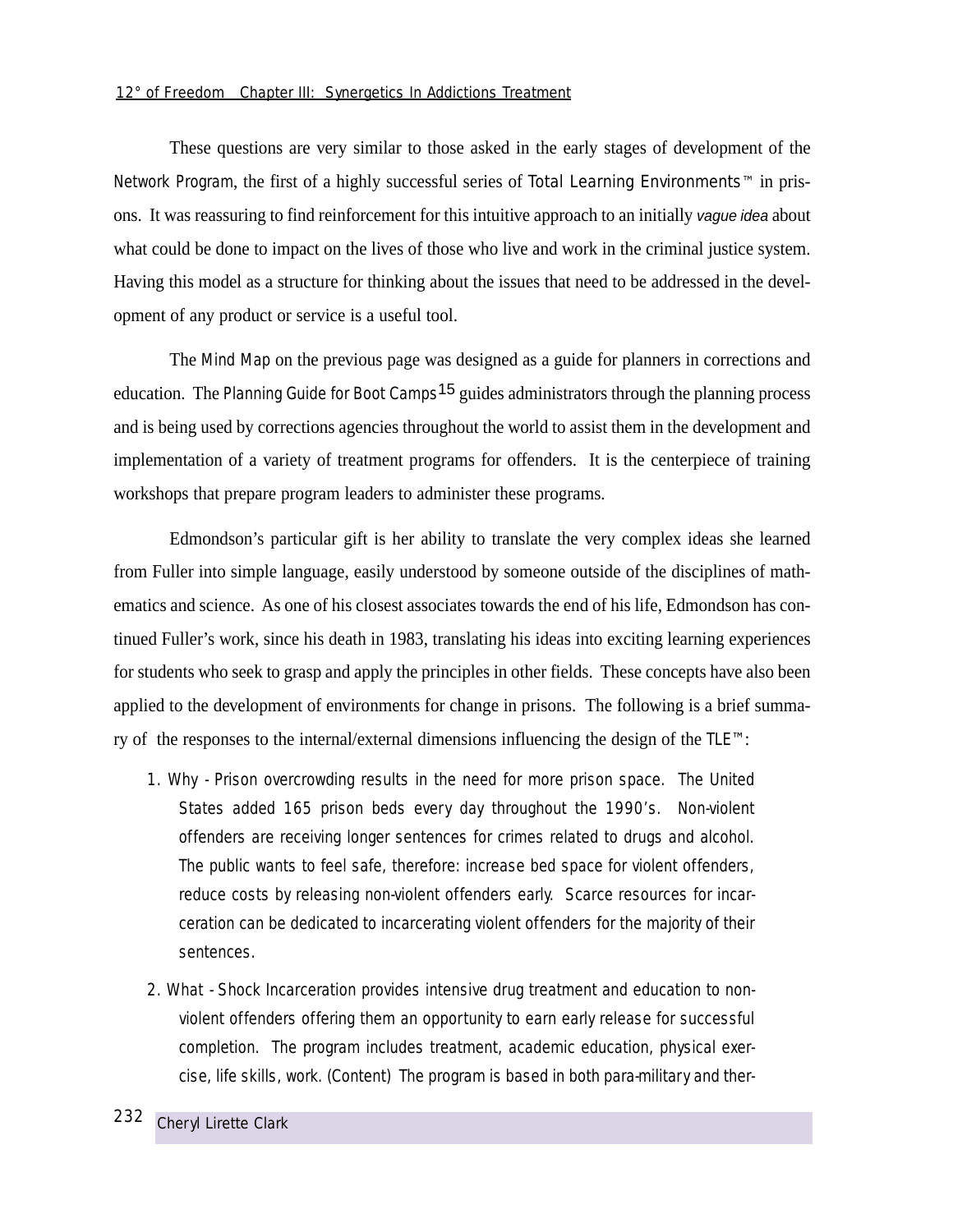apeutic community models, to maximize learning. (Context)

- 3. Who Staff of correctional service agencies are specially trained to deliver the program to specially selected inmates who meet specific criteria. Staff and inmates volunteer to participate.
- 4. When The Shock Incarceration program consists of a six-month institutional phase and a minimum of a six-month aftercare phase. The Willard DTC is the first 90 days of a 15 month program. The daily schedule in all institutional programs begins at 5:30 AM with physical exercise and concludes after classes, with lights out at 9:30 PM. Aftercare includes two to three meetings per week with parole officers and service providers for the first three months after release, a minimum of one meeting per week in the second three months of release, and as designated by the parole officer for the remainder of the term of parole.
- 5. Where The program operates in facilities designated by the correctional agency. Aftercare programs are located in cities, towns and villages throughout the state, in the offenders' home communities.
- 6. How The program includes drug and alcohol treatment, life skills, decision making classes, daily community meetings, academic education to the high school equivalency level, physical labor to provide services to non-profit agencies to communities adjacent to the correctional facility. All programming is mandatory once the offender volunteers. All movement is in orderly military formation.

The program is designed to teach inmates how to live in freedom, responsibly. Fuller expressed the concept of 12° of Freedom in the language of geometry:

"… there are six positive and six negative degrees of freedom in Universe in respect to which all structural systems in Universe must abide. Every healthy and active child quickly discovers five of them, as more fully described in Synergetics (1975): (1) axial rotation, (2) orbital rotation, (3) expansion-contraction, (4) torque (twist), and (5) "inside-outing." The sixth, precession, is also experienced by the child, …"16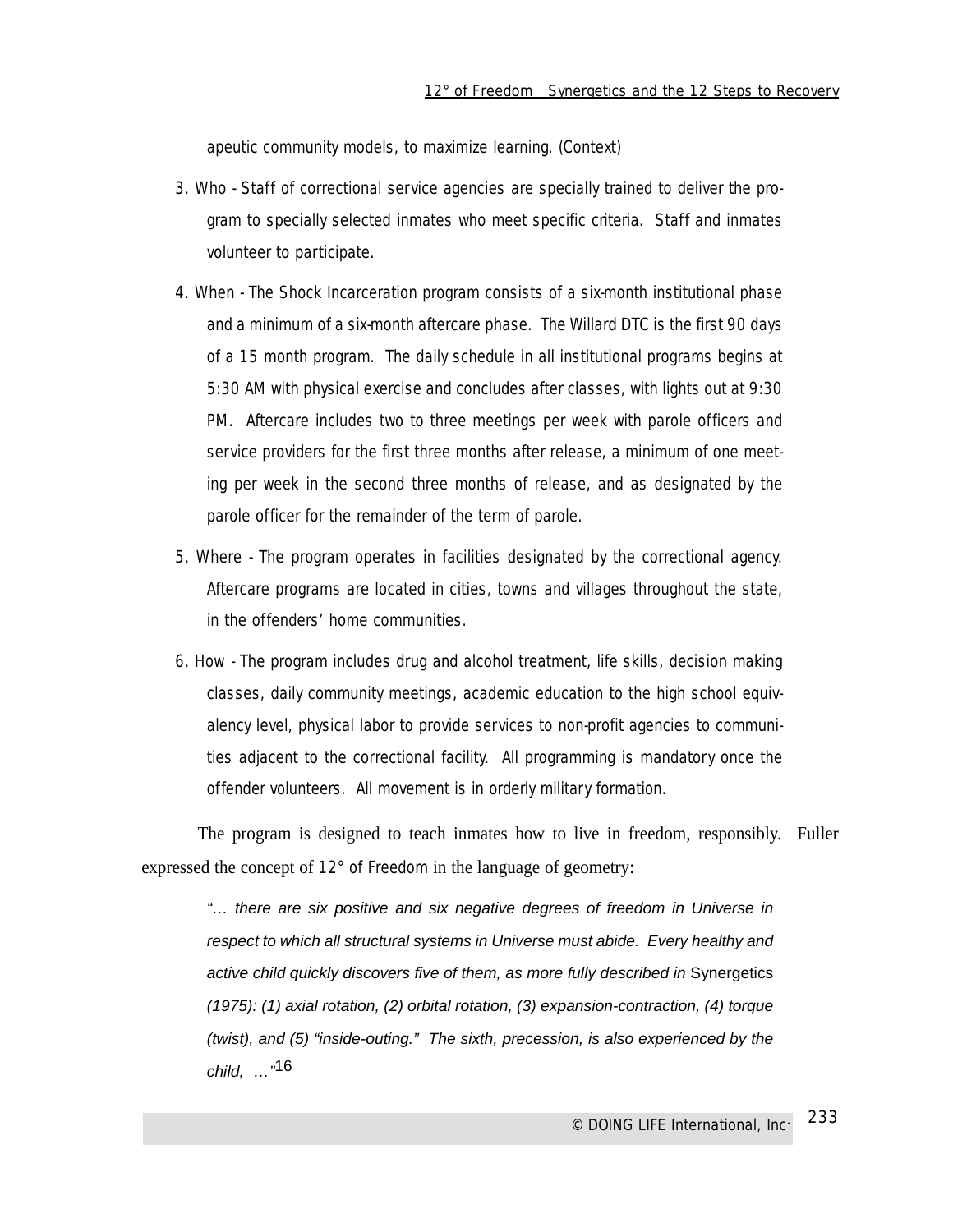#### *12° of Freedom Chapter III: Synergetics In Addictions Treatment*

These "six positive and six negative degrees of freedom in Universe" are the core of Fuller's inventions and discoveries. By Universe, Fuller means, "the aggregate of all humanity's consciously apprehended and communicated nonsimultaneous and only partially overlapping experiences.<sup>"18</sup> Universe is all there is. "Fuller deliberately omits the article, for 'the universe' implies the possible existence of more than one—just as we do not say 'the God' but rather simply 'God." Fuller capitalizes 'Universe' for the same reason: Universe is everything; it's all there is." $19$ 

The study of Universal Principles offers the opportunity to discover functional strategies for success in any arena. They are particularly relevant to the 12 Steps to Recovery, as the 12 Steps are also Universal Principles for living a successful life of stability, freedom, growth and forward movement, and parallel the 12° of Freedom named above. The end result of ensuring all 12° of Freedom in an event or system, is unshakable integrity. That is, each Degree of Freedom creates greater stability: 12° of Freedom results in total stability.

Fuller insisted on a careful definition of the terms he used, saying, "words are tools" <sup>20</sup> and should be used carefully, thoughtfully and with precision, to ensure maximum clarity. Indeed, he used very precise language, coining words that would express his precise meaning and combining words to enlarge one's understanding of the Universal Principles he studied in depth. Because of his precise, highly complex language, many find him incomprehensible. Fuller encouraged the comprehensive study of geometry, poetry, history, design and science, warning against specialization, which "leads to extinction" because of the narrowing of focus and elimination of possibility.

Dictionary definitions of the terms Fuller uses when he discusses the "six positive and six" negative degrees of freedom in Universe in respect to which all structural systems in Universe must abide", and the interpretations of those definitions as they apply to the 12 Steps to Recovery, are used in the DOING LIFE! curriculum and in S.M.A.R.T. CHOICES. The applications discussed in this work as expressed in these curricula and the Total Learning Environments™ are solely those of this writer. Neither Buckminster Fuller, Amy Edmondson, nor any of Fuller's other colleagues, discussed the 12 Steps in relation to 12° of Freedom. None of them should be held responsible for the interpretations or applications of the principles as presented here.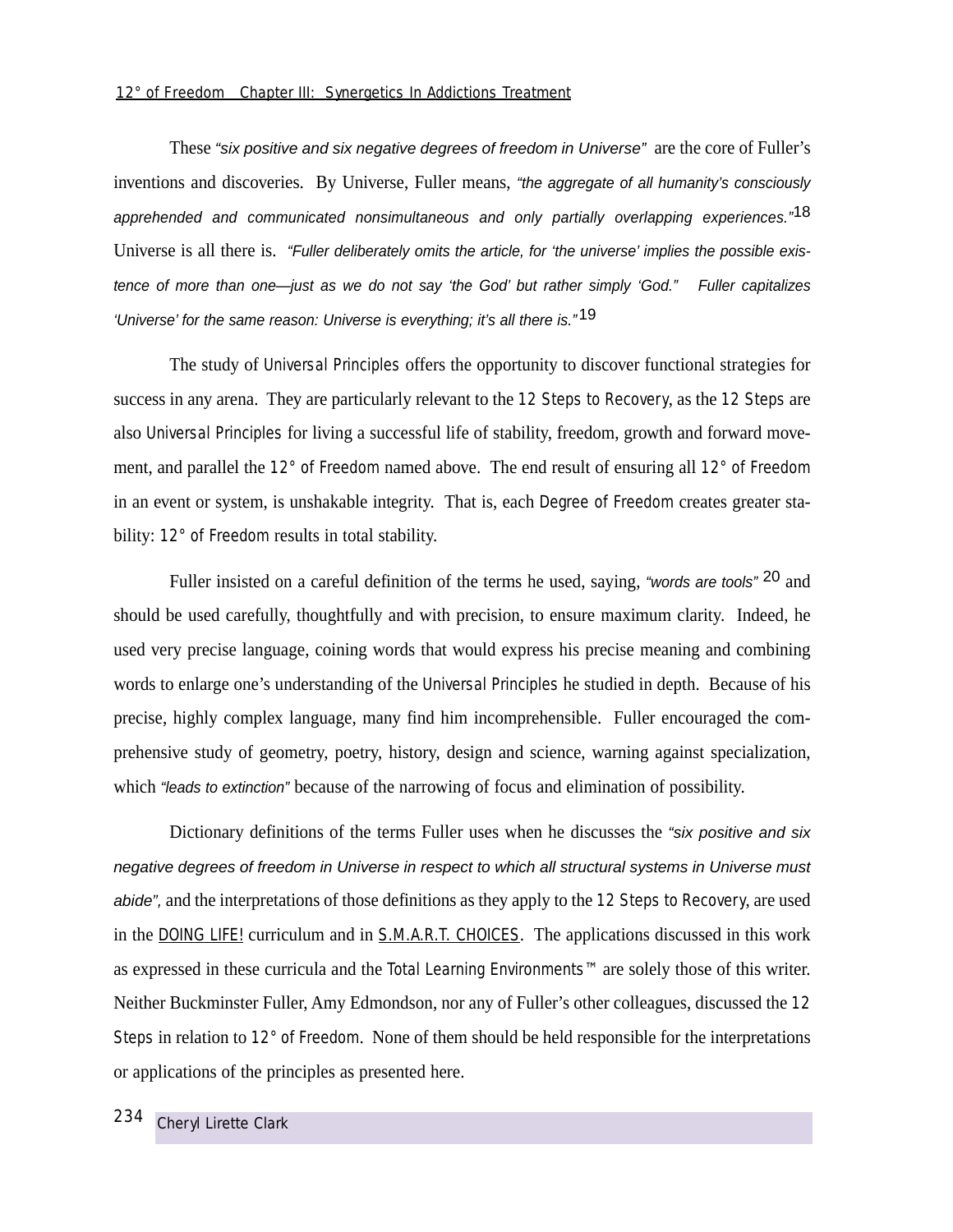# SIX POSITIVE AND SIX NEGATIVE DEGREES OF FREEDOM IN UNIVERSE



"…six positive and six negative degrees of fundamental transformation freedoms, … provide 12 alternate ways in which nature can behave economically upon each and every energy-event occurrence."<sup>21</sup>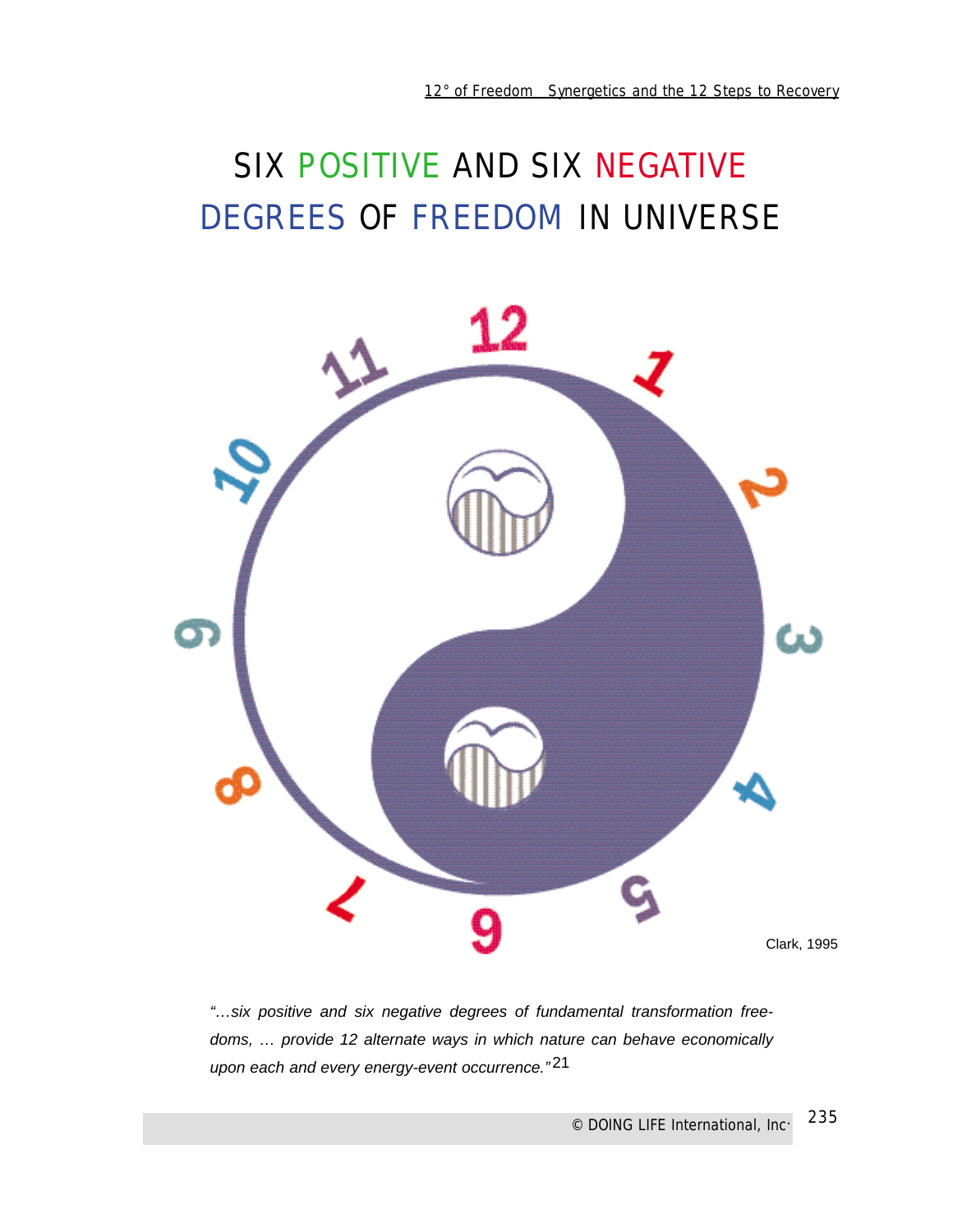### 1. Axial Rotation

Axial rotation is "turning on an axis; the movement or path of the earth or a heavenly body turning on its axis." Axis is *"*the line about which a rotating body, such as the earth, turns; a central line bisecting a body, form, or the like, and in relation to which symmetry is determined; a central or principal structure about which something turns or is arranged: the skeletal axis. The longitudinal support on which organs or parts are arranged; the central line of any body." $22$  Fuller used as an example of the child's discovery of this principle, the spinning of a top, rotating on its axis, and moving about the room in a forward motion. Children too, spin like tops, arms spread wide, faces lifted to the sun, laughing with the joy of being alive.

The earth spins on its axis, as do all planets and *"*celestial bodies*"*, something Johannes Kepler discovered through the use of his first telescope and has been made ever more clear as refinements in technology have brought Universe closer to man's view. As humans began to look outward from this *small, blue planet*<sup>23</sup> they discovered the regular rotation of other bodies in the 'heavens' and began to apply what they learned to the Earth.

Time as measured on Earth is based in the Earth's regular, predictable rotation on its axis, i.e. day follows night. There are 24 hours in an earth day, the sun's movement appears always east to west as humans look out (not up,—*"up"* is Dark Ages thinking) from the Earth as it rotates on its axis. This movement is constant, consistent, orderly and predictable. The sun is sighted in the morning and clipses in the evening as the Earth rotates on its axis in this regular east-west direction. To say the sun "rises" and "sets" is another example of imprecise Dark Ages thinking, left over from a belief in a "flat earth," off which some long-ago explorers feared they would fall if they sailed beyond the horizon. Fuller used to have students stand at the end of the day, sideways, at a right angle to the Western horizon, holding one arm out toward the sun, sighting along the arm as it clipsed, to feel the rotation of the Earth.

Humans and other animals are bilateral, the spine is the central line of the body. The second cervical vertebra is the axis. Humans move forward from their center, or axis, in the world. Learning to find one's center and to move effectively from that center is the essence of the 12 Steps to Recovery.<sup>24</sup> The 12 Steps are a means of finding one's true center, a way of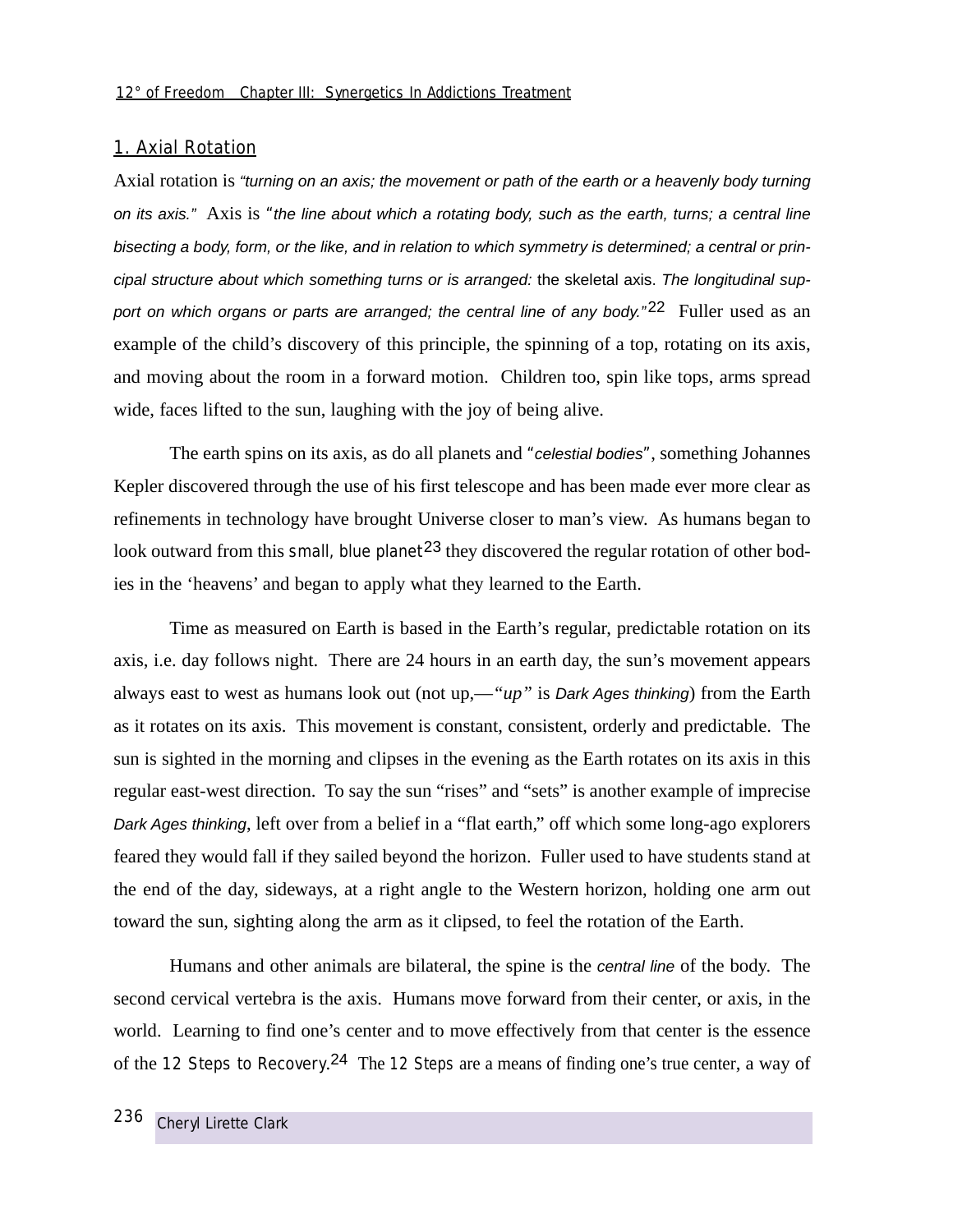## STEP 1: ADMIT THE TRUTH



*"What a wonderful thing, the laws of physics. Wherever you go in the universe, they apply. If you were to travel to the far reaches of our galaxy and find a planet with intelligent life, those beings may never have heard of communism or capitalism or lawyers or politicians, but they would know the laws of physics. If God wrote any laws to govern us, He certainly wrote these laws. How could anyone be a great explorer … and not know the laws ruling the planet?"*

- Robert Ballard, Oceanographer, May 1992<sup>25</sup>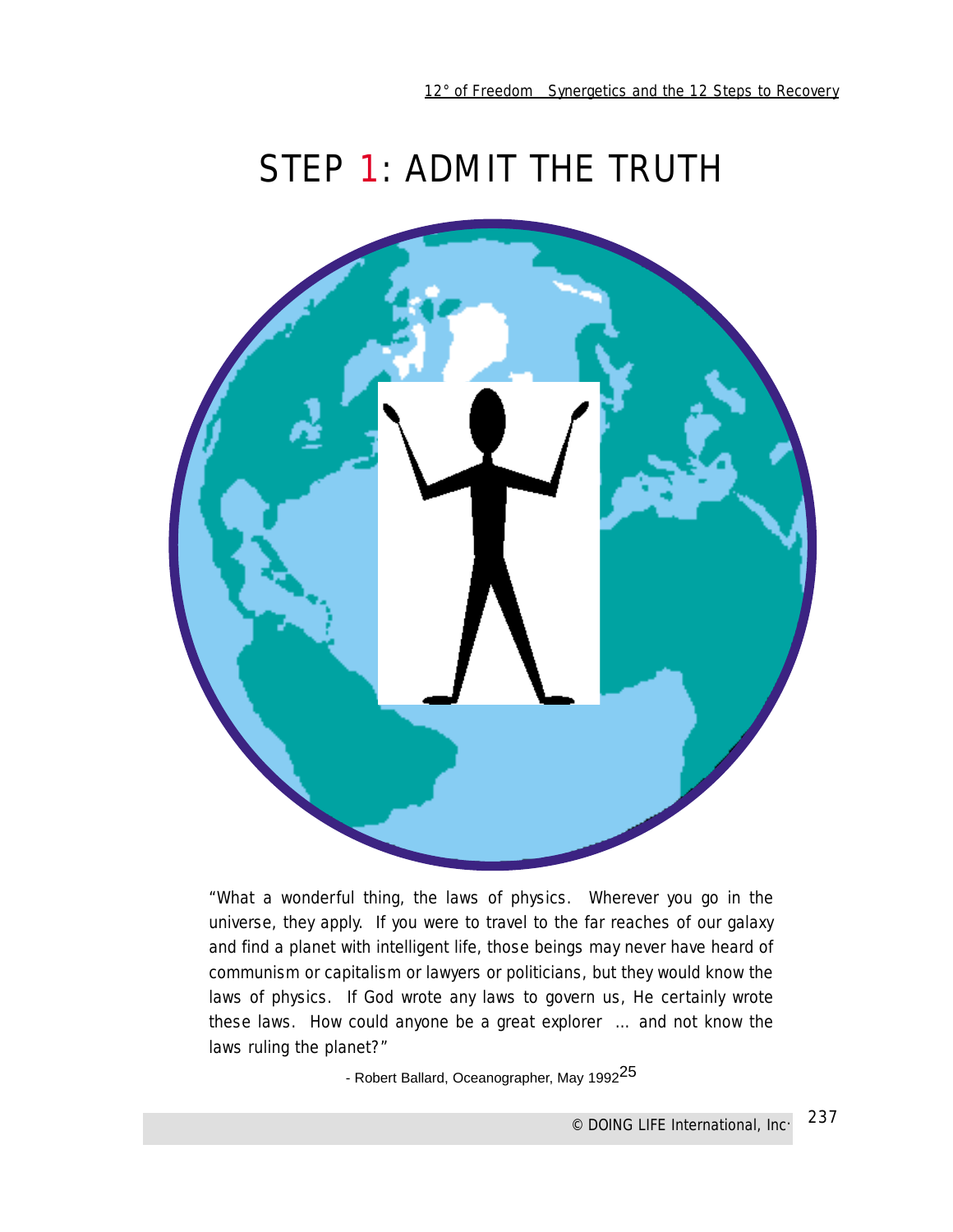understanding that there is a predictable orderly flow to all life, a Good Orderly Direction (G.O.D.) in Universe that supports life to flourish. This direction is neither invented nor imposed by man, but exists as a fundamental principle of nature, of the laws of physics.

The 12 Steps are strategies for success that begin from within—out; teaching one to move forward from the center of one's experienced-based knowledge, rather than from what one might have been conditioned to think by media, popular culture, television, Hollywood, family patterns and habits of thinking.<sup>26</sup> The Steps accept the inevitability of mistakes, cautioning alcoholics and other addicts that they have made some very serious mistakes as a result of their addiction and offering a step-by-step methodology for correcting them.

Addiction knocks people off center, interfering with the marvelous design for this unique, thinking, responding species. While each of the 12 Steps is inherently aligned with all of the principles discussed here, Step 1 and Step 7 are most closely related to the principle of Axial Rotation. Step 1 allows addicts to rediscover their center, the truth of who they are designed to be by cosmic integrity and absolute wisdom,  $27$  by admitting the truth about the damage caused by being off-center, of cutting off one's awareness of one's feelings, beliefs and needs. This is the negative polarity, the internal aspect of Axial Rotation. Step 7 teaches one to act from humility, from the core of who one is, centered in the truth that embraces and permeates scenario Universe.<sup>28</sup> This is the positive polarity, the external aspect of Axial Rotation.

Step 1 is a difficult Step to take, especially for one who has been mired in D.E.N.I.A.L. No one wants to admit his or her life is out of control, especially when things are as bad as alcoholics and addicts can make them. This is however, the most important Step of all. The only way addicts can truly begin to recover is to tell the truth about their addiction, especially the most disgusting and degrading things they have done, that deny their very humanity.

By the time one gets to Step 7, he or she will have delved deep into their mistakes and failures in Step 1 through 6. Here, one is centered in reality. Ego is no longer running the show. By this Step, addicts have rediscovered the essence of who they are and are being prepared to act in the world from a true sense of self, accepting that by admitting they are out of control, they only need "be." Fuller said we are called human beings, not human "doings."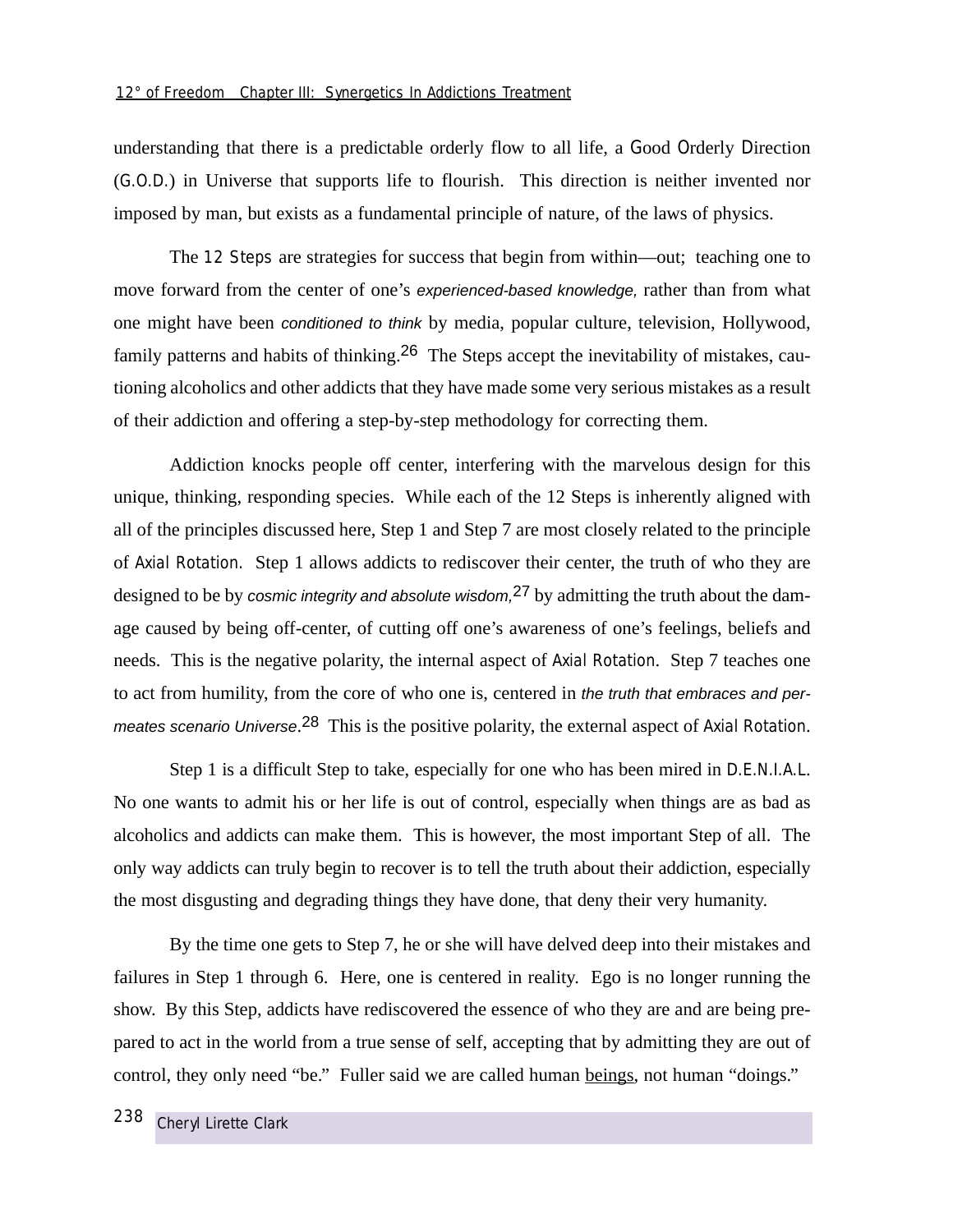

### Of humility, Fuller said:

"Since nature was clearly intent on making humans successful in support of the integrity of eternally regenerative Universe, it seemed clear that if I undertook ever more humanly favorable physical-environment-producing artifact developments, that in fact did improve the chances of all humanity's successful development, it was quite possible that nature would support my efforts, … —ergo, I must so commit myself and must depend upon nature providing the physical means of realization of my invented environment-enhancing artifacts. … Nature does not require that any of its intercompementing members 'earn a living'."29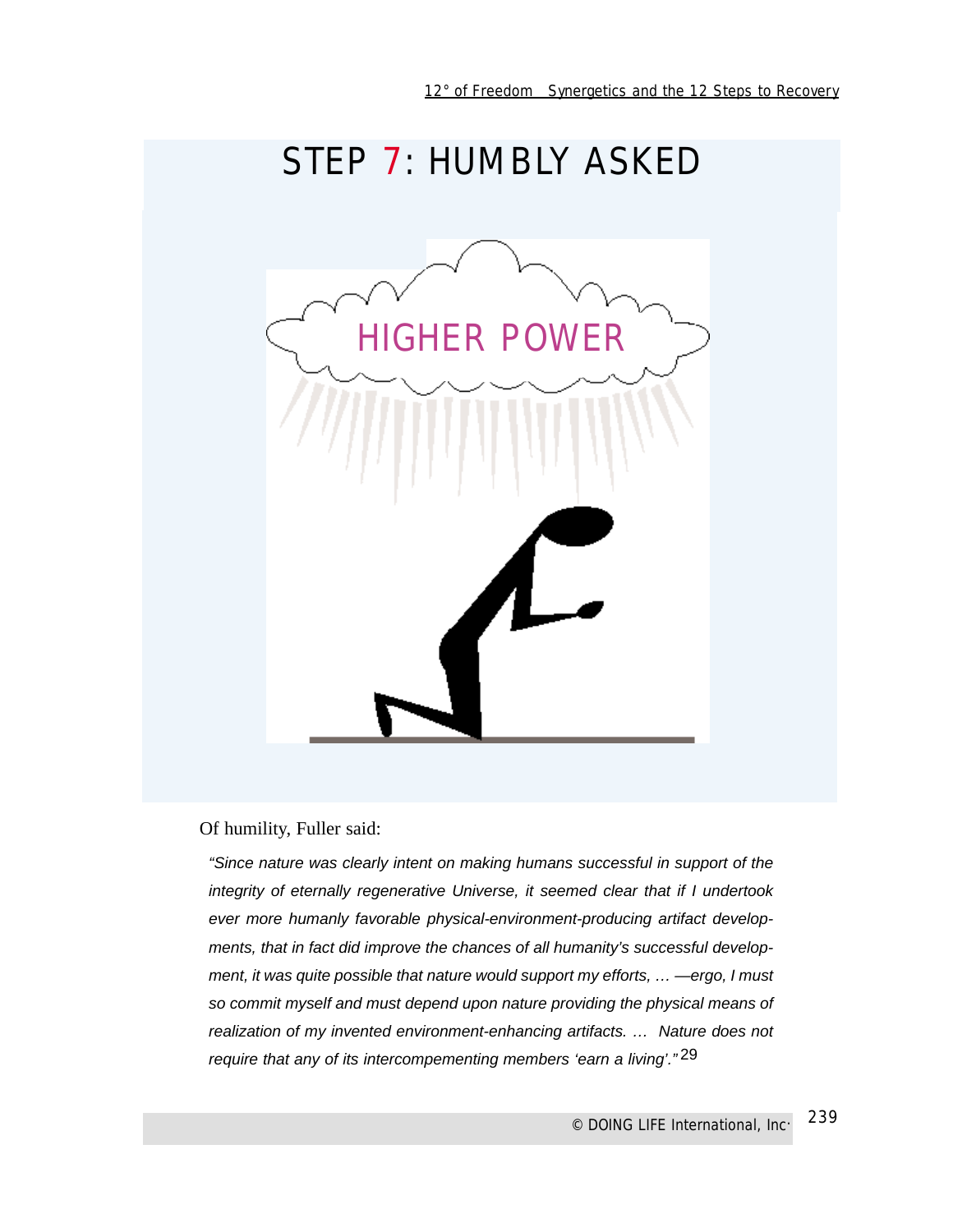### 2. Orbital Rotation

Orbital rotation is "the curved path, usually elliptical, described by a planet, satellite, etc., about a celestial body, as the sun; the path traced by an electron revolving around the nucleus of an atom;" and has to do with *"*the usual course of one's life or range of one's activities." To orbit is "to move or travel around in an orbital or elliptical path.<sup>"30</sup> In human terms, to orbit is to be in relationship with others or another and with the environment, "all that is that isn't me."<sup>31</sup>

As one goes about the usual course of one's life or  $\dots$  activities, it is important to remember that there are no straight lines in Universe or nature, only waves. Straight lines are a concept imposed by man on the inherent order of Universe. The concept of straight lines is another example of Dark Ages thinking, left over from a belief in the world as flat. No one moves from point A to point B in a perfectly straight line, without mistakes.

Fuller believed that humans are designed to succeed, stepping first left then right, correcting their forward movement with each step. Humans were not born with a right foot and a wrong foot, rather, humans were given a right foot and a left foot, moving forward from side to side, correcting as they go.<sup>32</sup> Rather than punish themselves for their mistakes, Fuller believed mistakes were the principal way humans learned. He said mistakes are inevitable, and in fact the only way humans learn. When asked how he had become so successful, he answered that it was because he had made more mistakes than anyone else.

Fuller abused alcohol in his youth and repeatedly disappointed everyone who most loved him. After witnessing his first daughter's death at age 4, and having his very last moment with her be his confession that he had let her down again, he went into a deep depression that approached despair. As he was about to drown himself, he heard the voice of God tell him, *"You do not belong to you, you belong to the Universe."* He resolved then to devote the rest of his life to working exclusively on behalf of all humanity and later said that the greater number of people he attempted to serve, the more successful he became. He decided that if he worked to serve all humanity, he would be maximally successful.<sup>33</sup> The illustration here symbolizes his journey from self-absorbed selfishness to selfless service on behalf of all humanity.

The 12 Steps address the issue of healthy relationships. The Steps focus on repairing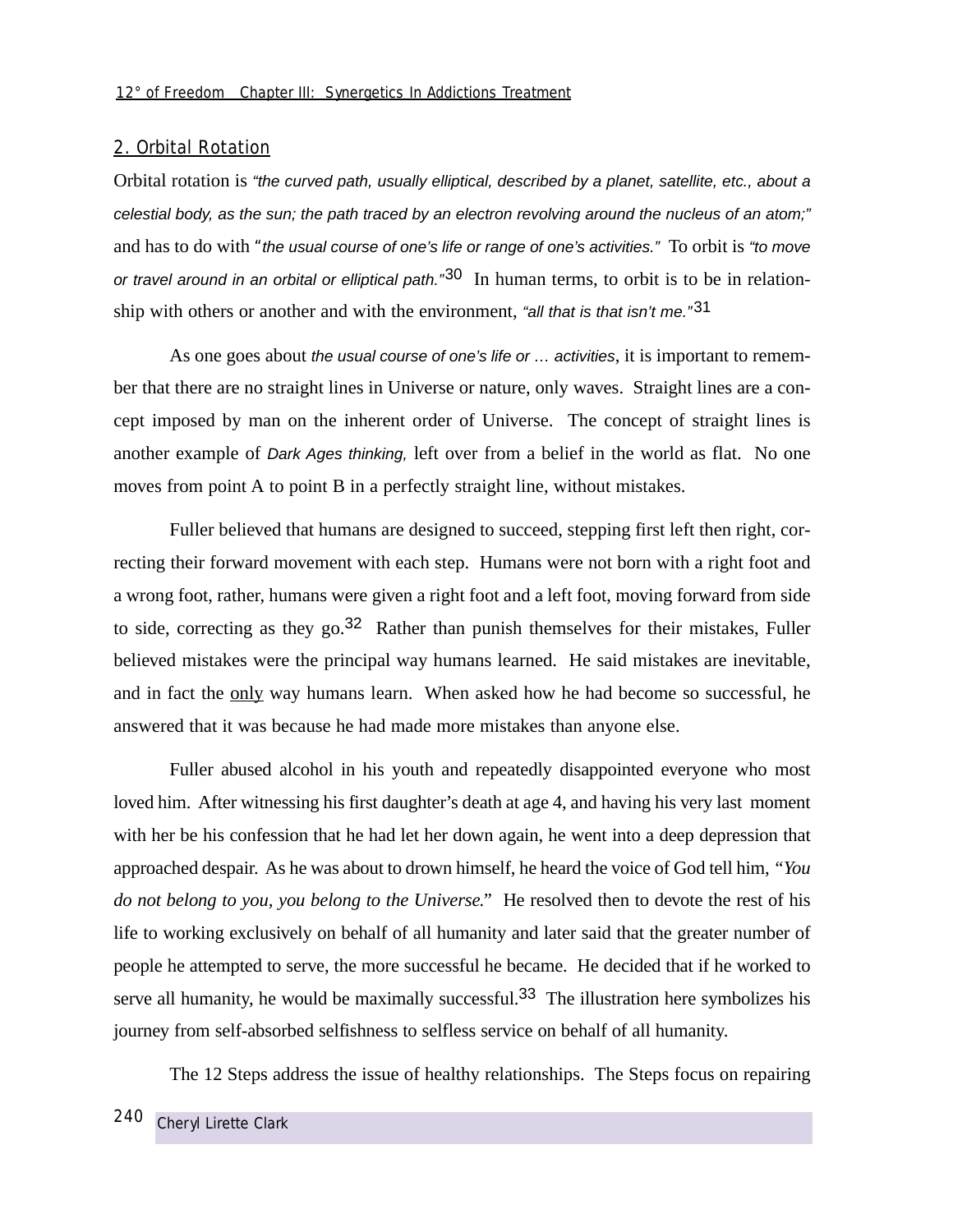## STEP 2: "*WE CAME TO BELIEVE … A POWER GREATER THAN OURSELVES …"*



*to make a mistake first to the left, then to the right, and repeat ... it is the way the universe works."* 

- Fuller, "Mistake Mystique"

241 *© DOING LIFE International, Inc.*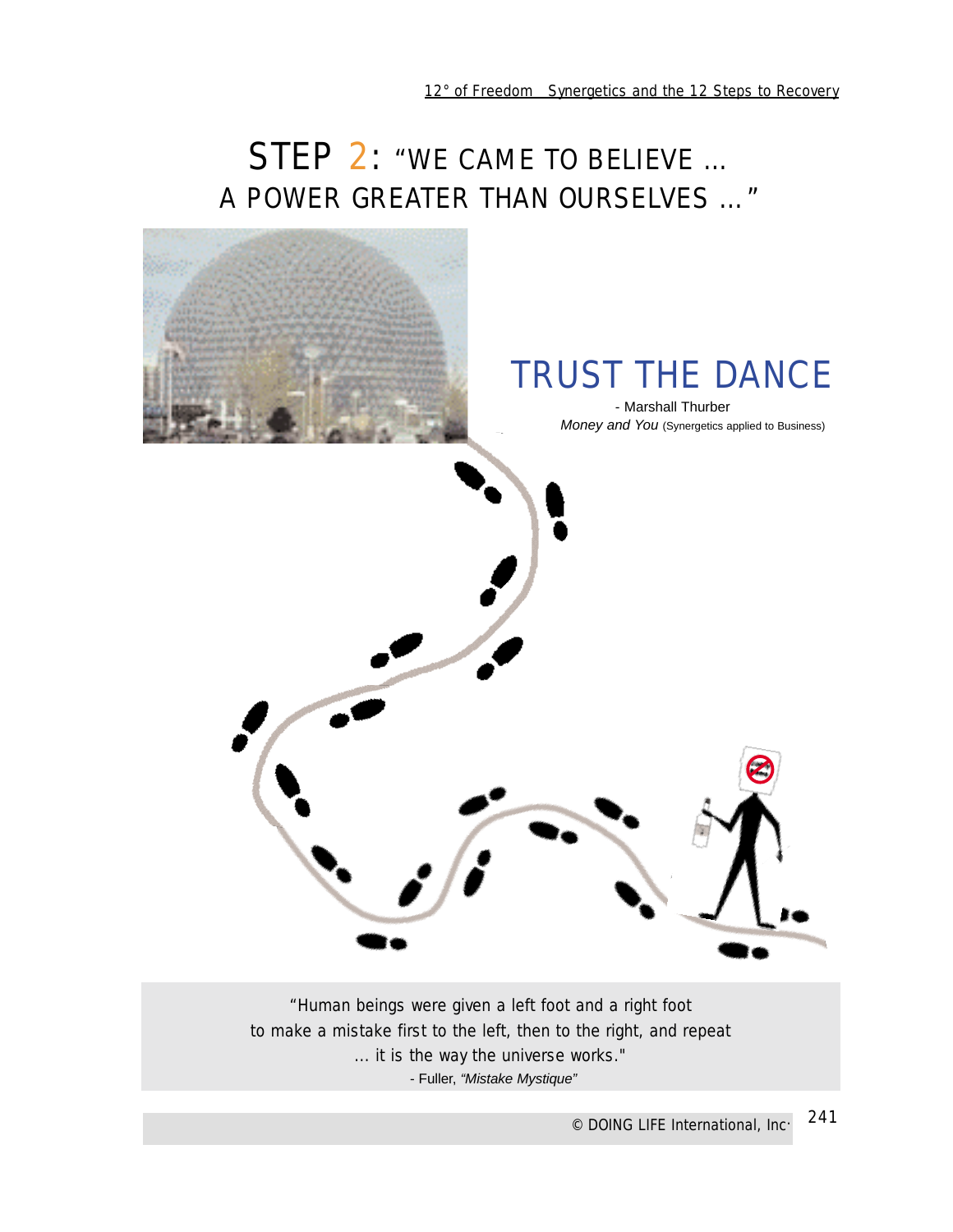the damage done by treating oneself and others disrespectfully. They are principally intended to correct mistakes caused by addiction to mind-altering and mind-numbing substances. The  $\mathsf{TLE}^{\mathsf{TM}}$  provide opportunities to learn how to live in society responsibly, from an understanding of these principles. That is, as the definition used here for responsibility says, "to get one's needs met without interfering with others getting their needs met." $34$  The TLE<sup>TM</sup> and DOING LIFE! show those working with the programs how to avoid the drama that results from relationships that are based in need rather than mutual respect, and how to build emotionally healthy relationships that meet one's own needs without taking anything away from others.

Fuller suggested that humans "orbit in love." 35 He cautioned that to "fall in love" usually results in crashing into things, (assumptions, walls, opposing beliefs, attitudes) or gets one burned (as the earth falling into the sun). He suggested that humans learn how to be in relationship to others without trying to change, control, possess or "own" them, to respect and maintain an appropriate amount of space between each other, to allow life to flourish. Rather than grasp at another, orbit with others in a "dance" of respect and appreciation for the gifts each brings to the relationship. Sufi, Hinduism and other Eastern Philosophies refer to the Universal Principles as "lila," in Sanskrit, the Divine play or dance of Universe.36

Steps 2 and 8 are most closely related to the principle of Orbital Rotation. Step 2 reminds human beings that there is "a power greater than ourselves"<sup>37</sup> operating in Universe. As Fuller used to say, *"We didn't design Universe and we don't run it."* There is an order to the seasons, each following in a predictable sequence, summer, fall, winter, spring, each serving its own special purpose in supporting life on this planet, resulting from the orderly rotation of the planet around the sun in 365.25 days per year.

Step 8 asks those taking the steps to "make a list of the people we have harmed," requiring that they think about their relationships to others and be "willing to make amends to them all" for injuries caused by addiction knocking one off center.<sup>38</sup> Together, these two steps support reflection on an individual's relationship to all life, "a power greater than" humans alone and to "the people" with whom one is in relationship. All humans, regardless of race, creed, color or national origin are perfectly designed. The core of DNA is the same in all life, with the basic codes manifesting uniquely in individuals and species.39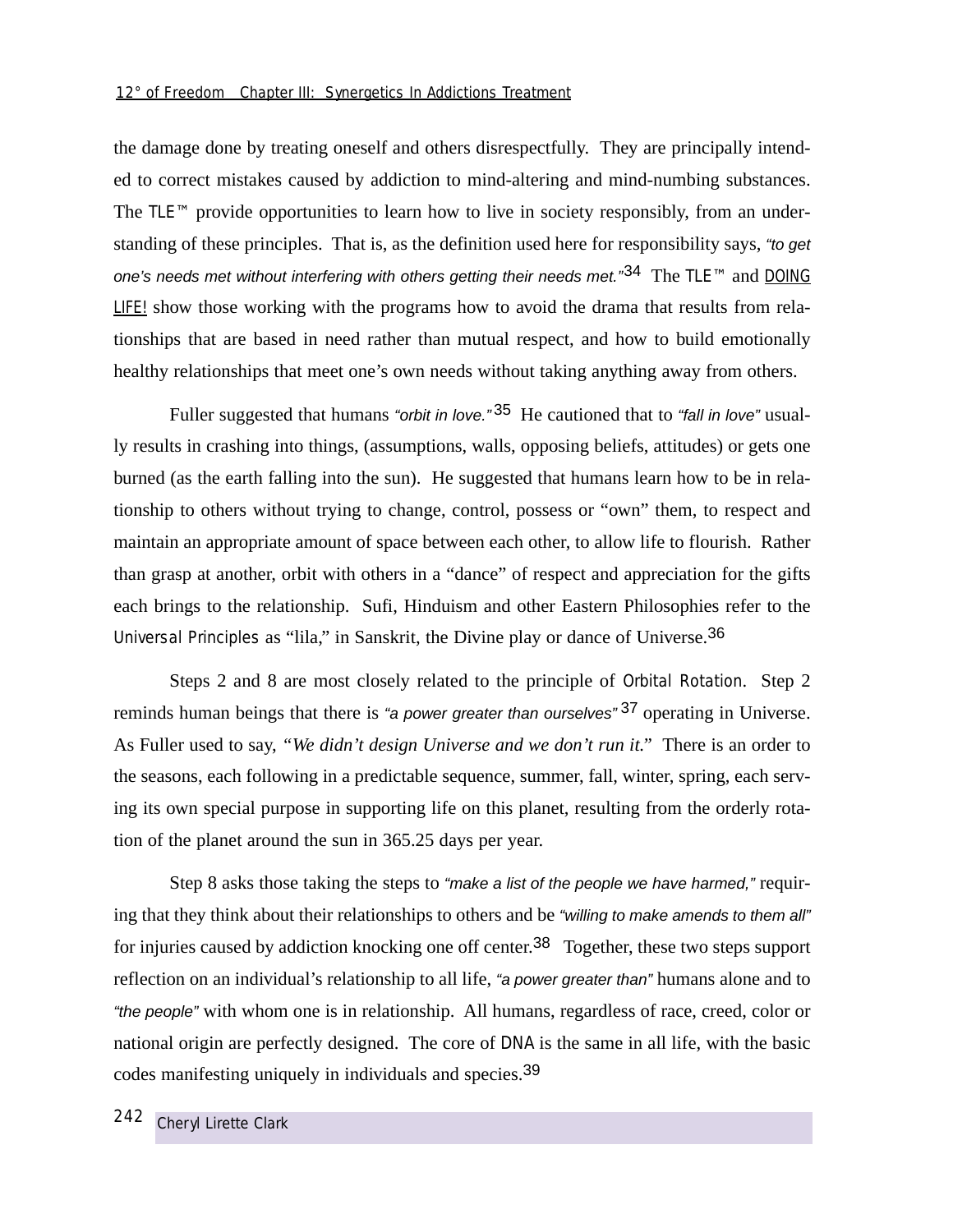### STEP 8: "*WE MADE A LIST OF THE PEOPLE WE …"*

| <b>HURT</b> |                   |  |
|-------------|-------------------|--|
|             |                   |  |
|             | <b>NTIMIDATED</b> |  |
|             |                   |  |
|             | <b>HREATENED</b>  |  |
|             |                   |  |

From Step 8: Became Willing, in **DOING LIFE!**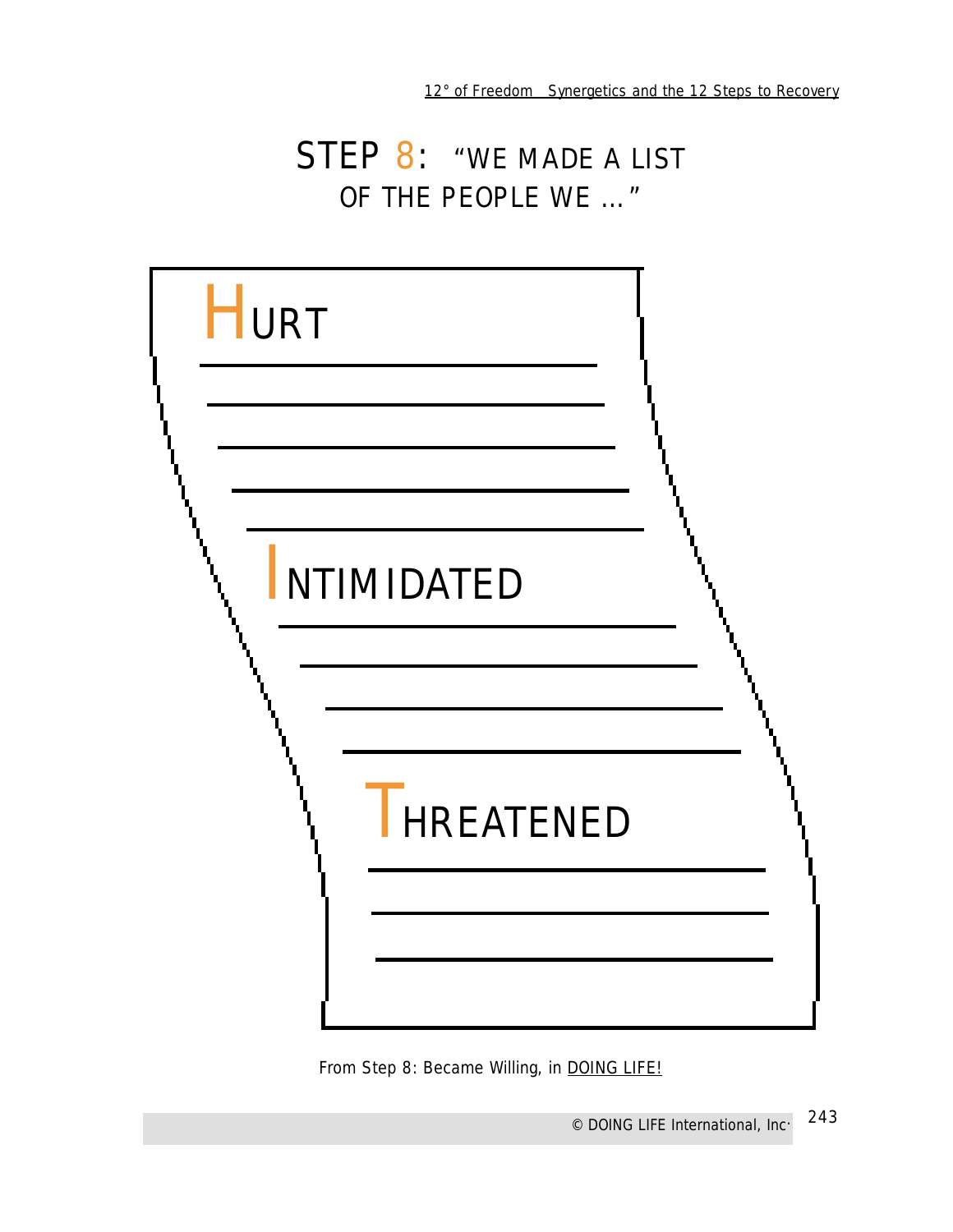### 3. Expansion-Contraction

Expansion relates to Sun's "radiant divergence" bringing light and growth; contraction to the "gravitational convergence"<sup>40</sup> of Earth. Systems expand and contract. There is both growth and decay in a life cycle, each contributing to the next phase of the cycle. Spring heralds new growth; summer brings the fullness of that growth; fall, harvest and decay; winter allows dormancy, rest. Whether in the Northern or Southern hemisphere of the planet, while the seasons are opposite each other, nonetheless, they flow in the same cycle, expansion and contraction balancing each other, as the planet tilts and rotates on its axis, orbiting the sun.

To expand is "to increase in extent, size, volume, scope, etc.; to spread or stretch out; unfold; to express in fuller form or greater detail; to increase or grow in extent, bulk, scope, etc." Contraction as it is used here is "to, shorten, lessen, narrow, shrivel, shrink."<sup>41</sup> These are two stages of the continuum of growth, occurring in all living systems, each dependent on the other, each contributing to the other.

Human beings do well to remain aware of these cycles of nature as they learn the skills necessary to embrace positive growth and the inevitable changes at each stage of their own lives. Heat expands, cold contracts. The seasons observed in nature allow for growth and rest. Expansion (syntropy) and contraction (entropy) are functions of all living systems. Human beings are designed to be open systems, expanding toward new growth. In order to grow fully as intended in the design, humans also need regular periods of rest. A cup of coffee is closed system, unable to exchange energy, losing heat and warmth when left to sit. A rock is an example of a closed system, while moving as does all life, rocks move and change so slowly as to be imperceptible by humans with their relatively short life span.42

Steps 3 and 9 speak to the principle of Expansion and Contraction. In Step 3, that "power greater than ourselves" is named "God, as we understood Him." This is not the anthropomorphic God of misinformation and Dark Ages thinking that limits God to **Him**, a Father who rewards "good" and punishes "bad." The 12 Steps encourage one to rethink her or his relationship to God, to expand understanding of what Fuller referred to as, "the cosmic integrity and absolute wisdom we identify inadequately by the name "God" (that) speaks to each of us directly -- and speaks only through our individual awareness of truth and our most spontaneous and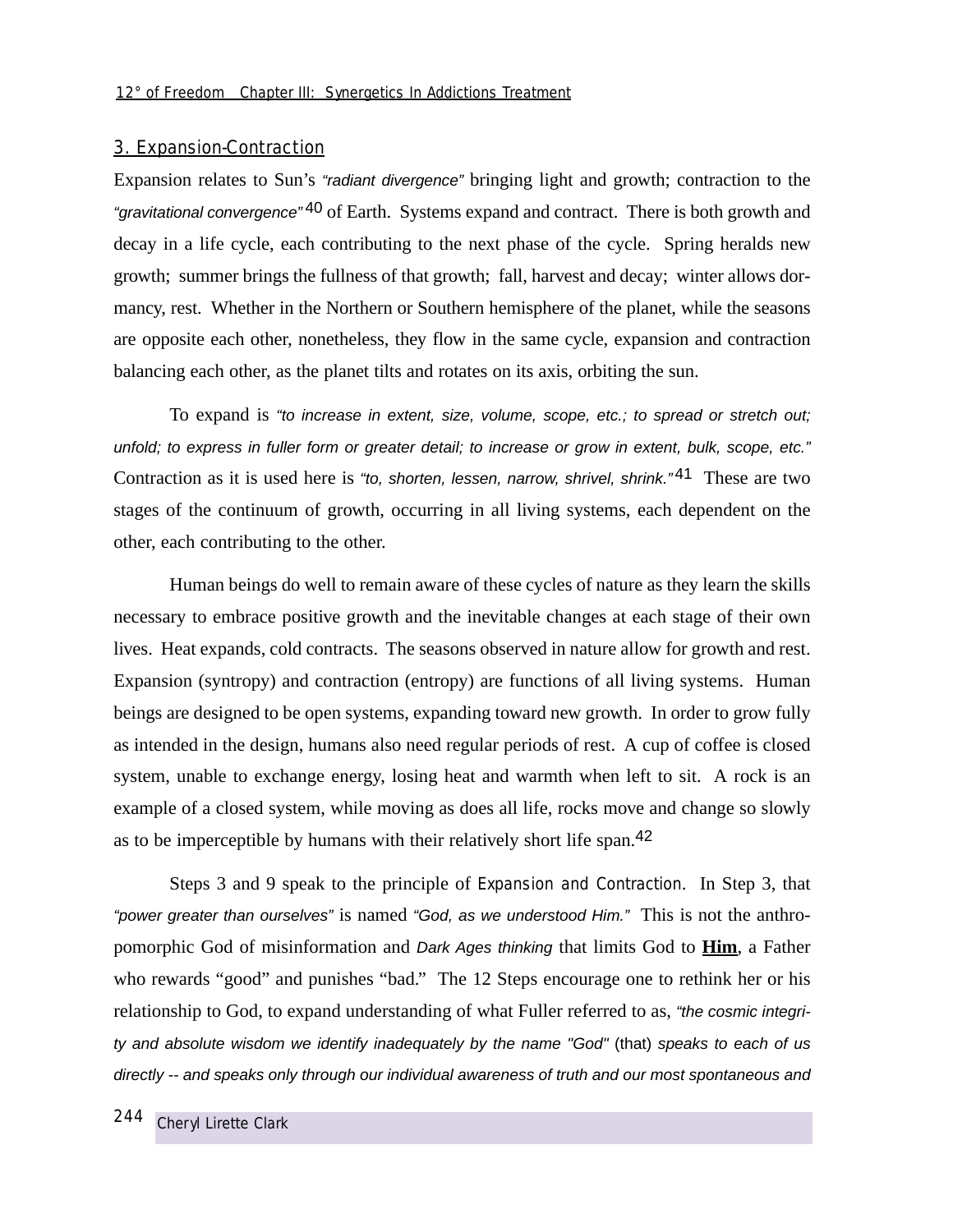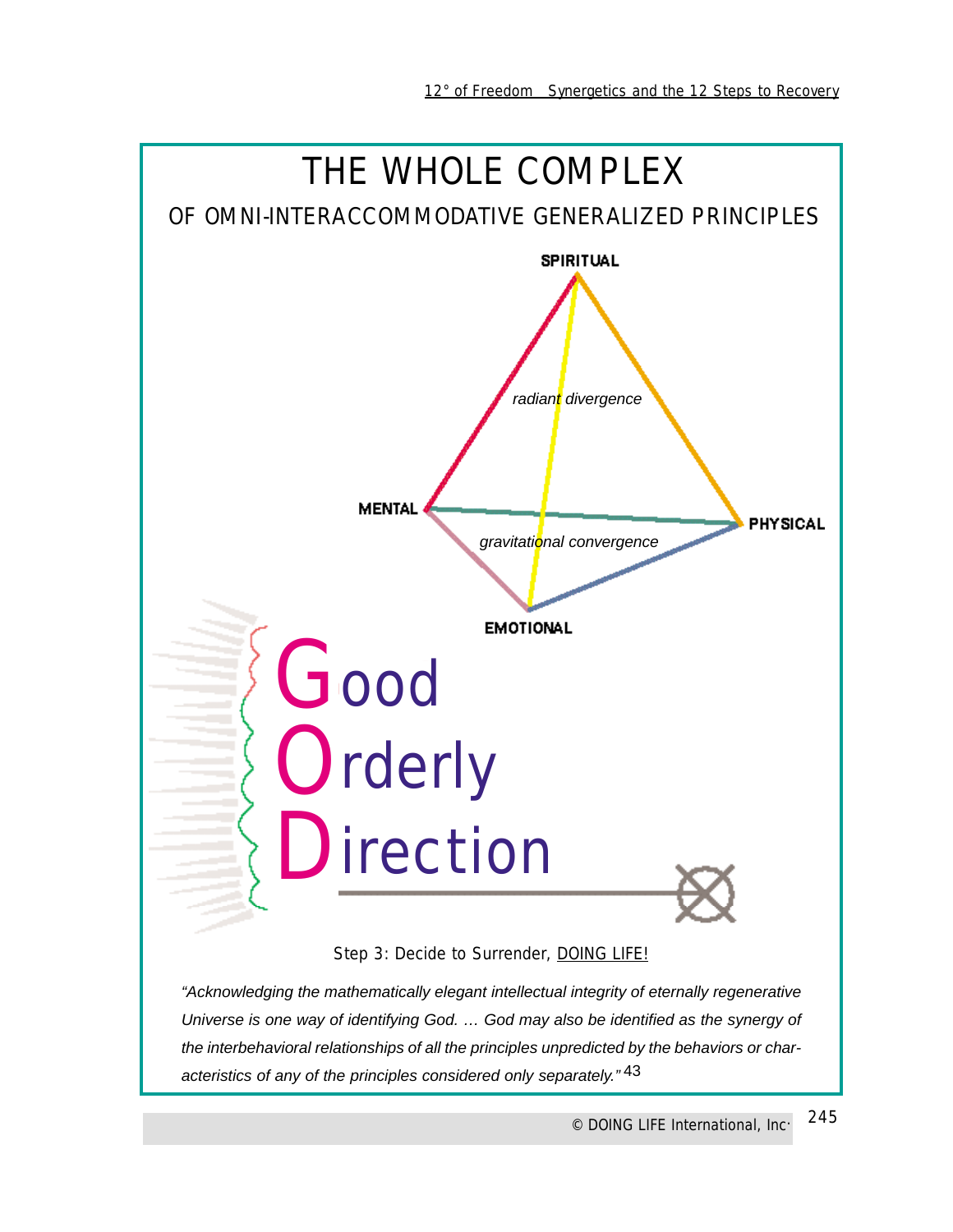powerful emotions of love and compassion."44

In Step 9, one expands outward to make "direct amends to the people we have harmed, except when to do so would injure them or others." 45 No longer is the addict's whine, *"I, ME, MINE! First, last, always! I want what I want when I want it!",* the driving force behind every thought and deed. The Steps taken between 3 and 9 lead them deeper into an understanding of responsible thinking and action to the point where they reach out to others to ask for their forgiveness. There are no guarantees here. Addicts must understand that they have hurt people deeply. Just because they are ready to move on doesn't mean others will be. They learn in Step 9 to offer their amends, directly, and accept the response from others, whatever it may be. The 12 Steps expand the concept of "God, as we understood Him," to include:

"The whole complex of omni-interaccommodative generalized principles thus far found by science to be governing all the behaviors of universe altogether manifest an infallible wisdom's interconsiderate, unified design, ergo an a priori, intellectual integrity conceptioning, as well as a human intellect discoverability."<sup>46</sup>

In other words, the Good Orderly Direction of the way Universe operates. In order to experience this "cosmic integrity and absolute wisdom," one must go within, as does nature in the stage of contraction, in stillness, to focus and re-examine assumptions, to expand toward an all-encompassing experience of G.O.D., rather than limit God to that created in man's *"image and likeness"* instead of the other way around.

The accompanying excerpt from one of Fuller's explorations of the Lord's Prayer, "EVER RETHINKING THE LORD'S PRAYER" in Critical Path, is one of many expressions of the deep, constant faith at the foundation of his work.<sup>47</sup> Fuller believed it to be impossible to be a student of nature and deny the existence of God. In addition to his observations of the laws of nature, Fuller frequently acknowledges Albert Einstein, as one source of inspiration for his belief in the absolute proof of the existence of God.

"In 1930 Einstein, 'Mr. Science' himself, published his 'Cosmic Religious Sense, the Nonanthromorphic Concept of God.' Einstein said that the great scientists such as Kepler and Galileo, … were, because of their absolute faith in the orderliness of Universe, far more committed to the nonanthromorphic cosmic God than were the individuals heading the formal religious organizations."<sup>48</sup>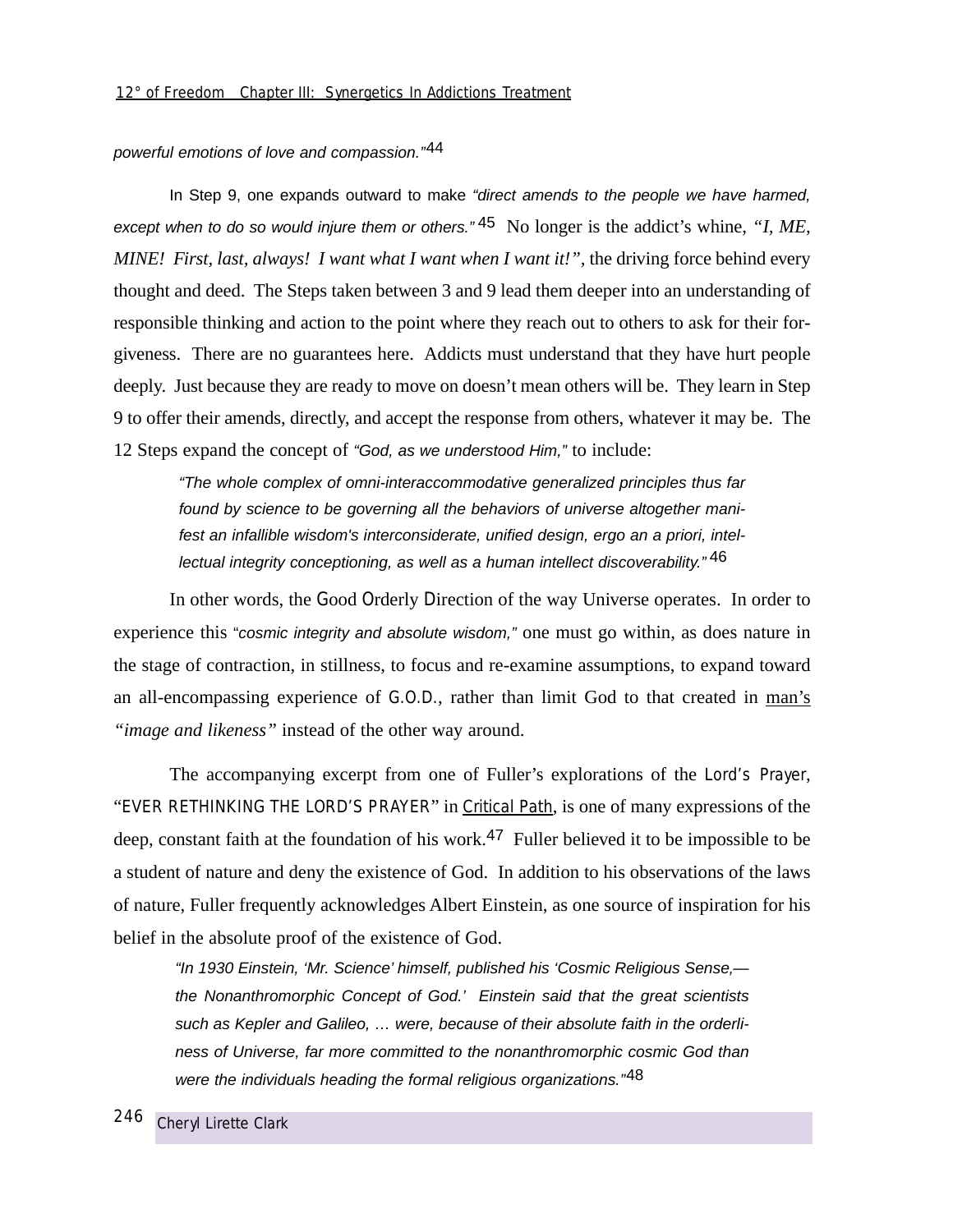### **EVER RETHINKING THE LORD'S PRAYER**

July 12, 1979

*"… Our God— Since omni-experience is your identity You have given us overwhelming manifest: of Your complete knowledge of Your complete comprehension of Your complete concern of Your complete coordination of Your complete responsibility of Your complete capability to cope in absolute wisdom and effectiveness with all problems and events and of your eternally unfailing reliability so to do Yours, Dear God, is the only and complete glory. … You, Dear God are the totally loving intellect ever designing and ever daring to test and thereby irrefutably proving to the uncompromising satisfaction of your own comprehensive and incisive knowledge of absolute truth that Your generalized principles adequately accomodate any and all special case developments, involvements and side effects; wherefore Your absolutely courageous omnirigorous and ruthless self-testing alone can and does absolutely guarantee total conservation of the integrity of eternally regenerative Universe. … "*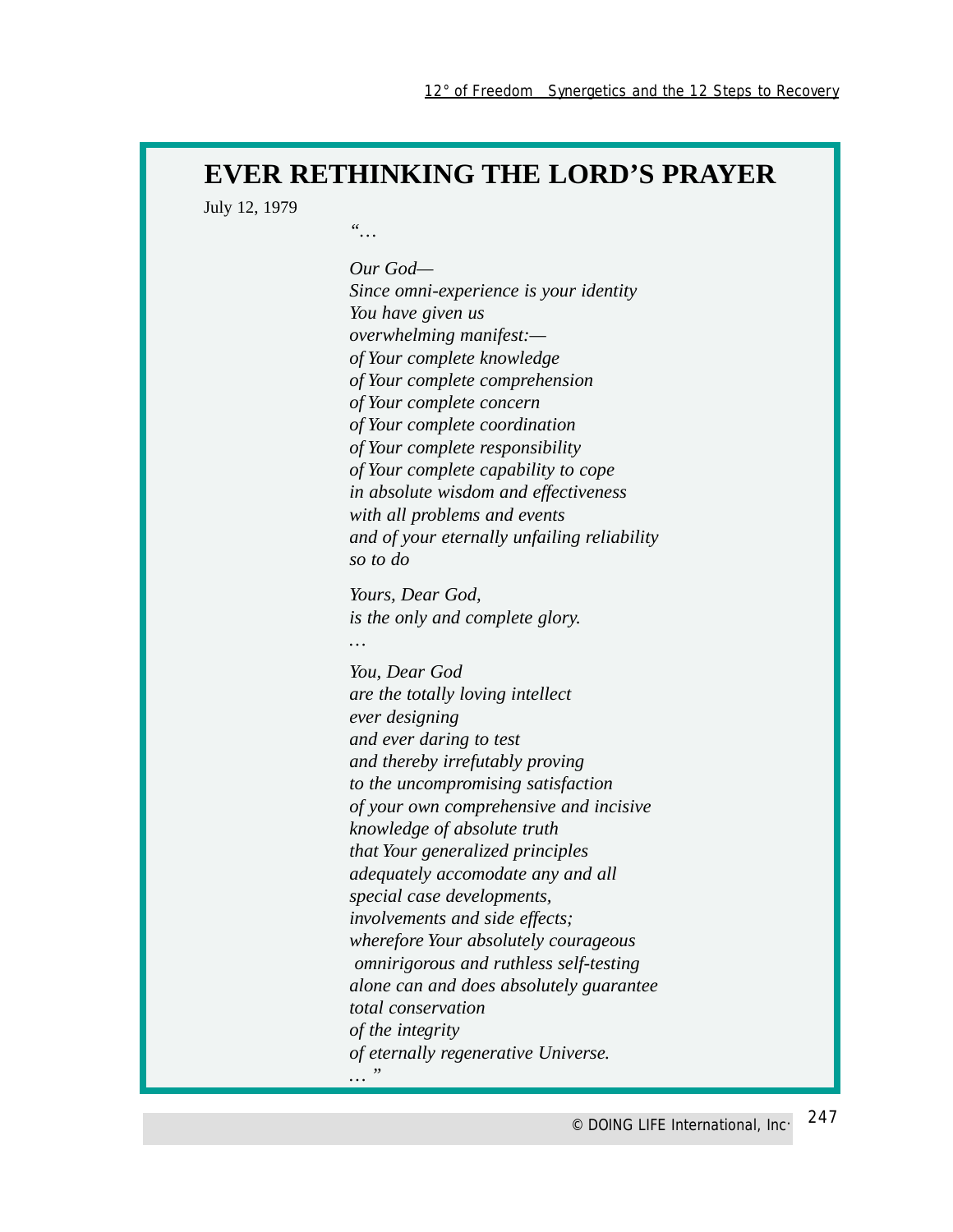### 4. Torque (Twist)

Torque is "that which produces the movement or path of the earth or a heavenly body turning on its axis; the movement of a force or system of forces tending to cause rotation; the measured ability of a rotating element, as of a gear or shaft, to overcome turning resistance."<sup>49</sup> It is the energy required to twist or move something on its axis.

Torque is pressure applied precisely to overcome resistance to movement, the action of a wrench to turn a bolt, or in the child's example that Fuller refers to, a wound up rubber band on the propeller of a toy airplane or a spring-wound toy. When the rubber band is wound tightly and the child lets go of the plane, the unwinding of the rubber band turns the axis, moving the plane forward. When the screw is turned on a wind-up toy, as the screw unwinds, the toy moves forward. This is the same principle that moves ships, airplanes and other mechanical devices. When pressure is properly applied, the object moves on its axis, twists without breaking or snapping. Using leverage gives more torque with less effort.

The 12 Steps apply gradually increasing pressure for change, to help addicts move out of the places where they are stuck and into forward motion. Both the 12 Steps and the TLE™ provide the Torque to overcome resistance to change on the part of the addict. The pressure to change is gradually increased as they become stronger and develop more skills. The 12 Steps and the TLE™ keep the steadily applied pressure on participants to help them transform to a higher level of functioning. Leverage is the group process, the TLE™ Community, or the "Fellowship" of AA and NA that supports each participant to be the best they can be. That the recidivism rates in Shock Incarceration are the lowest in the country, is further evidence of the effectiveness of this properly applied principle.<sup>50</sup>

Steps 4 and 10 are specifically related to Torque. It was writing the exercises for these two Steps in **DOING LIFE!** that produced a sudden, profound insight and complete understanding of how Fuller's Universal Principles directly applied to the 12 Steps as they were being taught in the TLE™ and DOING LIFE!. No longer an intuitive, vague, unformed idea, the clarity was startling. From this point, it became easy to explain the 12 Steps in relation to these principles. With each examination, the Universal Principles underlying the 12 Steps became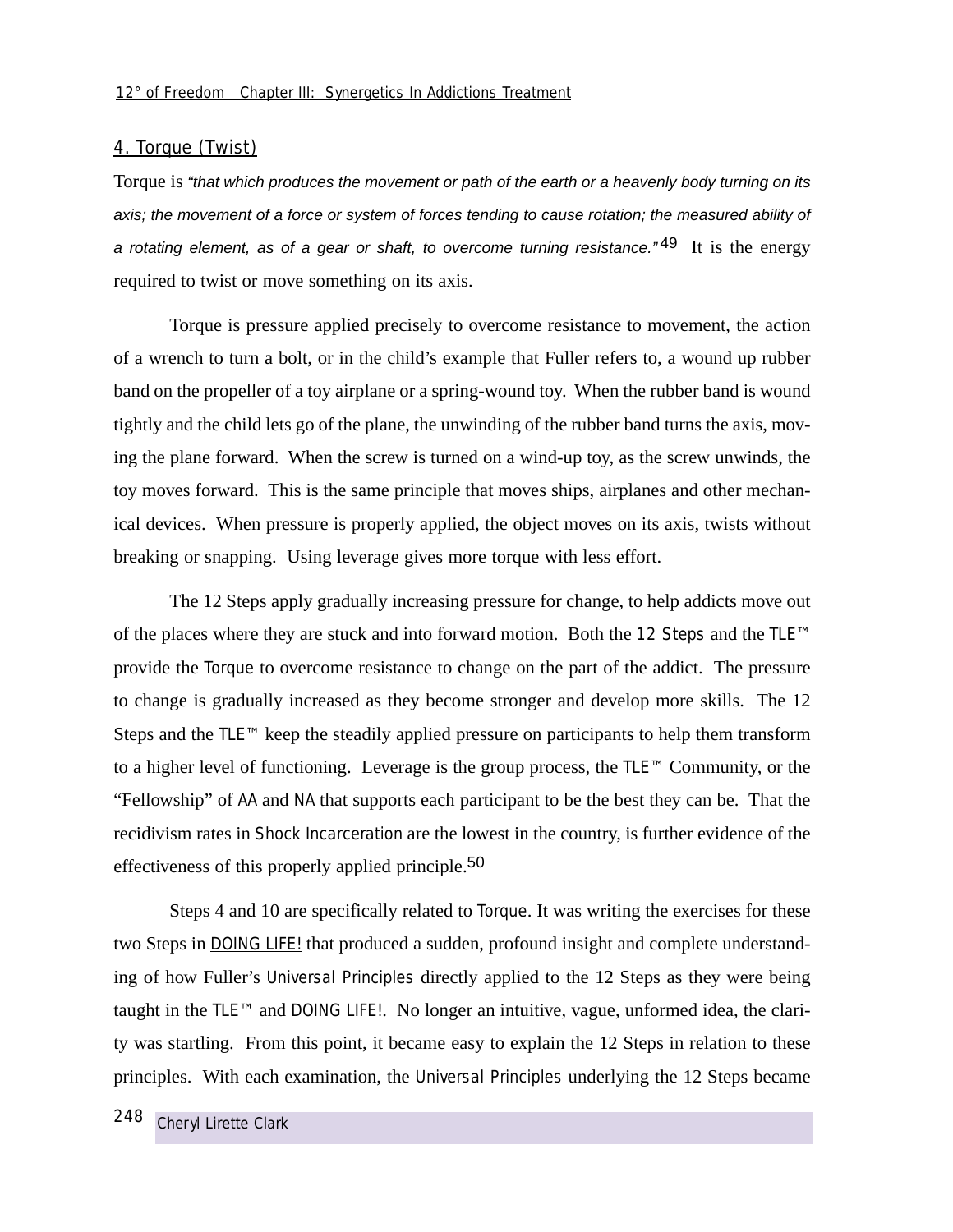### STEP 4: *"… MADE A SEARCHING AND FEARLESS MORAL INVENTORY …"*



"In 1907, at the age of twelve, challenged by Robert Burns's 'Oh wad some power the giftie gie us to see oursels as others see us,' I sought to 'see' myself as others might and to integrate that other self with my self-seen self and thereafter to deal as objectively as possible with the comprehensively integrated self."51

> 249 *© DOING LIFE International, Inc.*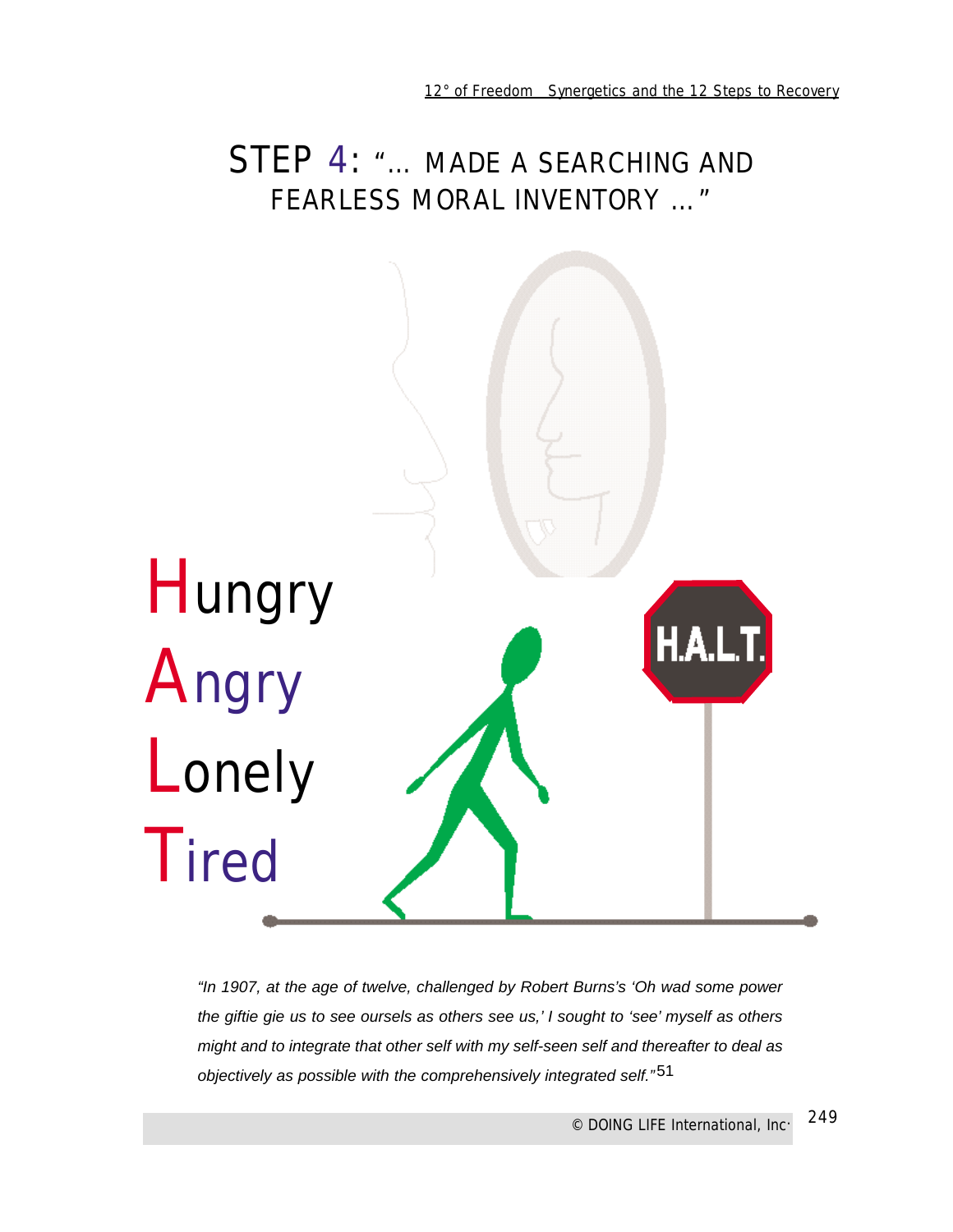more and more clear. The writing and teaching supported deeper understanding through experienced-based knowledge.

Steps 4 and 10 are concerned with taking "personal inventory." In Step 4, addicts make "a searching and fearless moral inventory" of themselves and in Step 10, they continue to take "personal inventory and when wrong, promptly admit it."<sup>52</sup> They get a new twist on themselves, having gone within, *(negative degree of freedom)* finding their center, examining their lives, mistakes and all, thinking about their relationships to others and the God of their understanding, and being willing to take responsibility to move forward. (positive degree of freedom)

Fuller's *Chronofile* is one example of a "a searching and fearless moral inventory." He kept up the discipline for 76 years, from age 12 until his death in 1983. Thomas A. Edison and Alexander Graham Bell were two others who kept meticulous records of their inventions. Edison was famous for recording every failure and success, thus contributing to the mystique about the 10,000 tries it took him to invent the light bulb. The legend says his response to how he handled repeated failures was, *"Oh I haven't failed, I know 9,999 ways it won't work."*

The pressure to face oneself fully and completely is often overwhelming. It takes the support of others and all the other Steps to have the courage to take these two Steps unflinchingly. An example used in DOING LIFE! discusses weight training. In order to build muscle mass, weight is progressively added as strength is built up. The more weight, the more resistance, the more resistance, the greater strength as a result of moving greater mass.53

On the Tetrahedron, Torque relates to Ballistics, the need to evaluate and remain on target toward the goal. Of Torque in nature, Fuller says:

"I assumed that nature would 'evaluate' my work as I went along. If I was doing what nature wanted done, and if I was doing it in promising ways, permitted by nature's principles, I would find my work being economically sustained—and vice versa, in which latter negative case I must quickly cease doing what I had been doing and seek logically alternate courses until I found the new course that nature signified her approval of by providing for its physical support."<sup>54</sup>

All of the 12 Steps, as Universal Principles, are a unified system, a synergetic whole, each building on the ones before, increasing stability and strength as they progress.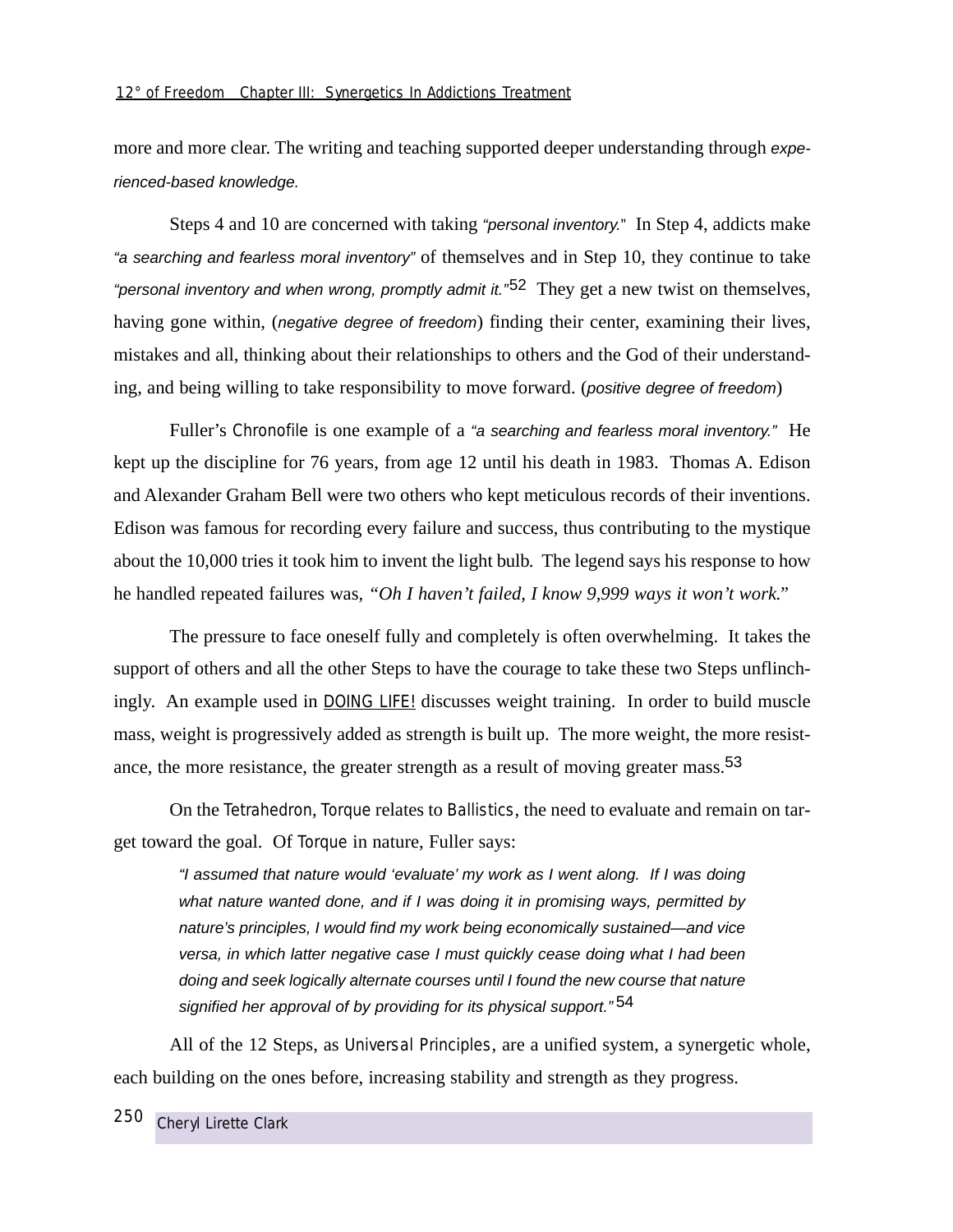## STEP 10: *"… AND WHEN WRONG PROMPTLY ADMITTED IT"*



"Disorder is born from order; cowardice from courage; weakness from strength. The line between disorder and order lies in logistics (shu); between cowardice and courage, in strategic advantage (shiu); and between weakness and strength, in strategic positioning (hsing)."55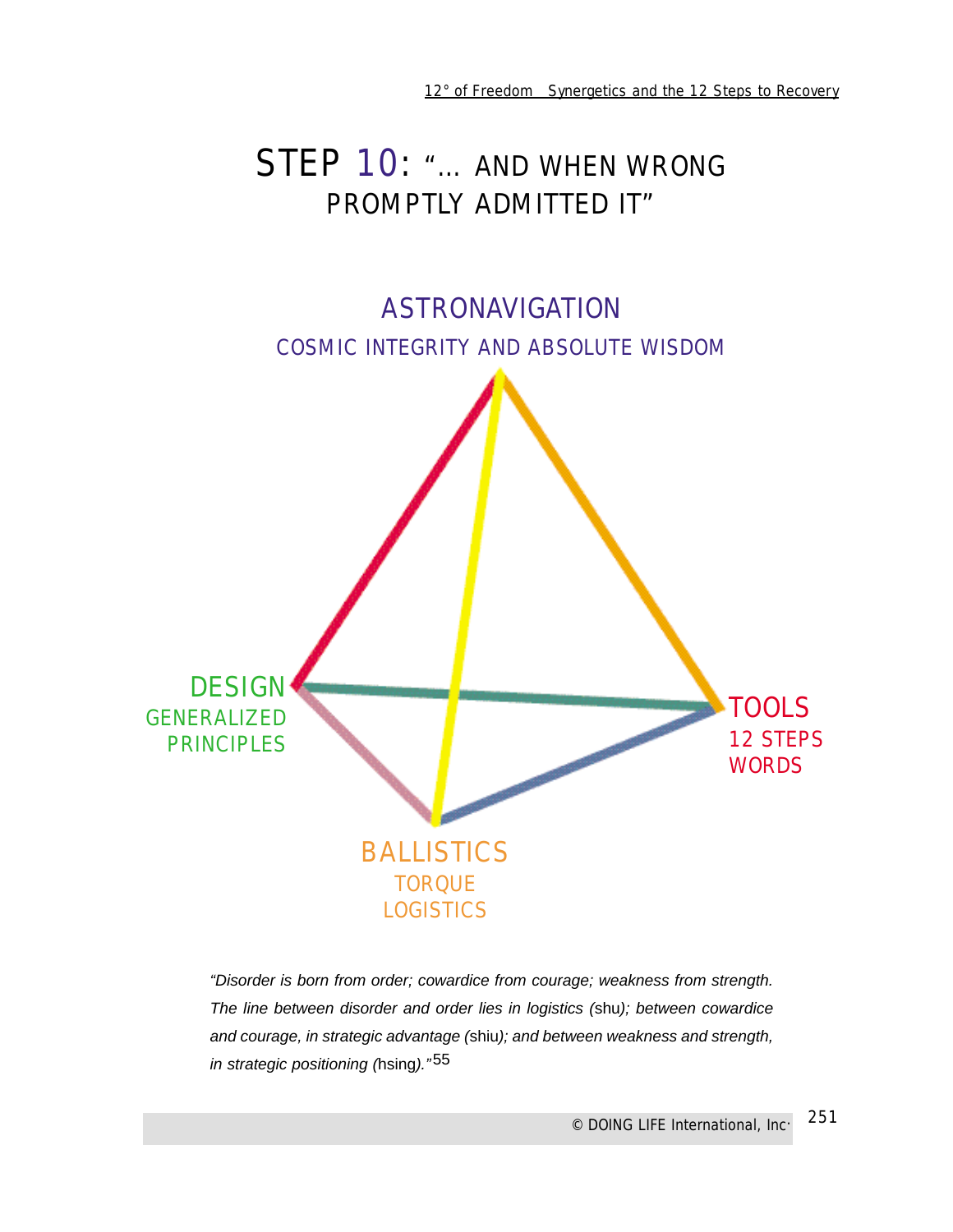#### 5. "Inside-Out"

Fuller refers to this principle as Inside-Out or Inside-Outing. He says this is a more accurate way of thinking about movement in Universe than the concepts "up" and "down." According to him, up and down are further examples of Dark Ages thinking that limit one's experience of truth and narrow one's ability to think effectively. Up and down are concepts left over from the era of a belief in a flat Earth. Some explorers in the ages of Columbus and Magellan were fearful of sailing beyond the horizon and falling off into oblivion, or worse, into the jaws of huge, savage monsters.

Inside is defined as "an inner side or surface; the concave aspect of a curve; the part within; inward nature, mind, thoughts or feeling." Out is "in a direction away from a particular point or place." Outside is "the convex aspect of a curve." Though perhaps not technically the way Fuller meant it, yet apt nonetheless, outing is "a trip or stay in the open."<sup>56</sup> Inside-out are two dimensions of one experience, each complementing the other. Fuller said:

"In 1922 physicists discovered a fundamental complementarity of disparate individual phenomena to be operative in physical universe. This was fundamentally amplified with the subsequent discovery of the always-and-only-different, alwayscoexisting proton and neutron which, with their always coexistent electrons, positrons, neutrinos, and antineutrinos, are eternally intertransformable.

No longer was valid the building block of the Universe. It was discovered that unity was plural and at minimum sixfold. … Science's discovery of fundamental complementarity has occasioned … realization that the word negative used as the opposite of the word positive is at best carelessly and misinformedly employed."<sup>57</sup>

The Yin/Yang symbol on the next page depicts Inside/Outing as presented in DOING LIFE! The first six steps take one deeper and deeper Inside, (concave) learning the truth about who one is. The second six build on the first, teaching one to move Out (convex) into the world, in relationship to others, taking informed action from a sense of one's own center. Each of the first six Steps (Inside/negative degree of freedom) sits opposite its counterpart in the second six (Outing/positive degree of freedom), making up 12° of Freedom.

There is no up and down in Universe, space travel has established that, although children are still taught "up" and "down" as if they are "real" concepts. The terms "good" and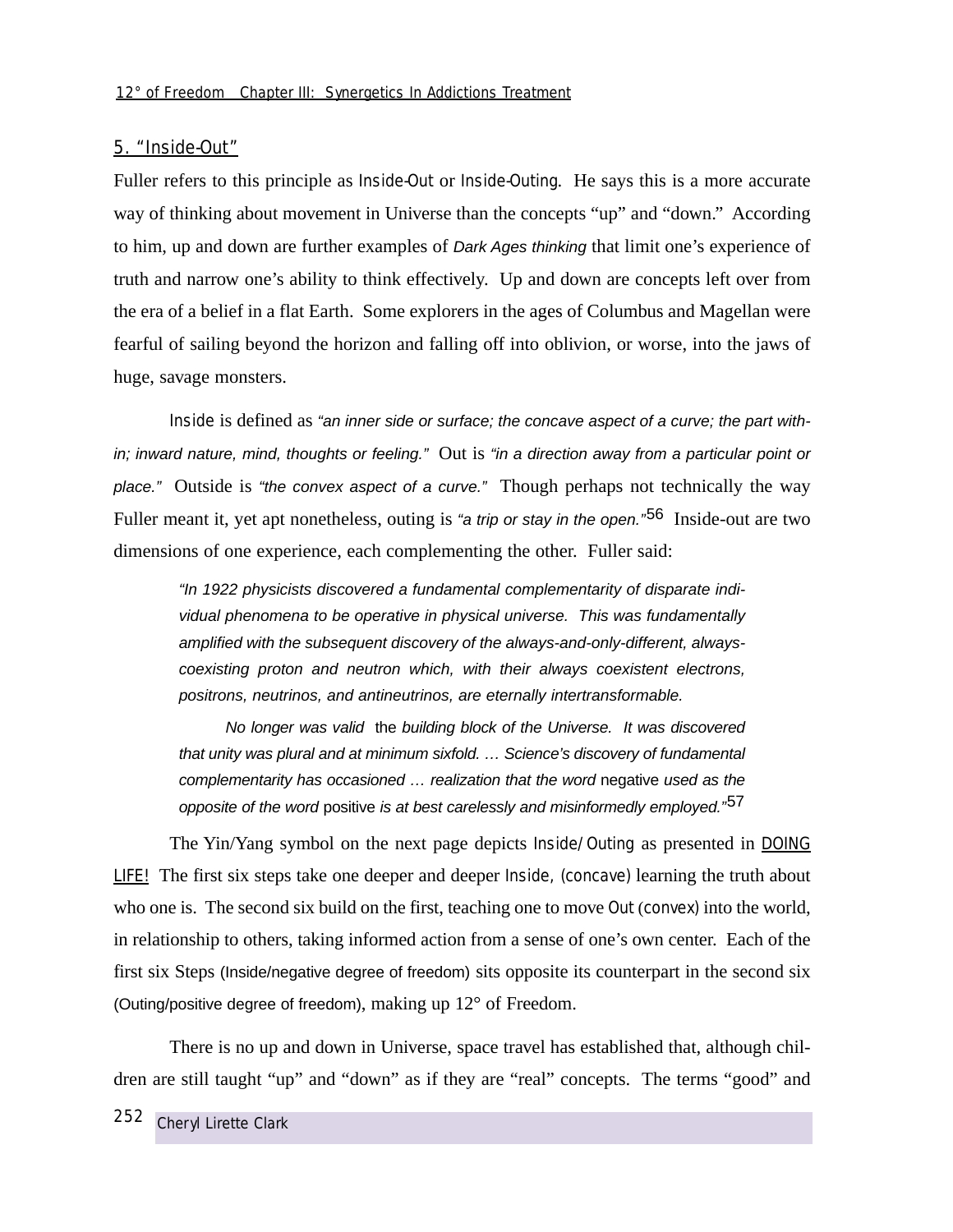

*" … there is a fundamental twoness that is not just that of opposite polarity, but the twoness of the concave and the convex, i.e., of the microcosm and of the macrocosm. We find that the nucleus is really two layers because its inwardness turns around at its own center and becomes outwardness."* Synergetics I: Explorations in the Geometry of Thinking<sup>59</sup>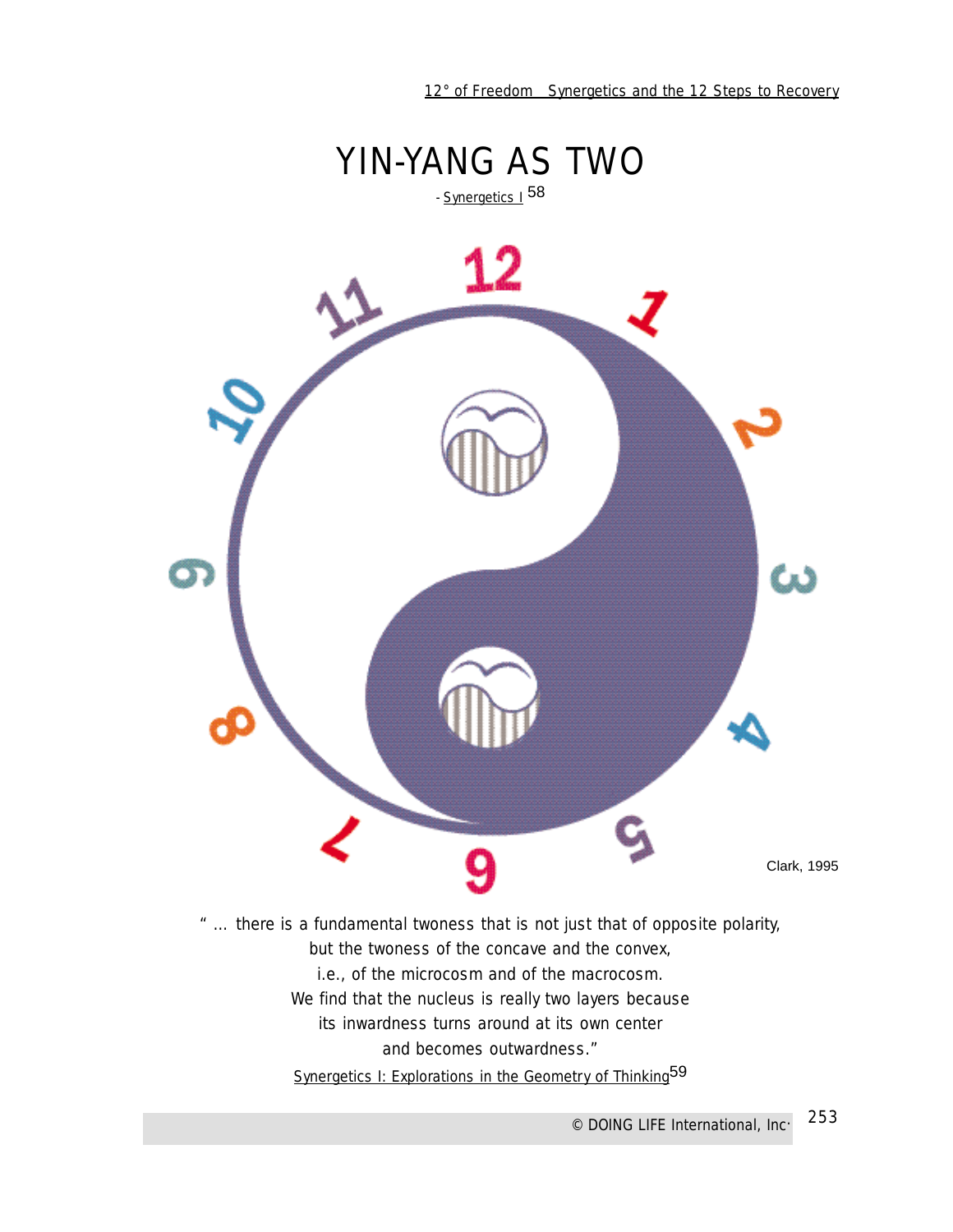"bad" are also remnants of those earlier ages, a belief in sin and a wrathful God of punishment. Fuller asks those who study him to be as precise in their language as possible, to discipline themselves to think objectively, scientifically and clearly about problems and their solutions, to design a Critical Path toward supporting all humanity

In 1969, when Neil Armstrong took *"One small step for man, one giant leap for mankind"* and looked out from the moon to *"SpaceshipEarth,"*60 he and the other astronauts who had traveled in space before him (and since) have reported undergoing exponential leaps in their thinking about the way Universe operates. Their experienced based knowledge of how Earth and the moon look from out in space totally, irrevocably revolutionized their thinking about life on this small, blue planet and the G.O.D. of their understanding.

Steps 5 and 11 are most closely aligned to the principle of Inside/Outing. In Step 5, one goes within, to admit "to God, to ourselves and another human being the exact nature of our wrongs" and in Step 11, by seeking "through prayer and meditation to improve ... conscious contact with God  $\ldots$ <sup>"61</sup> (Inside/Outing) In DOING LIFE! the 12 Steps are pictured on a wheel to symbolize their ongoing forward movement.

Fuller used to have people *"sit in"* to and *"stand out"* from their seats in his workshops as a way to begin to think more accurately about their actions in Universe. He said the minimum number in Universe was two, that there was no concave without convex, no out without in. By training oneself to think more accurately, in terms of Inside/Outing, one might better discover the principles by which Universe operates. Fuller encouraged people to be very precise in their language, saying, "Words are tools—and once you have learned how to use a tool you will never forget it. Just looking at the meaning of a word is not enough. If your vocabulary is comprehensive, you can comprehend both fine and large patterns of experience."<sup>62</sup> Fuller was very precise in his language, combining words when he could not find one that expressed exactly what he meant. While it can be frustrating, the discipline of clarifying Fuller's terms leads to greater understanding and expansion of ideas. In response to a request by Anwar Dil in the book that records their conversations about his work, just before his death, Fuller's poem on unity/duality in Universe, is on the facing page.<sup>63</sup>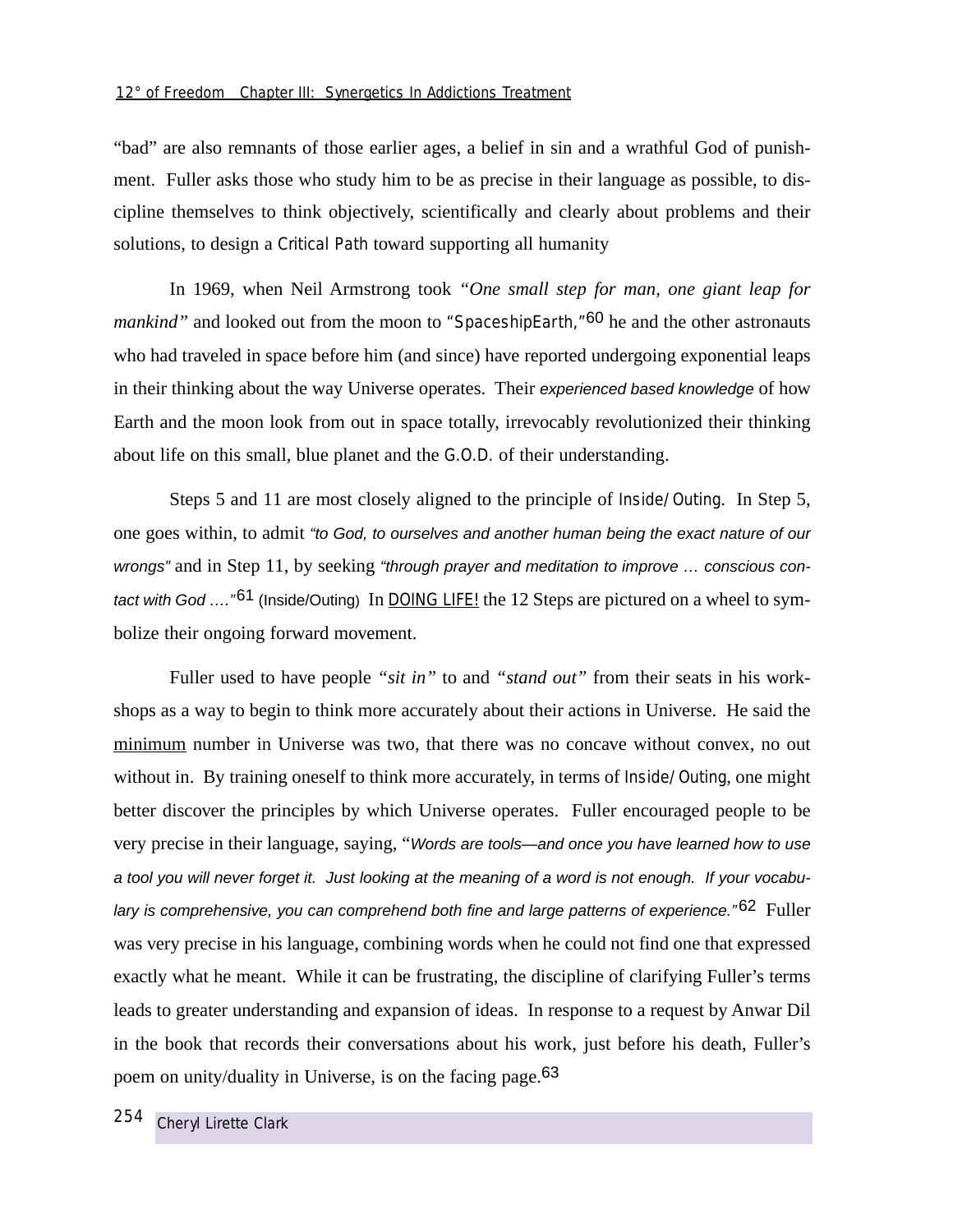My answering definition Of UNIVERSE Must be one which Embraced the combined Metaphysical and physical Components of UNIVERSE. "By Universe I mean: The aggregate of all humanity's Consciously apprehended And communicated (to self and others) Experiences."

R. Buckminster Fuller Humans In Universe<sup>64</sup>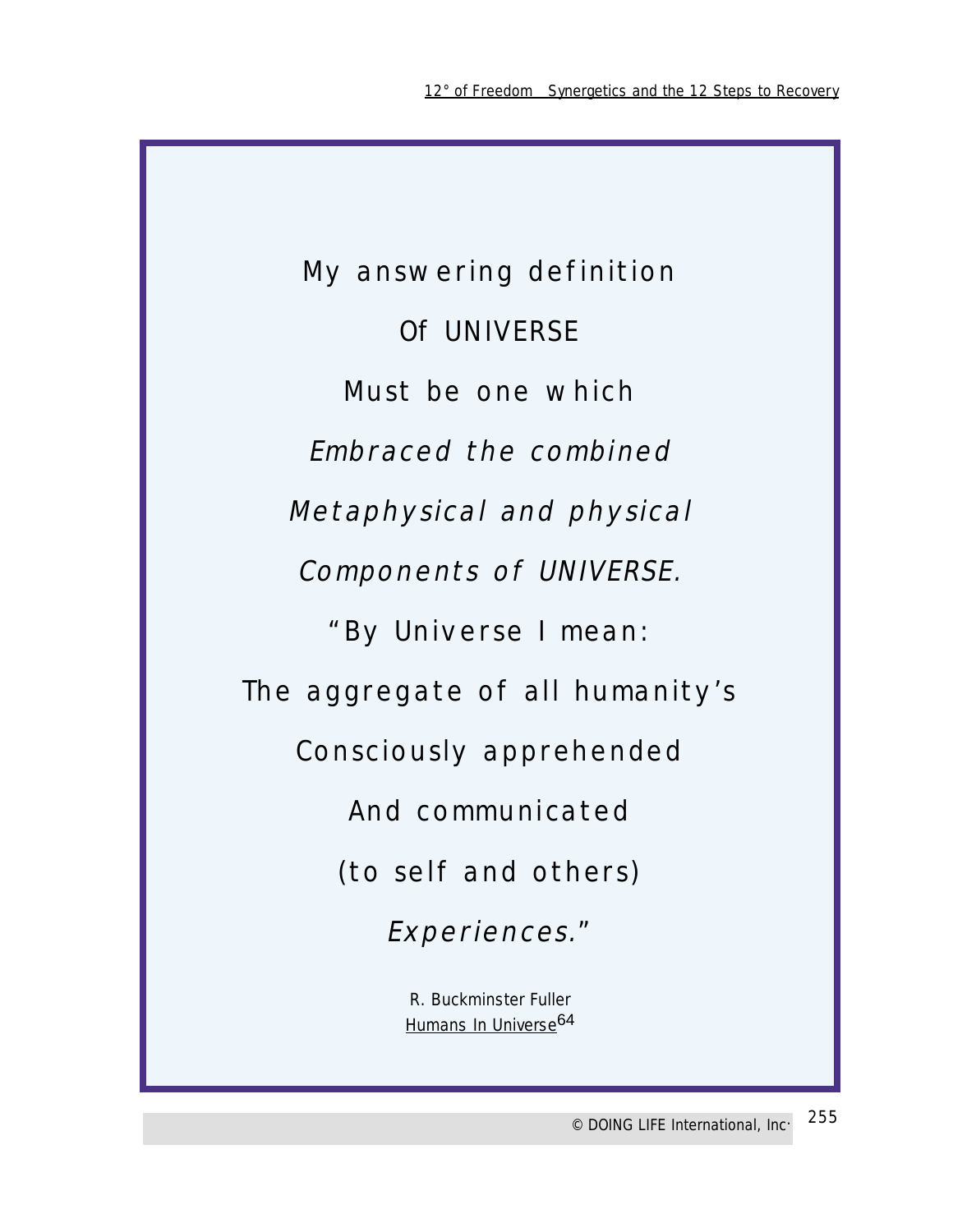#### 6. Precession

Precession is "the motion of the rotation axis of a rigid body, as a spinning top, when a disturbing torque is applied while the body is rotating such that the rotation axis describes a cone with the vertical through the vertex of the body as axis of the cone and the motion of the rotation axis is perpendicular to the direction of the torque.<sup>"65</sup> Precession is "the effect of bodies in motion on other bodies in motion<sup> $n^6$ 6</sup> The child pushes down repeatedly on the spring mechanism of the top, (Torque) causing it to move forward and turn faster while spinning on its axis. (Precession) The principle of Precession comes up repeatedly throughout all of Fuller's work. He uses the bumblebee's seeking nectar to make honey as an example of Precession in nature.

Humans, as *"*honey-money gatherers," 67 move forward toward goals, often unaware of their true purpose (side effects are main effects*)*68 in the grand design. Striving toward goals, forward momentum, creates opportunities to realize one's purpose in the caretakership of this small, air-ocean planet. DOING LIFE! teaches a set of decision making strategies, integrated within the 12 Step workbooks, that teach addicts how to set and stick to goals while learning to live aligned with their true purpose.

Steps 6 and 12 demonstrate negative and positive degrees of freedom of the principle, Precession. In Step 6, having worked intensively with the first five Steps, by admitting mistakes, accepting that there is a force greater than oneself alone, a Good Orderly Direction to life, by taking a "searching and fearless moral inventory" and then admitting defects of character, one moves toward a deeper understanding of self, from Inside-Out. As a result of the work in the first five Steps, by Step 6 one is entirely ready for action. Step 6 says, "We were entirely ready to have God remove these defects of character.<sup>"69</sup> No longer do addicts seek to avoid, deny or hold on to old ways of thinking; they are *entirely ready* for change.

Step 12 says, "Having had a spiritual awakening as a result of these steps, we tried to carry the message to others and practice these principles in all our affairs." The Precessional effect of practicing the principles of the 12 Steps in all our affairs is a spiritual awakening*.* Daily practice supports one to become a person of unshakable integrity, living a life of joy and freedom and that spiritual awakening strengthens the commitment to daily practice, a self-fulfilling feedback loop.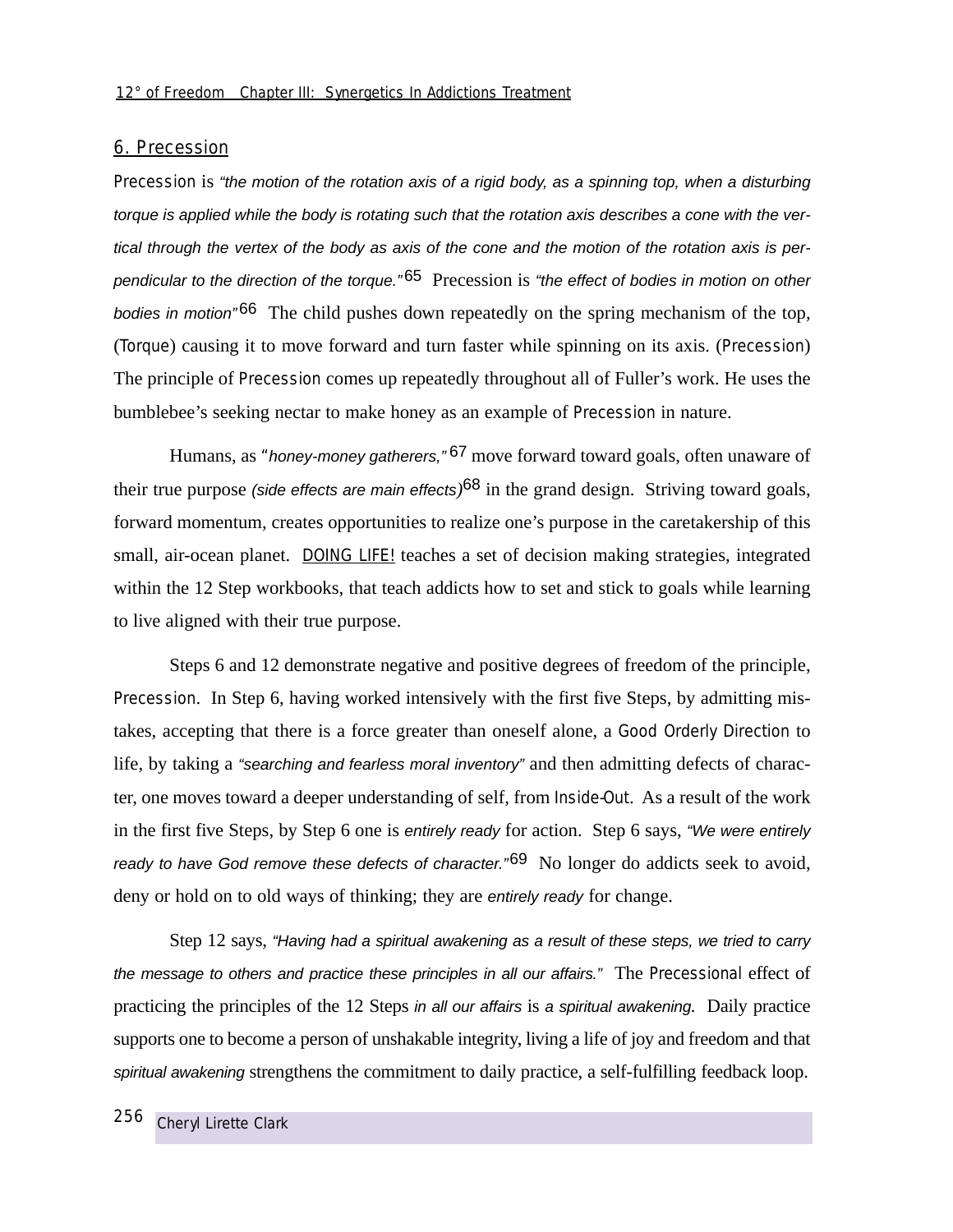## PRECESSION



The honeybee makes 10,000,000 trips to make one pound of honey.<sup>70</sup>

"… since economic machinery and logistics consist of bodies in motion, since precession governs the interbehaviors of all bodies in motion, and since human bodies are usually in motion, precession must govern all socioeconomic behaviors. Quite clearly humans do orbit at ninety degrees to the direction of their interattractions—orbiting elliptically around one another's most attractively dominant neighbors, as do also galaxies within supergalaxies and all the stars, moons, comets, asteroids, stardust particles, unattached molecules, atoms, and the electrons within the atoms. All orbit their respectively most interattractively dominant nuclei of the moment. …"71

**"Your significance will remain forever obscure to you, but you may assume that you are fulfilling your role if you apply yourself to converting your experience to the highest advantage of others."** 72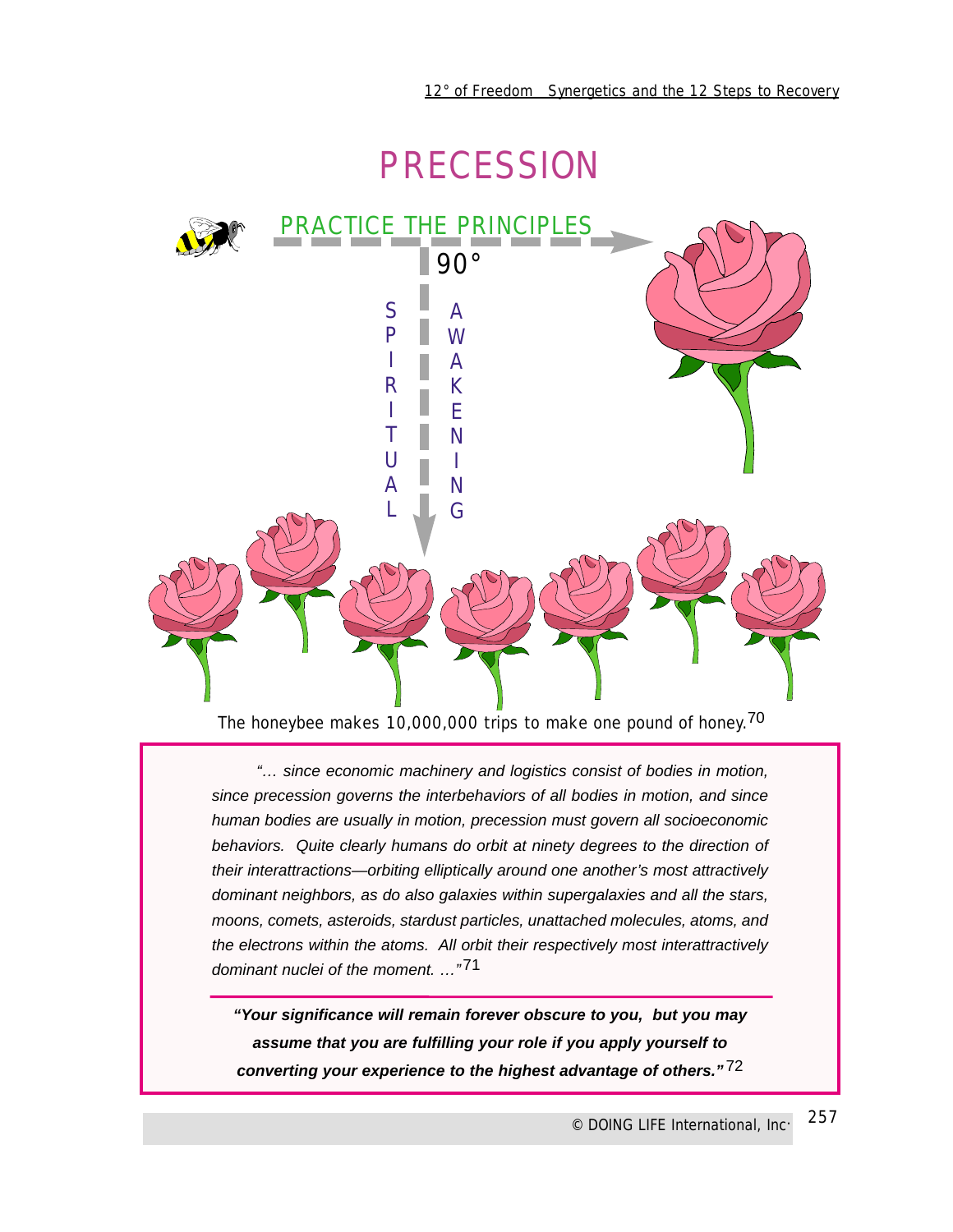## The Tetrahedron: Minimum Structural System In Universe

Fuller said. "The four-cornered tetrahedron is the minimum structural system in Universe. It excludes all the irrelevant information of Universe and includes all the information relevant to the system."<sup>73</sup> The tetrahedron consists of three triangles joined, resulting in a fourth. Six vectors, three "radiant divergence" and three "gravitational convergence", each with positive and negative polarities, are another representation of the six positive and six negative degrees of freedom. The illustration here integrates a practical application of the tetrahedron and "the combined sciences of navigation and ballistics" about which Fuller said:

"I intuited that the combined sciences of navigation and ballistics might embrace all the variables governing Universe-event prognostication. It could be that (1) navy yard industrialization, (2) fleet operation and ship design, (3) astronavigation and (4) ballistics constituted the four 'special case' corner complexes of a generalized tetrahedral complex of variable design factors governing all human-mindcontrollable participation in all cosmic, alternative-intertransforming potentials."<sup>74</sup>

In COSMOGRAPHY: *A Posthumous Scenario for the Future of Humanity*, Fuller identifies the colors of the radiation vectors as red, yellow and orange, radiating from the Sun to the Earth, connecting at the three gravitational vectors of the Earth: purple, green and blue.

"Universe has its radially explosive, compressional, outwardly pushing radiation and omniembracing, intertensing gravity. The total of cosmic radiation (compression) and the total of cosmic gravity (tension) comprise equal amounts of energy. Gravitation and radiation, however, operate differently. Their respective interpatternings differ. Radiation is beamable (i.e. focusable). Radiation has shadows, whereas gravity has none. … Compression and radiation are always open-ended systems. Tension and gravity are always closed systems."<sup>75</sup>

The model presented here places the combined sciences of navigation and ballistics at the four corners of the Tetrahedron.

Industrialization refers to "The number-one naval prognosticating science and art is that of designing and producing the generalized tools … can produce both macro and micro special-case tools—with both the generalized and special-case tools operative at degrees of dimensional controls beyond that of human sight … in temperature and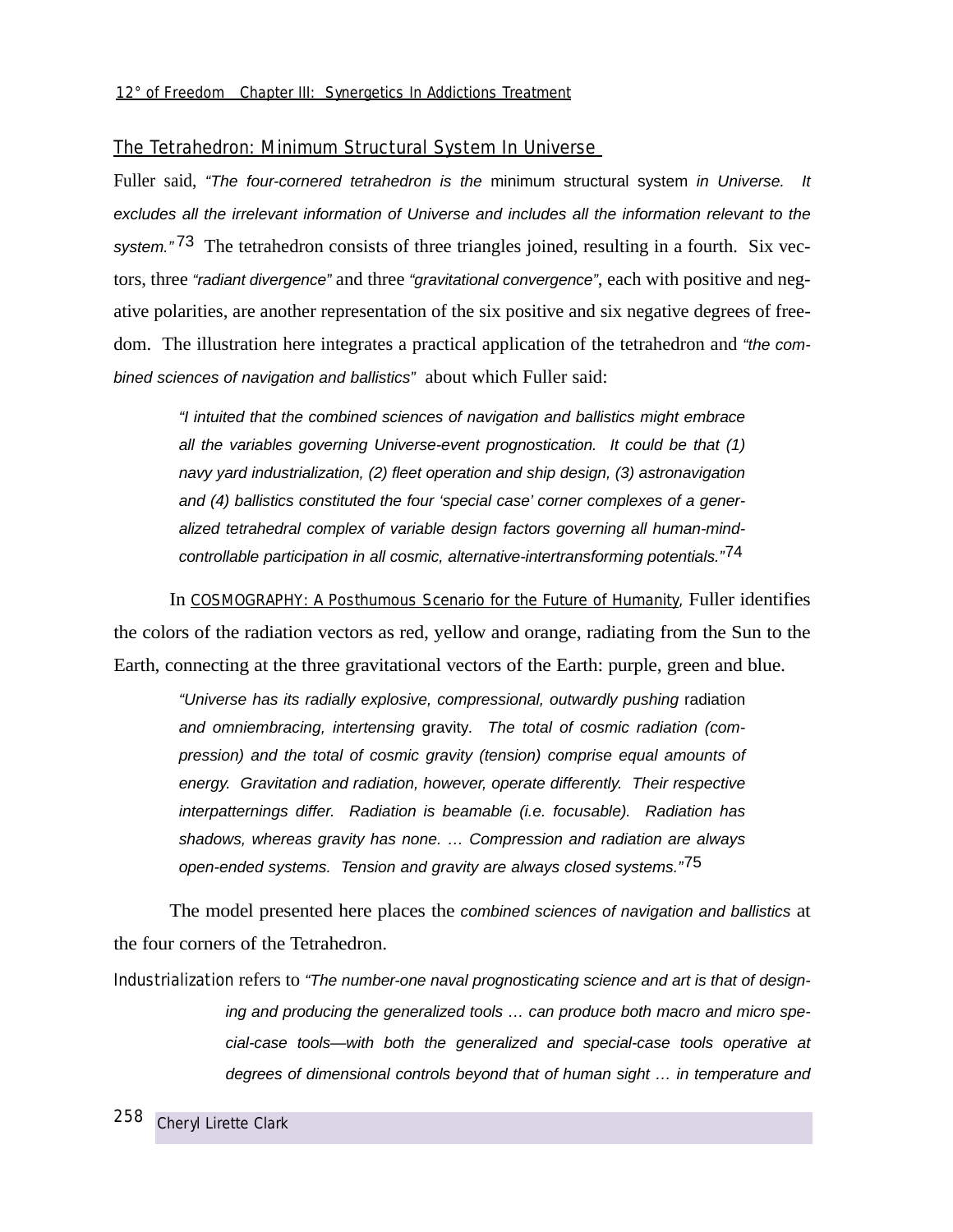## THE FOUR CORNERED TETRAHEDRON



"Radiation is disintegrating energy—disintegrating because held together only at one end of each of its two-ended energy-magnitude-manifesting vectors. The disintegrating vectors' free ends' can be angularly aimed, i.e. focused.

Gravity is inherently integrated as a closed system of vectors with both ends of each attached to one end of each of the other two vectors, ergo with no open ends, ergo, constituting an inherently closed system having twice the coherence of the equal energy-magnitude-vectored radiation." 76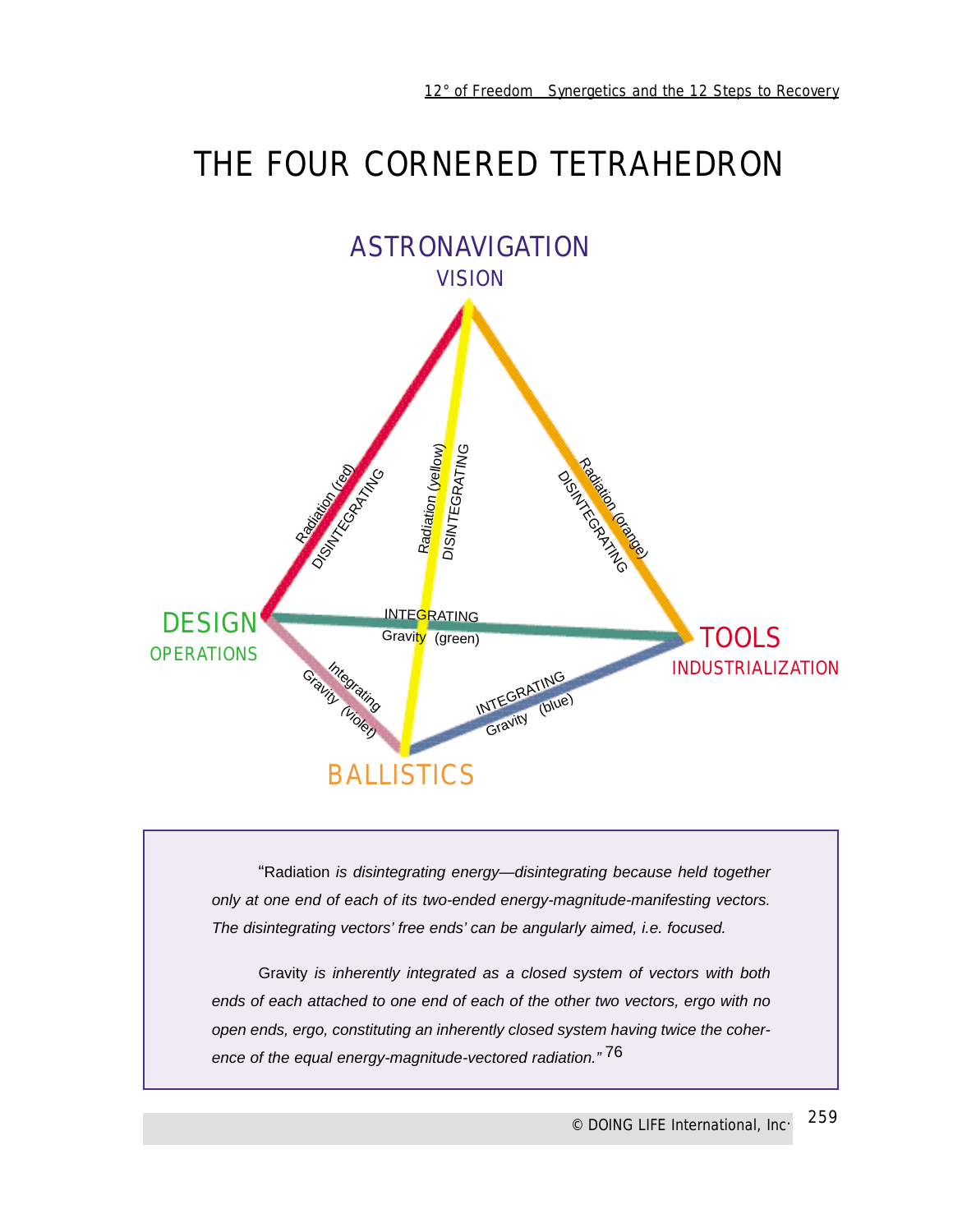pressure regions beyond humans' direct sensorially apprehending control."<sup>77</sup> The 12 Steps are a Tool for living a successful life.

- Design "… is the … prognosticating science and art … in which, employing the … tools, we design … a complex of intersupportive technology capable of coping with … conditions … with the … capability of integrating … resources; and with the ability to protect … against any and all  $\ldots$  hostile to class-two evolutionary phenomena."<sup>78</sup> Again, the 12 Steps are a blueprint or Design, a plan for operating effectively in life.
- Astronavigation "…permits us to reliably prognosticate the arrival of our ship anywhere around the world at such and such an hour and on such and such a date."<sup>79</sup> Astronavigation is the ability to create and hold a Vision of intended outcomes. Magellan first circumnavigated the globe, absent advanced technology, by keeping his eye on the North Star as he sailed at night, and by following the sun's unvarying East to West course during the day. The 12 Steps are Universal Principles, "always and everywhere true" for making one's Vision of sobriety a reality.
- Ballistics "—the art and science of controlling the trajectory of an explosively hurled missile.' Ballistics is divided into two parts—interior and exterior—. Interior ballistics deals with all the controllable variables governing the trajectory ... before the gun is fired; exterior ballistics deals with all the controllable variables after the gun is fired." $80$ Keeping one's equipment clean and in good working order and one's eye sighted on the intended target, making carefully calibrated corrections as the storms of life blow up, all result in success. The 12 Steps support those in recovery to remain on target, making course corrections immediately, one step at a time.

In the illustration on the facing page, the who, what, where, when, why and how of the *Planning Guide* for program development,81 have been placed on the vectors of the tetrahedron, integrating the principles presented here into a clearly outlined Critical Path for both human and program development. All of these factors are discussed, in detail, throughout this document, particularly as the rationale for the methodology, design and operations of the TLE™ are presented in the chapter, *"Environment Is Stronger Than Will: Total Learning Environments*™ *in Prisons."*

260 *Cheryl Lirette Clark*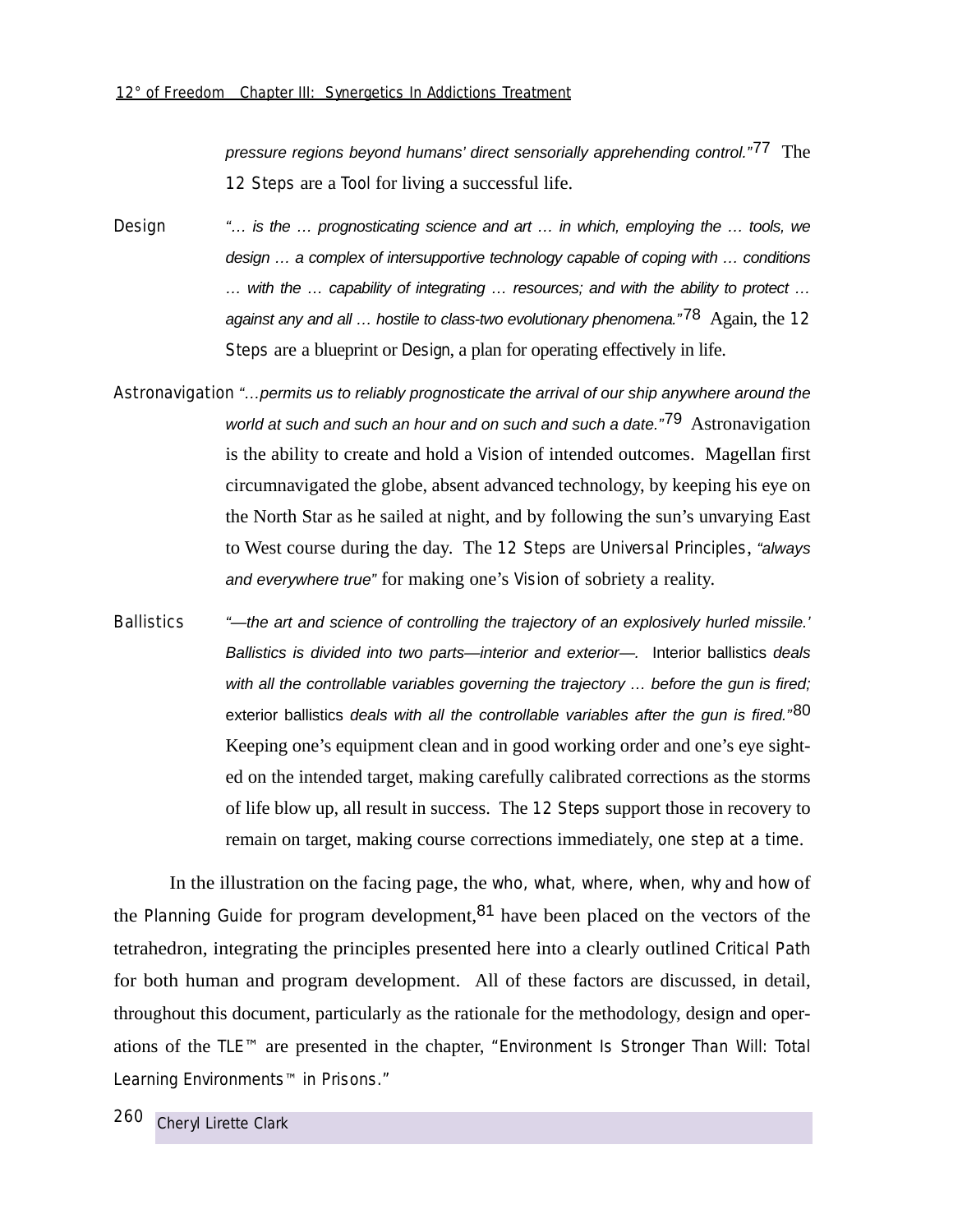# THE COMBINED SCIENCES OF NAVIGATION AND BALLISTICS



Clark, 1995

"The tetrahedral structure system has six unique interrelationships existing among the system's four unique groups of system variables.

… industrial tools are all the tools that cannot be produced by one human. Because it takes two humans to produce the need to communicate and to invent that means of communication, we say that the spoken word was the first industrial tool. 'In the beginning' [of industrialization—i.e., technologically effective human cooperation] was the word."82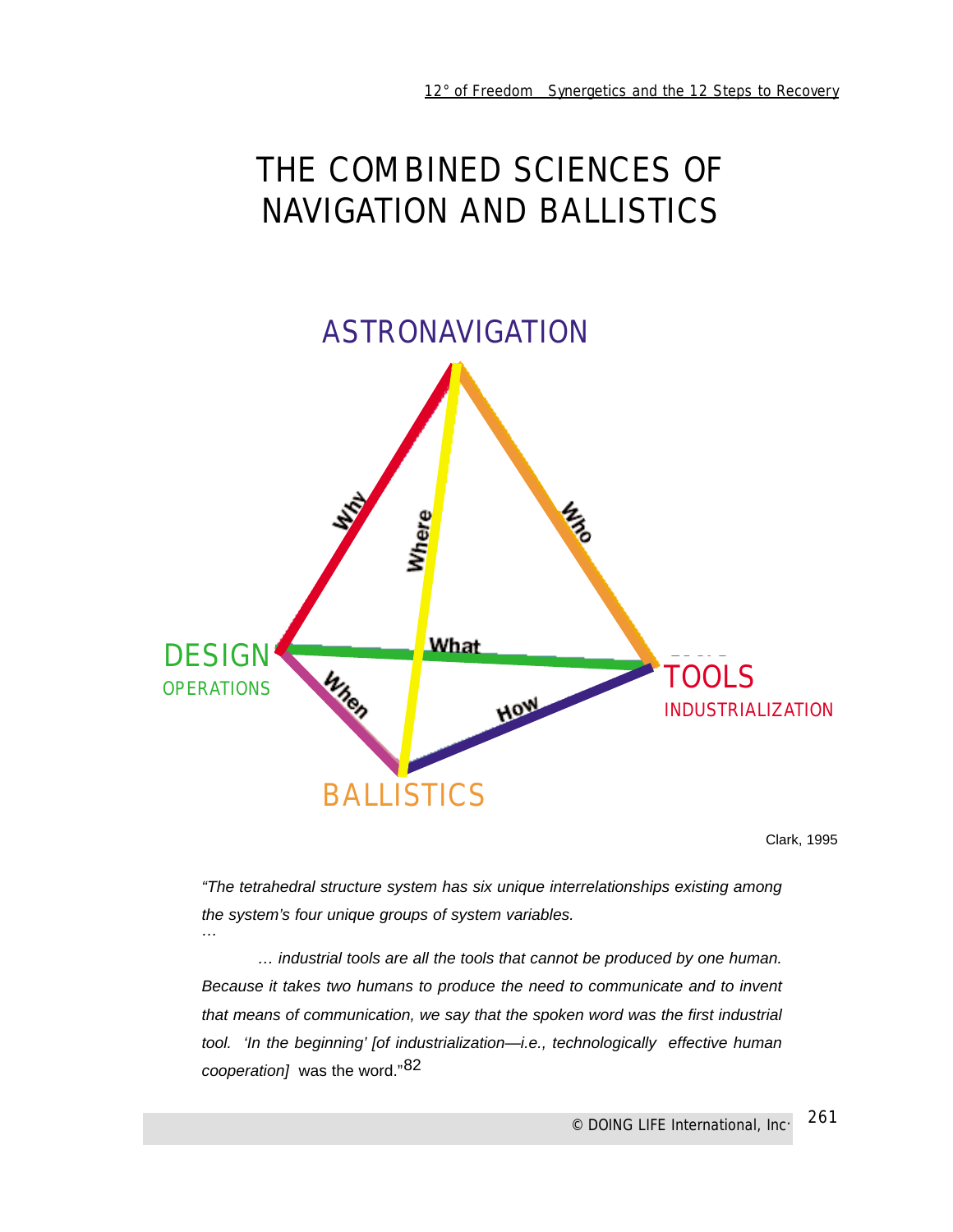## The Tetrahedron As The Basis Of A Holistic Approach To Treatment

The tetrahedron is the basis of the geodesic dome, a "most elegant use of space"<sup>83</sup> and Fuller's Dymaxion Map of the earth, showing all land masses connected from North to South, with minimal distortion. The Dymaxion Map makes obvious the migration paths of ancestors on planet Earth and points to the connection of all races of humans, who share the same core DNA with all living species on the earth.



In Critical Path, Fuller presents his design science, integrating the combined sciences of navigation and ballistics into a comprehensive, step by step plan for the development of any successful project, most importantly, to nurture all life on the planet. Among his many skills, Fuller was an architect who designed elegant, energy-efficient, economical artifacts. Critical Path applies his skills as an architect to a design science for the future.

The four 'special case' corner complexes of a generalized tetrahedral complex of variable design factors are presented here as the Spiritual, Mental, Physical and Emotional dimensions of human beings that must be considered in any wholistic approach to treatment and education. The TLE™ include all of these dimensions in work with offenders. The illustration here shows how these concepts are applied in the development of TLE™ in correctional facilities and to the design and implementation of the **DOING LIFE!** and **S.M.A.R.T.** Choices! curricula.

Spiritual has to do with the human capacity for imagination, the ability to hold a Vision of of the future, based on core beliefs and values. Here is the human capacity to define values and hold to them. From this domain, humans have created formal-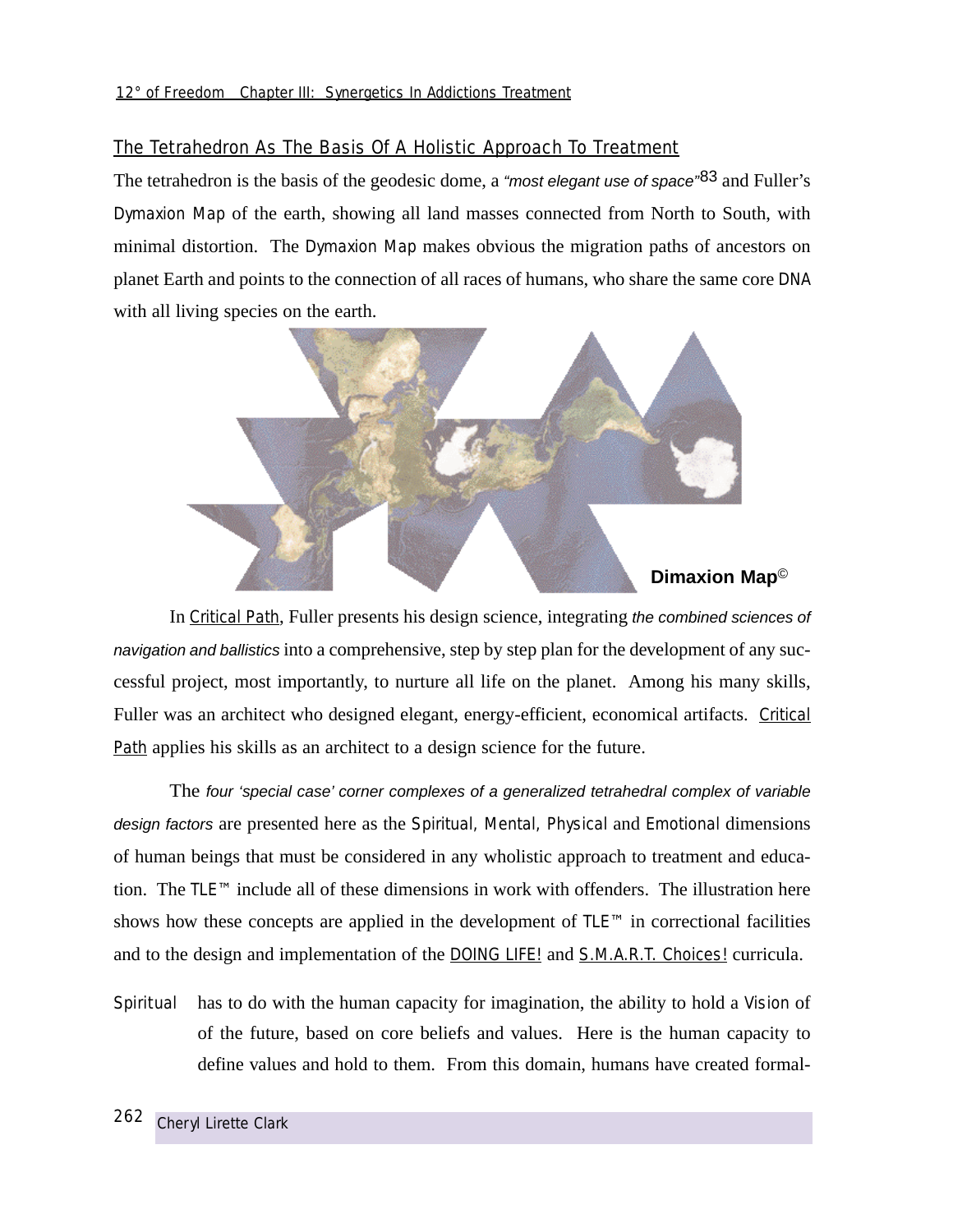

ized relationships to the vast mysteries of life, as religions, in an attempt to comprehend the grand design for Universe. From this domain humans have envisioned the invisible.

- Mental includes the ability to think and solve problems, to apply abstract concepts and constructs to life situations, to invent and Design, to speak and write. This is the uniquely human capacity to think beyond the moment.
- Emotional has to do with the human capacity to feel, to relate to others, to desire, to want more in life. When emotions get out of control, one loses focus on a vision. Here Ballistics is the capacity to manage and use feelings effectively to nourish the spirit, to maintain control of one's destiny.
- Physical has to do with physical abilities, the capacity to build and use tools, with which to adapt to, and to adapt the physical environment. The physical domain is the human capacity for work and play, the ability to master the environment. Fuller said the first industrial Tool was the spoken word. Through words, humans have the ability to record history and to communicate with future generations.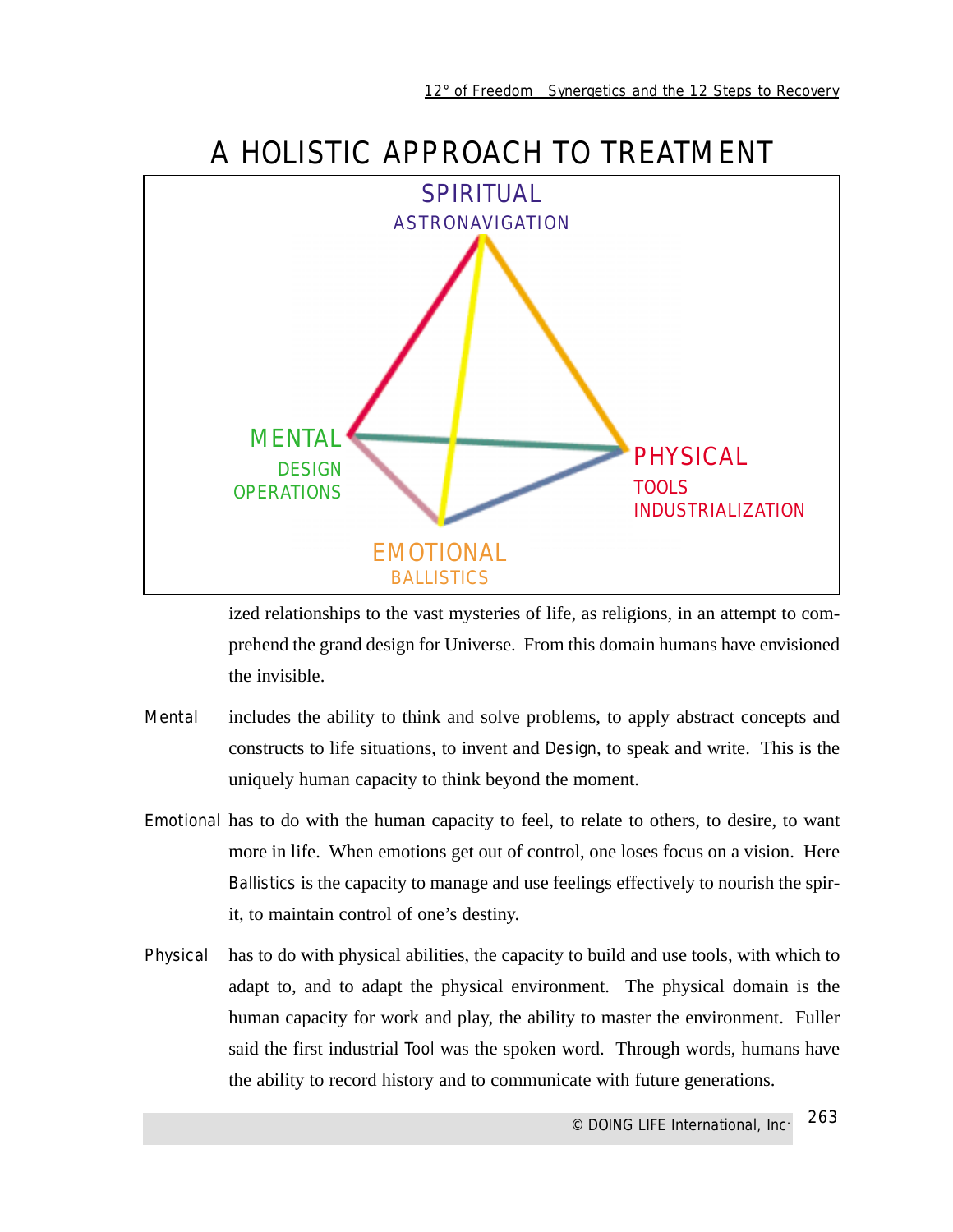## 12 Steps To Recovery

The 12 Steps to Recovery were codified and published as a set of principles in the book, Alcoholics Anonymous.<sup>84</sup> No authors or editors were listed because of the commitment to protecting the privacy of the small group of 100 members who constituted the first fellowship formed by Bill W. and Dr. Bob, the acknowledged founders of Alcoholics Anonymous. As stated previously, it was the intuitive realization of the striking parallels between the 12 Steps and Fuller's Universal Principles, always and everywhere true*,* that resulted in DOING LIFE! The 12 Steps are also Universal Principles for living a life of freedom. They are:

- 1. We admitted that we were powerless over our addiction, that our lives had become unmanageable.
- 2. We came to believe that a power greater than ourselves could restore us to sanity.
- 3. We made a decision to turn our will and our lives over to the care of God as we understood Him.
- 4. We made a searching and fearless moral inventory of ourselves.
- 5. We admitted to God, to ourselves and to another human being, the exact nature of our wrongs.
- 6. We were entirely ready to have God remove all these defects of character.
- 7. We humbly asked Him to remove our shortcomings.
- 8. We made a list of all persons we had harmed and became willing to make amends to them all.
- 9. We made direct amends to such people wherever possible, except when to do so would injure them or others.
- 10. We continued to take personal inventory and when we were wrong, promptly admitted it.
- 11. We sought through prayer and meditation to improve our conscious contact with God as we understood Him, praying only for knowledge of His will for us and the power to carry it out.
- 12. Having had a spiritual awakening as a result of these steps, we tried to carry the message to others and to practice these principles in all our affairs.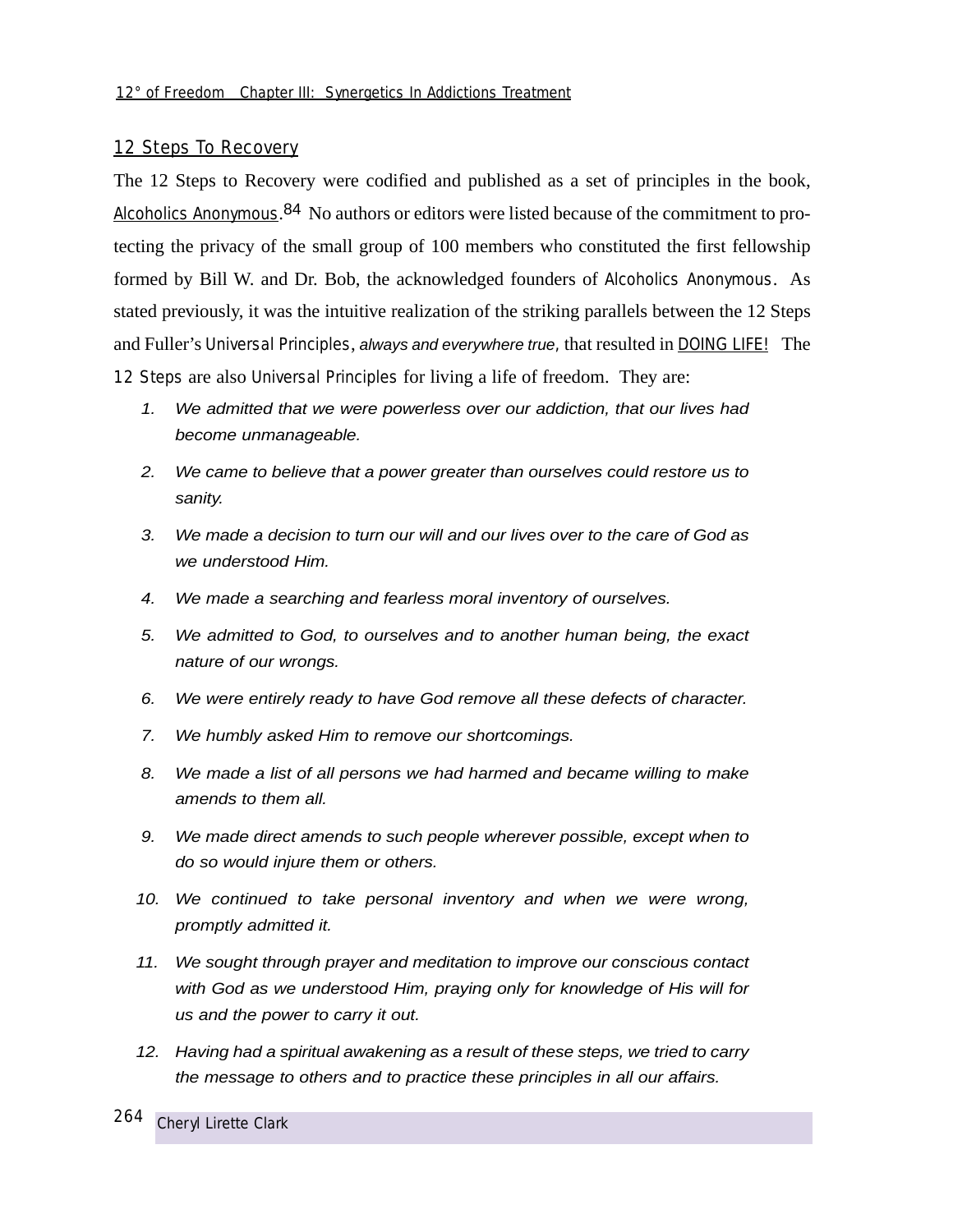

DOING LIFE! A Life Skills Curriculum for Recovery from Addiction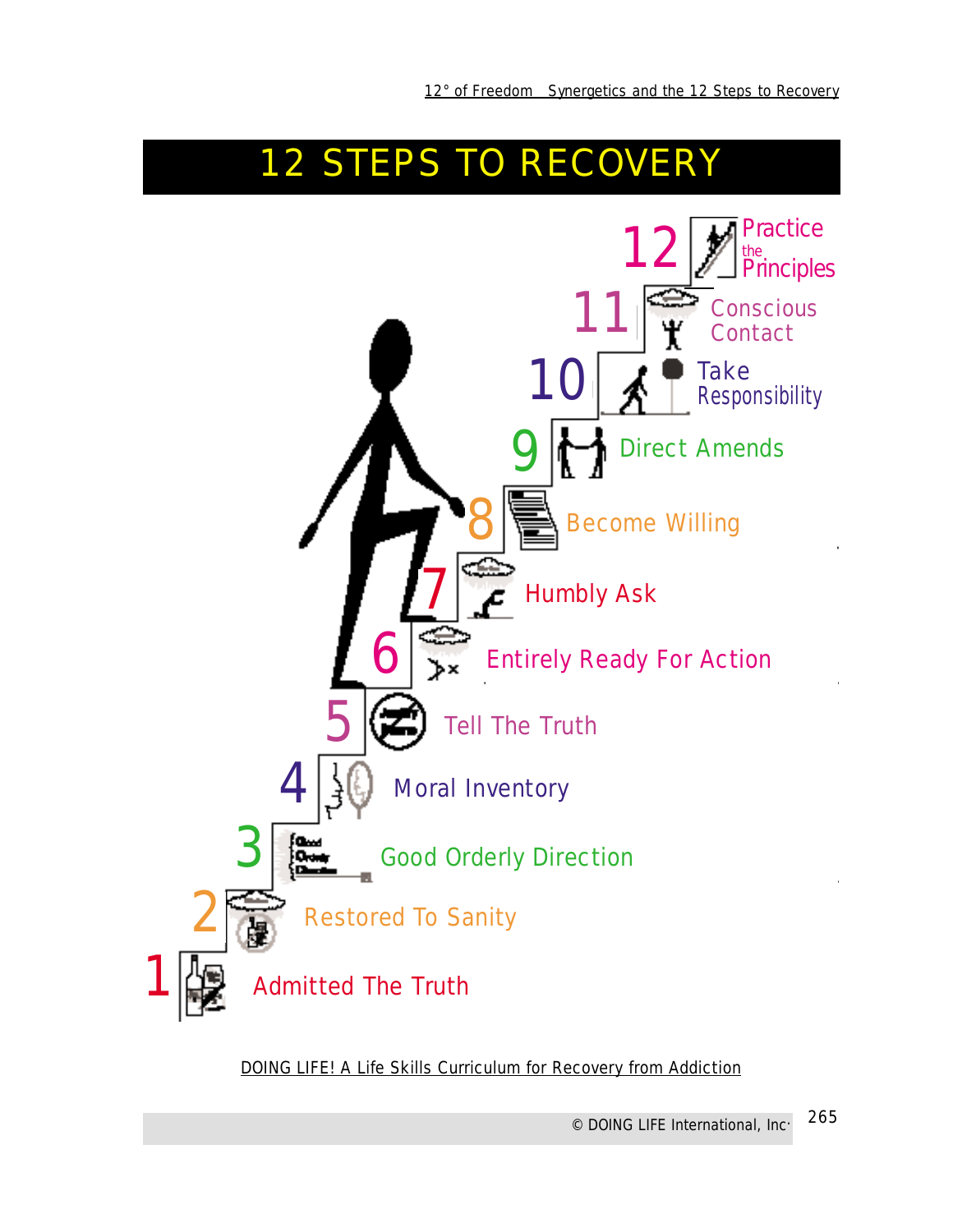## 12° Of Freedom In The 12 Steps To Recovery

Note that the Steps begin with the word *we*. They are founded in the same fundamental principle Fuller speaks of when he says the minimum number in Universe is two, "there is a fundamental twoness that is not just that of opposite polarity." 85 AA and NA say *"you can't do it alone."* The principle of Fellowship is basic to this system of Recovery. The power of the Fellowship produces extraordinary results.

Since Alcoholics Anonymous was published in 1939, thousands of books dealing with issues related to recovery from addiction have been produced, many precisely adhering to the fundamental principles of the "Big Book." In recent years, some have opposed the 12 Steps as too rigid for more modern times. Some have resisted the 12 Steps based on the assumption that they constitute a formal religion. This opposition has gone so far as to end up in the courts, demanding legal rulings on the matter. This was another contributing factor to the decision to take a new look at these principles as humans move forward into the 21st Century. Intending neither a rewrite, nor a rejection of the 12 Steps, this work hopes to offer a fresh perspective on the principles underlying the Steps, a new twist, *(*torque*)* that can support others to use these very powerful principles as they were intended.

The illustration on the next page, reprising the cover sheet for this chapter, illustrates this new twist. As discussed in the introduction, relative to six positive and six negative degrees of freedom, <sup>86</sup> the 12 Steps are placed on a wheel, to emphasize the ongoing, cyclical nature of recovery. The first six Steps are the *six negative degrees of freedom*, encouraging those who take this path to move deeper and deeper within, to rediscover the essence of who they are, to restore themselves to their center, their axis from which they move outward. The second set of six positive degrees of freedom, balance the first, teaching how to live in relationship to others, in synergy, producing results "unpredicted by the behavior of their parts when considered only separately".

The 12 Steps are a set of synergetic principles designed to address the whole person, the Mental, Physical, Emotional and Spiritual dynamics of being human. They are a set of fundamental transformation principles, universal in their application to any situation. They are, as Fuller said of the Universal Principles: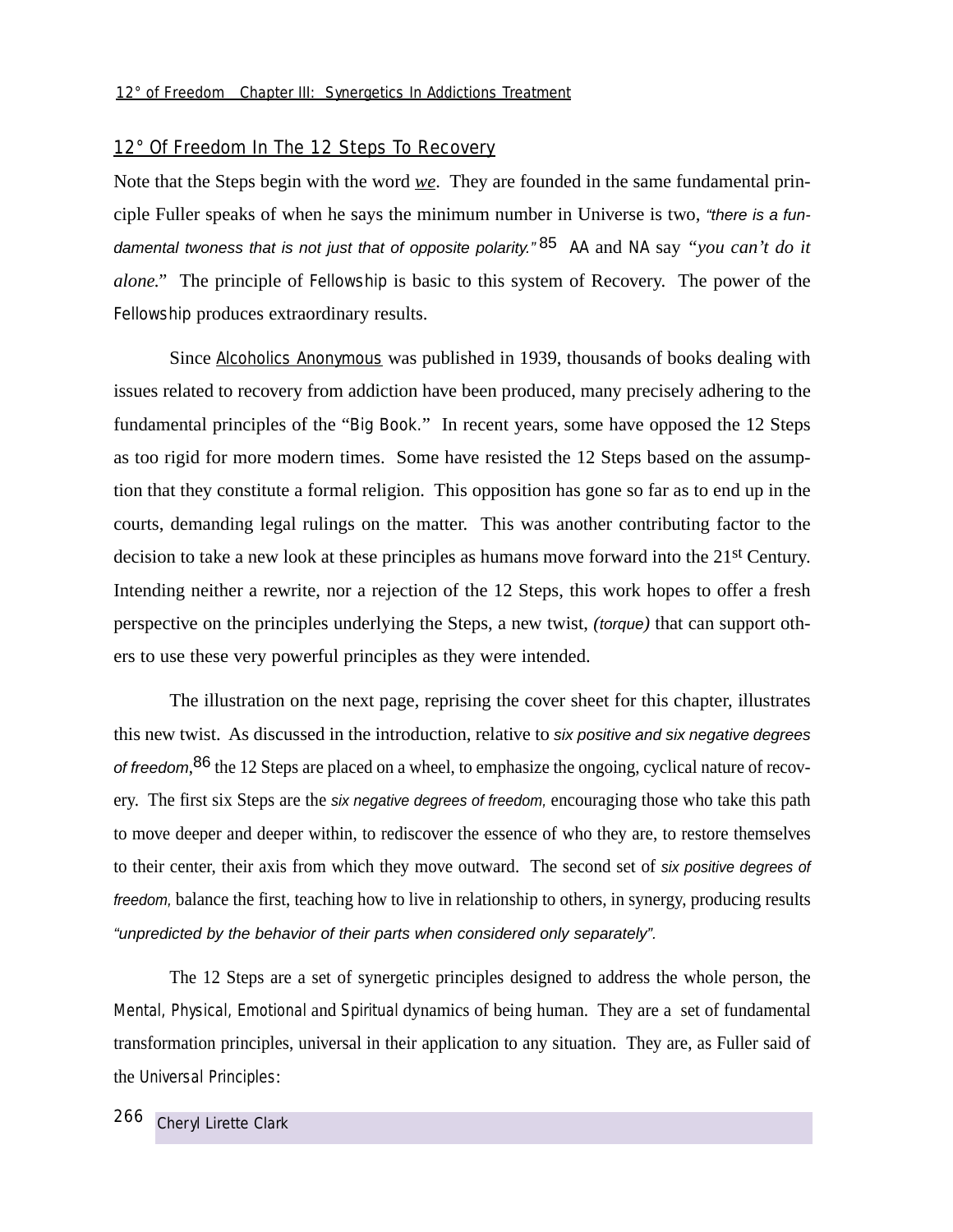## 12° OF FREEDOM IN 12 STEPS TO RECOVERY





The 12 Steps are a system that prepare addicts and alcoholics to handle any and all situations, stresses or challenges that affect their lives in the most *economically* effective way possible. Indeed, the 12 Steps are applicable to anyone, in any life situation. They are basic guidelines for responsible behavior.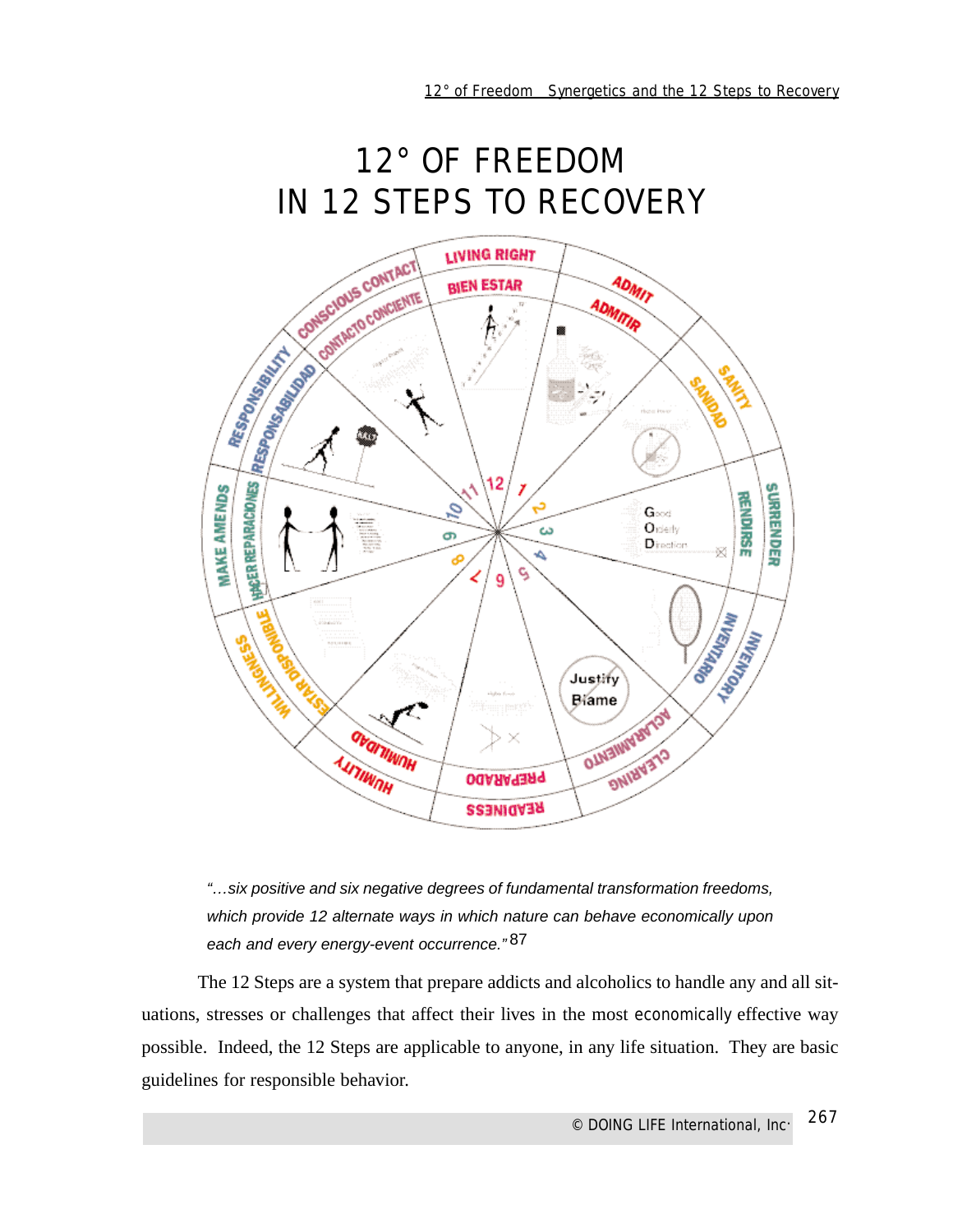## God As Universal Principle

No discussion of the 12 Steps is complete without a discussion of the concept, *"God as we understood Him."* This is one of the most controversial ideas in the 12 Steps to Recovery. *"God as we understood Him"* in the 12 Steps has been the focus of debate since the 12 Steps were first formally published in the "Big Book" in 1939. The idea of *God as we understood Him* is fundamental to the 12 Steps philosophy of recovery. God is named directly in four of the 12 Steps (3, 5, 6, 11) and referrenced in Steps 2 and 7. All of the Steps are concerned with spiritual awakening.

The very word, *God*, is highly personal and fraught with emotional baggage. Every culture, every human being, on this planet is defined by acceptance, rejection or denial of the idea of God. There are as many ways to understand God as there are people on the planet. The idea of God both unites and divides humanity. More wars have been fought over this concept than any other. That the idea of God is controversial is evident in the vast amount written on the subject since recorded history began. Despite the pervasive belief in some kind of Supreme Being throughout all countries in the world, it is the terms in which we are conditioned to think that limits clarity and inhibits understanding of this basic tenant of faith. Perhaps more than any other, belief in God is fraught with Dark Ages thinking. Chapter 29: GOD, in The Great Ideas88 is introduced as the largest chapter in the Syntopicon.

"… In sheer quantity of references, as well as in variety, it is the largest chapter. The reason is obvious. More consequences for thought and action follow from the affirmation or denial of God than from answering any other basic question. They follow for those who regard the question as answerable only by faith or only by reason, and even for those who insist upon suspending judgment entirely." 89

AA and NA have always approached the idea of God as a private, personal choice and do not require a belief in God as a requisite for membership. Therefore, the phrase, *as we understood Him*, encourages much flexibility and invites addicts to think for themselves about this concept. DOING LIFE! explains the principle one way by referencing the power of a group in accomplishing any task, including the support of a Group Of Drunks or Drug Addicts in recovery. The quote from Drill Instructor Machmer who worked at the Willard Drug Treatment Campus, sums up the essence of what is taught in the TLE™.

268 *Cheryl Lirette Clark*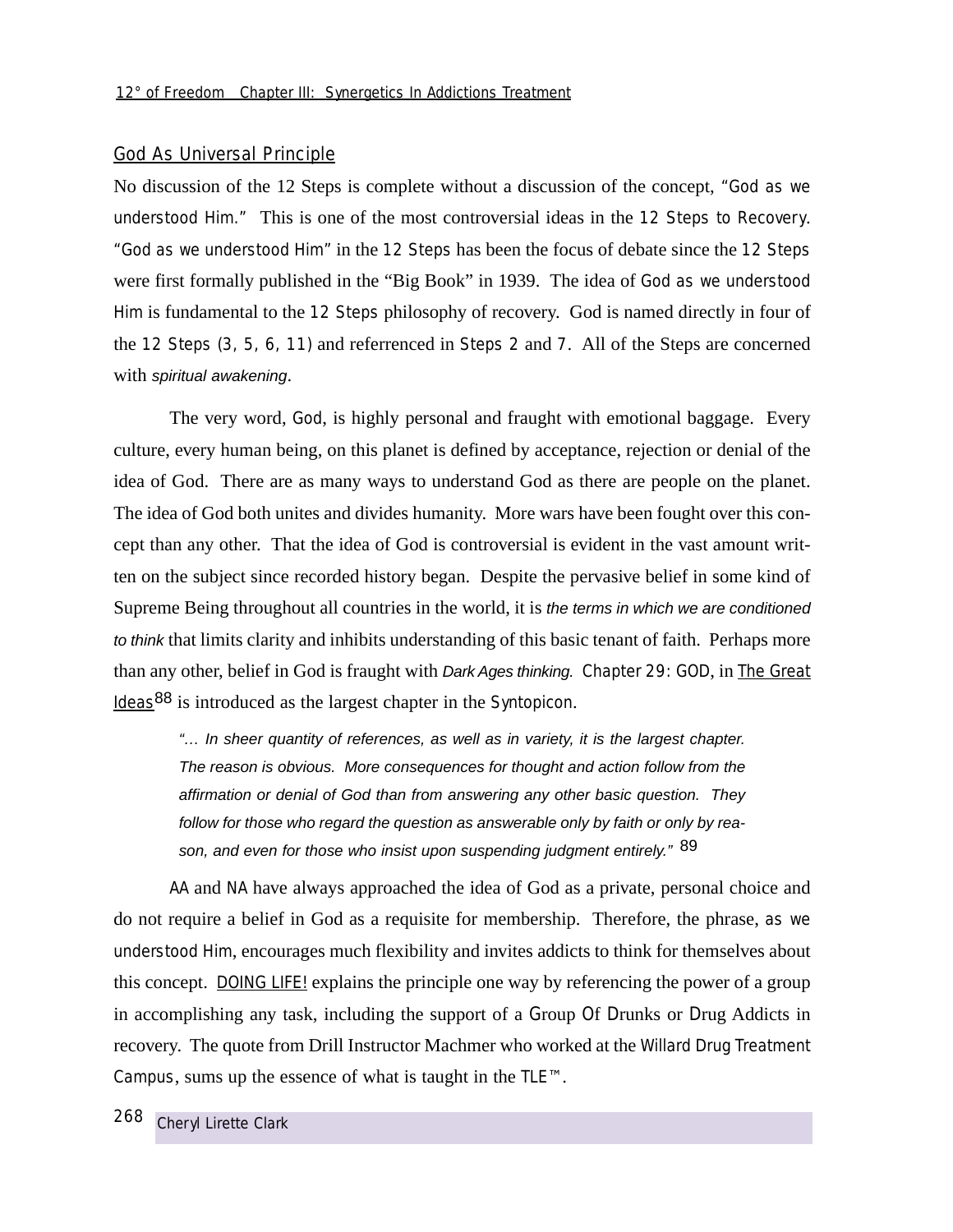*"… God As We Understood Him …"* 





- D.I. Machmer, Willard DTC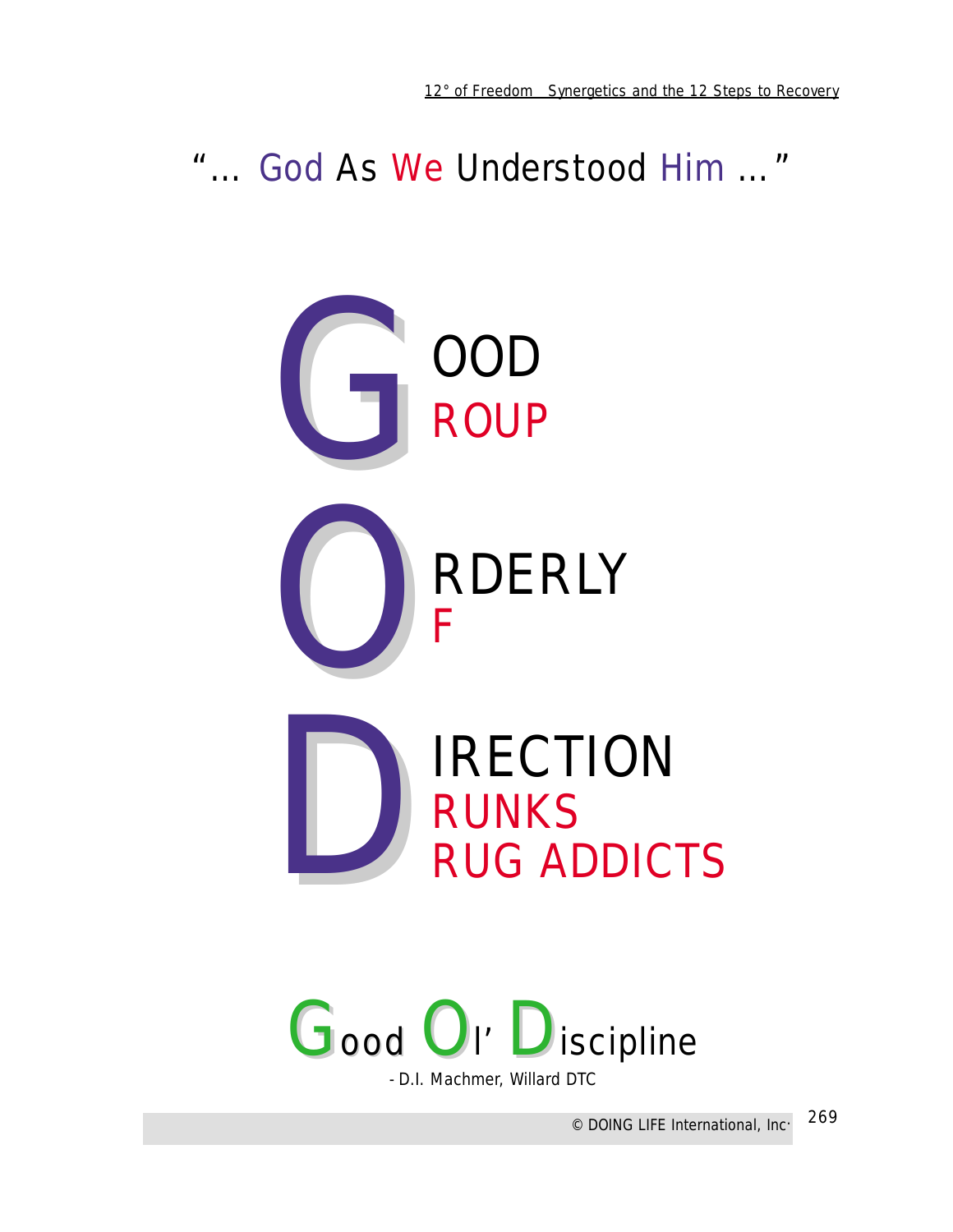Webster's Third New International Dictionary defines God as:

**God** …**n:** the supreme or ultimate reality: the Deity variously conceived in theology, philosophy, and popular religion … **a** (**1**): the holy, infinite, and eternal spiritual reality presented in the Bible as the creator, sustainer, judge, righteous sovereign and redeemer of the universe who acts with power in history in carrying out his purpose <…Hebraic … Jehovah …> **2.** the eternal, invisible, arbitrarily omnipotent Lord of the worlds and final judge of all men presented in the Koran as all-knowing, just, compassionate, merciful, and unchangeable … **b** (**1**): the unchangeably perfect Being that is the first and final cause of the universe … (**2**): the whole of the universe in its unity … (**4**): the creative, integrative, and redemptive process at work in the world that is the supremely worthful actuality of all existence and upon which all other forms of existence depend for life, meaning, freedom, purpose, value, and the realization of their highest destiny … (**5**): the one ultimate infinite reality that is pure existence, consciousness, and bliss without distinctions (as of time and space) … (**6**): infinite Mind: the incorporeal divine Principle ruling over all as all-wise, all-loving, and eternal; Principle, Mind; Soul; Spirit, Life; Truth; Love; all substance; intelligence — …; **c** (**1**): the Being supreme in power, wisdom, and goodness that men worship and to whom they pray …; (**2**): the ideal or essence of what is best in human life"90

In Critical Path, Fuller says, "Acknowledging the mathematically elegant intellectual integrity of eternally regenerative Universe is one way of identifying God. … God may also be identified as the synergy of the interbehavioral relationships of all the principles unpredicted by the behaviors or characteristics of any of the principles considered only separately."<sup>91</sup> As did Albert Einstein, Fuller, scientist and mathematician, established an experiential, scientific basis for a belief in God. Fuller wrote several versions of "EVER RETHINKING THE LORD'S PRAYER" that express his personal understanding of God. One section of this prayer has already been quoted here on page 247. On the next two right-hand pages, is presented Fuller's definition of God as expressed in this prayer. Fuller experienced Good Orderly Direction in all life and found proof of God in every aspect of nature, science and synergetics. He introduces his "declaration" by saying:

"I am confident, contrary to the Russian assumption that science invalidated all possibilities of the existence of God, that, as specifically argued, my following declaration constitutes a scientifically meticulous, direct experience based proof of God."92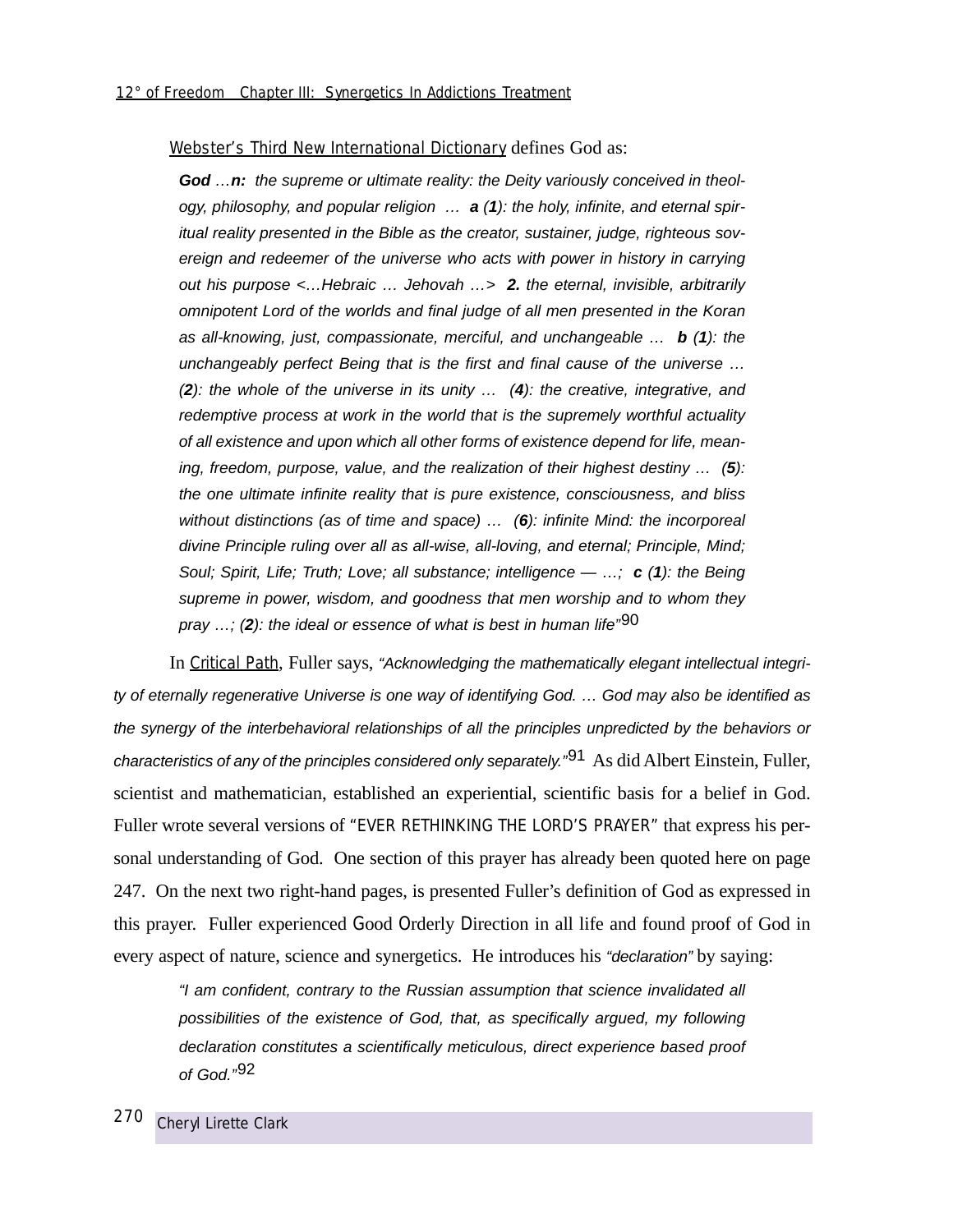## **EVER RETHINKING THE LORD'S PRAYER**

July 12, 1979

*…*

*To be satisfactory to science all definitions must be stated in terms of experience.*

*In using the word, God I am consciously employing four … experience-engendered thoughts.*

*Firstly I mean:—*

*those experience-engendered thoughts which are predicated upon past successions of unexpected, human discoveries of mathematically incisive, physically demonstrable answers to what theretofore had been misassumed to be forever unanswerable cosmic magnitude questions wherefore I now assume it to be scientifically manifest, and therefore experientially reasonable that scientifically explainable answers may and probably will eventually be given to all questions as engendered in all human thoughts by the sum total of all human experiences; wherefore my first meaning for God is: all the experientially explained or explainable answers to all questions of all time—*

*Secondly I mean:—*

*The individual's memory of many surprising moments of dawning comprehensions of an interrelated significance to be existent amongst a number of what had previously seemed to be entirely uninterrelated experiences all of which remembered experiences engender the reasonable assumption of the possible existence of a total comprehension of the integrated significance the meaning— of all experiences.*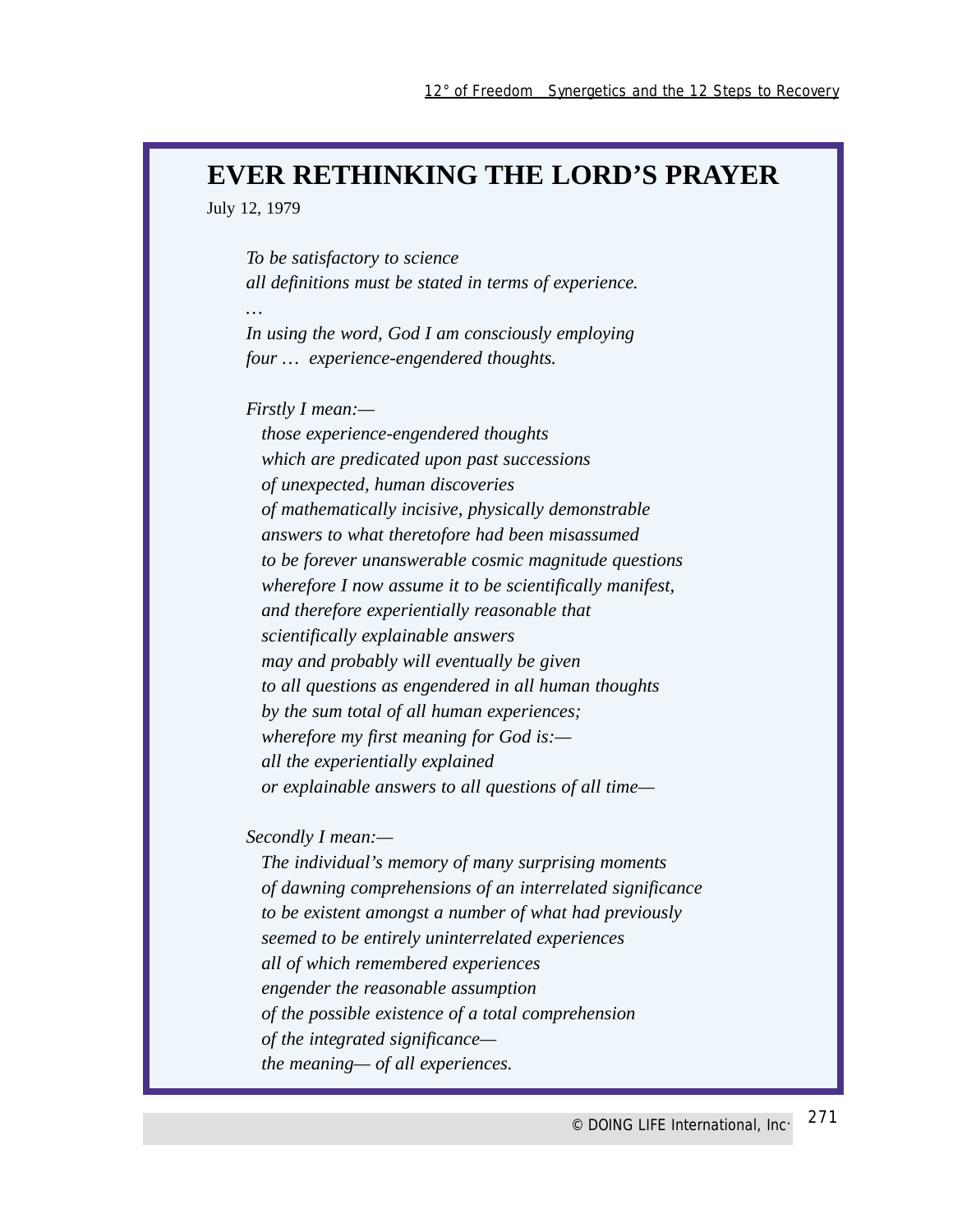## *12° of Freedom Chapter III: Synergetics In Addictions Treatment*

There are those who dismiss Fuller's definition of God as *"Secular Humanism,"* missing his meaning because of the precise scientific language in which he expressed his beliefs, rather than the more traditional language of a particular faith. Certainly he did his best to overcome the confinement and artificial limits he experienced as the Dark Ages concept of an anthropomorphic God. He experienced this Dark Ages concept of God as one which contributed to prejudice, hatred and the narrow thinking that leads to "religious" wars. Fuller was opposed to war, believing it to be a product of a failed belief in the Universal Principles operative in Universe, guaranteeing abundance for all. He urged that the Tools and artifacts of war, "weaponry," be converted to Tools for "livingry," to support all humanity. His four-part definition of God is an expression of the generalized principles governing Universe.

Rather than limiting God to a "heavenly Father", Fuller experienced a direct, intense personal relationship with the "the cosmic integrity and absolute wisdom we identify inadequately by the name "God" (that) speaks to each of us directly ....<sup>"93</sup> Fuller heard the voice of God in all with whom and with which he was associated.

He would frequently speak of his profound, life changing experience as he was about to drown himself in Lake Michigan, an impoverished failure at age 32, unable to care for his wife and precious second daughter, after having lied to and failed his beloved first daughter who died of spinal meningitis at age 4. He used to tell the story of hearing the voice of God saying to him, *"You do not belong to you. You belong to the Universe."* He said he realized at that moment that he had no right to the cowardly escape of suicide, rather, he *came to believe* (the exact words of Step 2) that as long as he listened to nature, God, the feedback of Universe, he would stay on the right path. He resolved on that day to devote himself to the betterment of all humanity and did so for the next 56 years of his life. He would say later that he found that the more people he attempted to serve, the more effective he became. By attempting to serve all humanity, thus he was maximally effective.

Fuller's proof for the effectiveness of his decision was that he never attempted to *"earn a living"* once he committed himself to turning his will and his life over to the care of God as he understood Him, yet he and his family were well provided for by funds received from his lectures, inventions and artifacts.94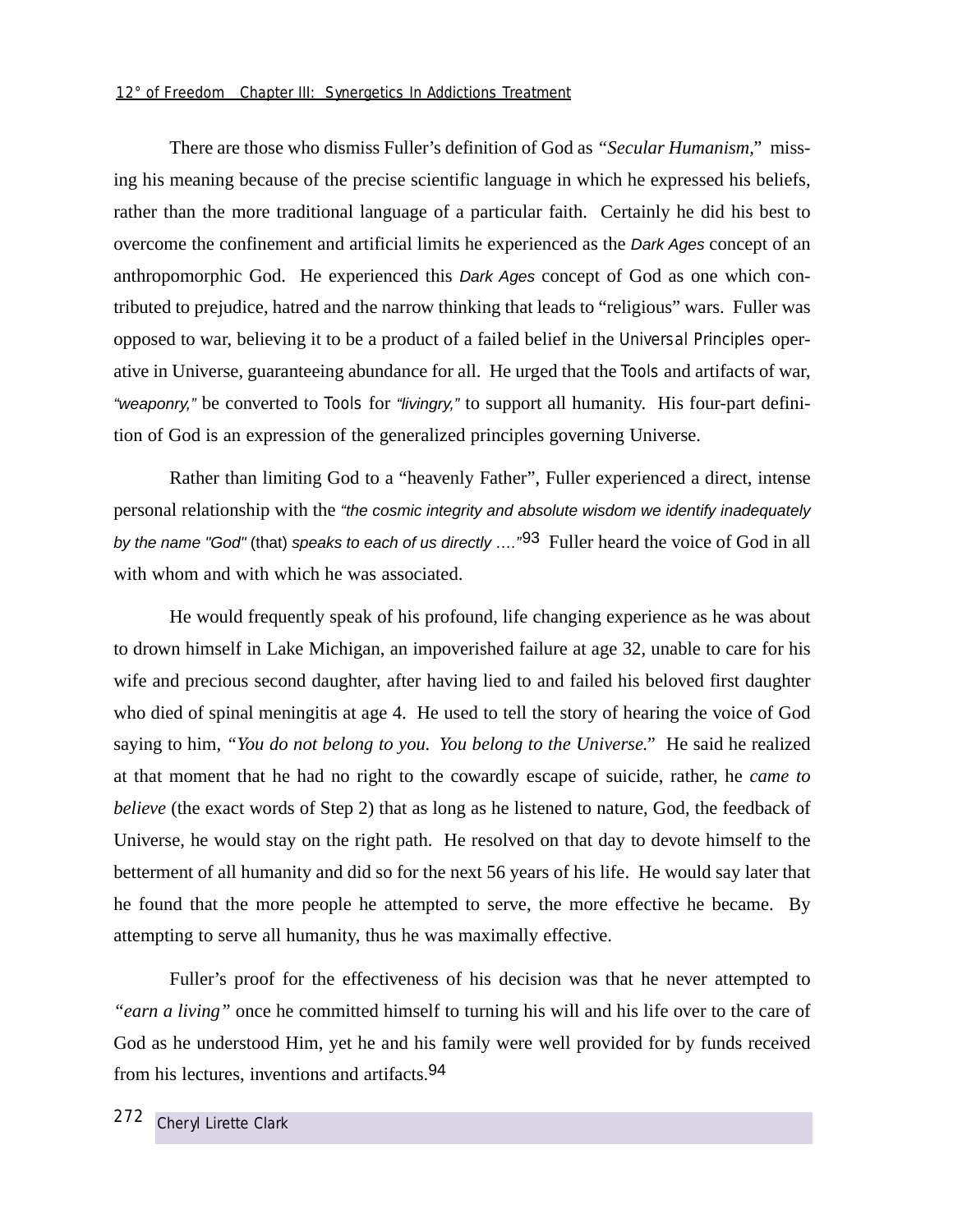*Thirdly I mean: the only intellectually discoverable a priori, intellectual integrity indisputably manifest as the only mathematically statable family of generalized principles— cosmic laws thus far discovered and codified and ever physically redemonstrable by scientists to be not only unfailingly operative but to be in eternal, omni-interconsiderate, omni-interaccomodative governance of the complex of everyday, naked-eye experiences as well as of the multi-millions-fold greater range of only instrumentally explored infra- and ultra-tunable micro- and macro- Universe events. Fourthly I mean:— All the mystery inherent in all human experience, which, as a lifetime ratioed to eternity, is individually limited to almost negligible twixt sleepings, glimpses of only a few local episodes of one of the infinite myriads of concurrently and overlappingly operative sum-totally never-ending cosmic scenario serials. … Your eternally regenerative scenario Universe is the minimum complexes of total intercomplementary totally intertransforming, nonsimultaneous, differently frequenced and differently enduring feedback closures of a finite but nonunitarily nonsimultaneously conceptual system in which naught is created and naught is lost and all occurs in optimum efficiency. Total accountability and total feedback constitute the minimum and only perpetual motion system. Universe is the one and only eternally regenerative system. To accomplish Your regenerative integrity You give Yourself the responsibility of eternal, absolutely continuous, tirelessly vigilant wisdom.*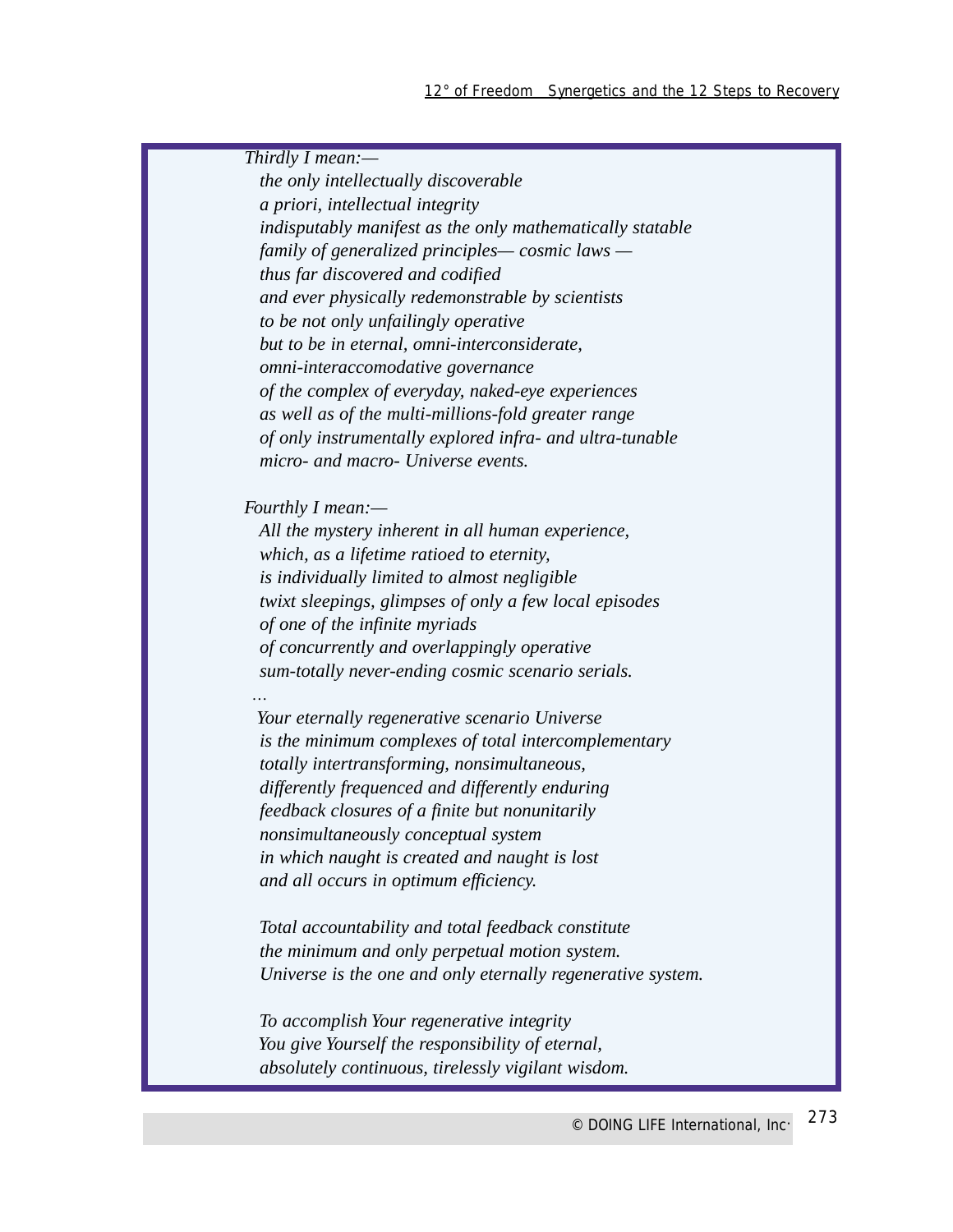## Spiritual Principles

While committed to the physical, emotional and psychological aspects of recovery, the core of Alcoholics Anonymous is spiritual, the invisible essence that transcends all life. In *Chapter 4, We Agnostics*, there is a discussion of the issue for those who do not believe in God, conservatively estimated to be at least half of those who approach AA and NA as a way out of the misery their addiction has caused them. According to the authors of Alcoholics Anonymous,

" … we have written a book which we believe to be spiritual as well as moral. And it means, of course, that we are going to talk about God. Here difficulty arises with agnostics. Many times we talk to a man and watch his hope rise as we discuss his alcoholic problems and explain our fellowship but his face falls when we speak of spiritual matters, especially when we mention God, ...

We know how he feels. We have shared his honest doubt and prejudice. Some of us have been violently anti-religious. To others, the word 'God' brought up a particular idea of Him with which someone tried to impress them during childhood. Perhaps we rejected this particular conception because it seemed inadequate.  $\ldots$  we imagined we had abandoned the God idea entirely.<sup>"95</sup>

Dr. William D. Silkworth, revered as "... no less than a medical saint ..." by AA members, defined alcoholism as a physical, mental, emotional and spiritual malady, requiring attention to all of those dynamics, especially the spiritual dimension. He documented hundreds of examples of recovery through AA.

"We doctors have realized for a long time that some form of moral psychology was of urgent importance to alcoholics, ... Of course an alcoholic ought to be freed from his physical craving for liquor, … before psychological measures can be of maximum benefit. … We believe, … that the action of alcohol on these chronic alcoholics is a manifestation of an allergy, … These allergic types can never safely use alcohol in any form at all; and once having formed the habit and found they cannot break it, once having lost their self-confidence, … their problems pile up on them and become astonishingly difficult to solve. … The message which can hold these alcoholic people must have depth and weight. ... their ideals must be grounded in a power greater than themselves, if they are to re-create their lives. … unless this person can experience an entire psychic change there is very little hope of … recovery. … once a psychic change has occurred, the very same person who seemed doomed, who had so many problems he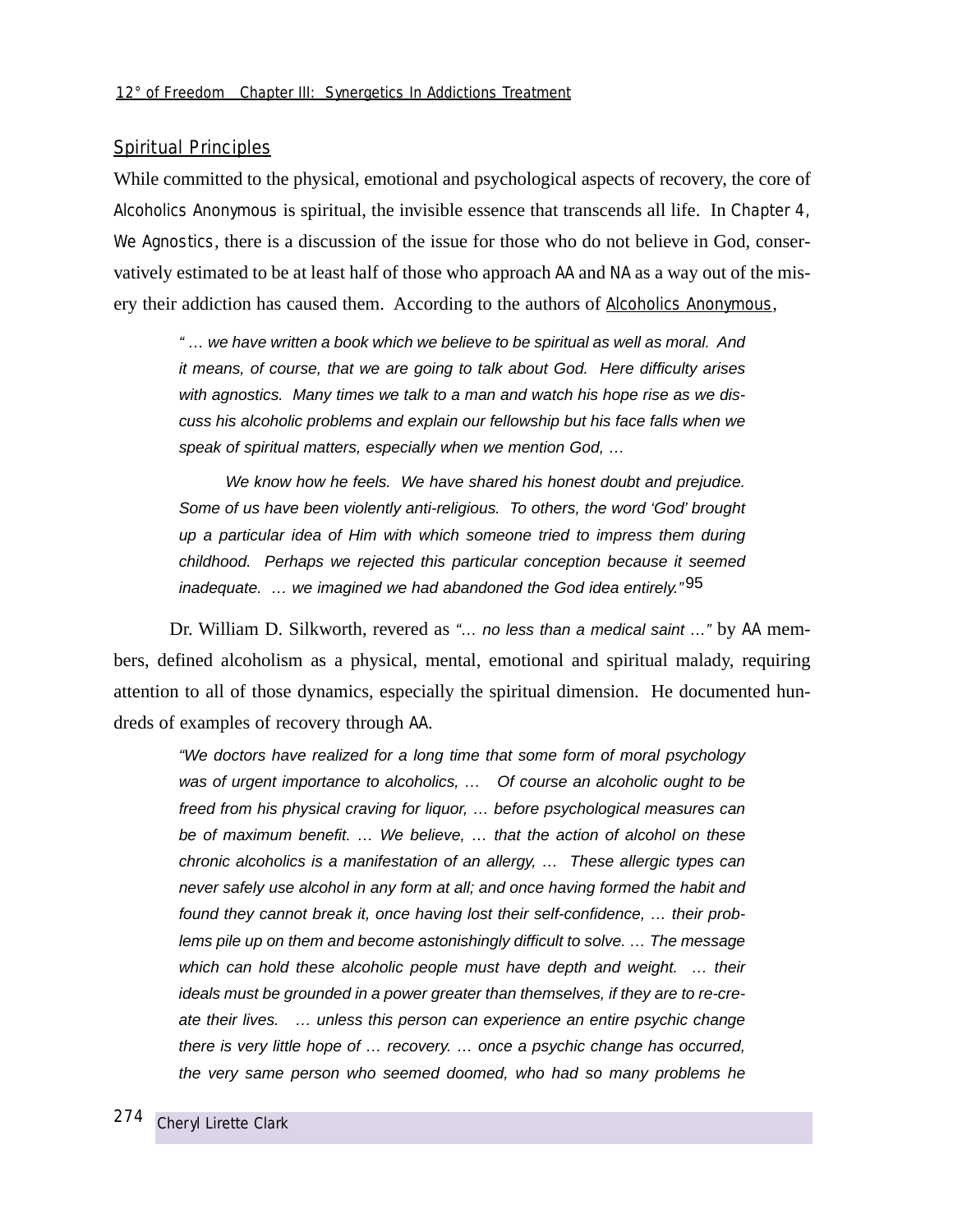

despaired of ever solving them, suddenly finds himself easily able to control his desire for alcohol …

… something more than human power is needed to produce the essential psychic change. … Many types do not respond to the ordinary psychological approach. … I do not hold with those who believe that alcoholism is entirely a problem of mental control. … drinking to overcome a craving beyond their mental control … emotionally unstable … over-remorseful … make many resolutions, but never a decision. … Then there are types entirely normal in every respect, except in the effect alcoholism has on them  $\ldots$  able, intelligent, friendly people.<sup>"96</sup>

As discussed in Chapter 29 of The Great Ideas,

"The whole tenor of human life is is certainly affected by whether men regard themselves as the supreme beings in universe or acknowledge a superior — a superhuman being whom they conceive as an object of fear or love, a force to be defied or a Lord to be obeyed."97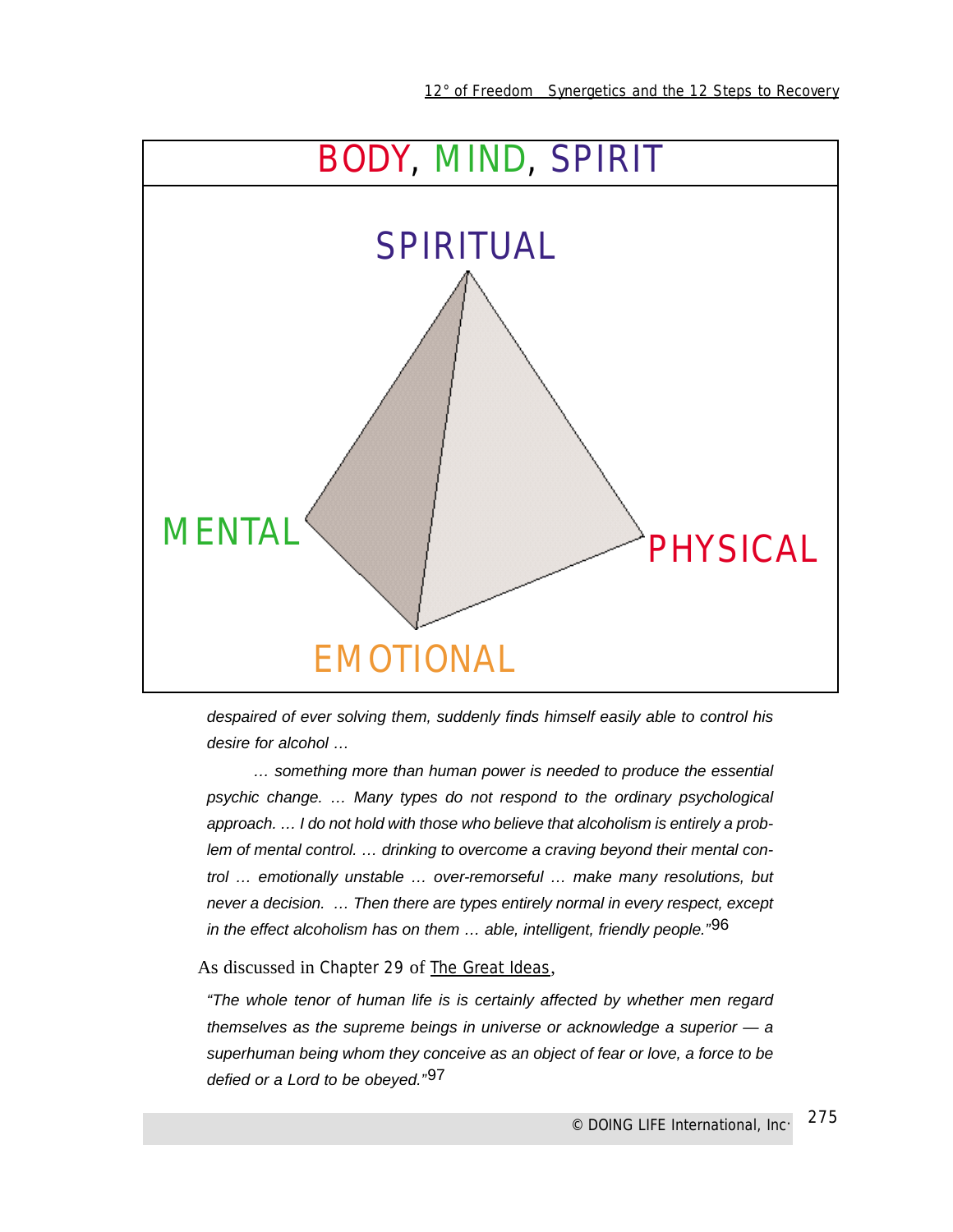## *"… a Power greater than ourselves …"*

Step 2 first introduces the Spiritual basis of the 12 Steps. It says, "We came to believe that a Power greater than ourselves could restore us to sanity." This is a challenging concept, especially for those who have just had to admit in Step 1 that they were "… powerless over … addiction" and that their lives had become "unmanageable" as a result. The authors of Alcoholics Anonymous themselves struggled with Step 2:

" … We were bothered with the thought that faith and a dependence upon a Power beyond ourselves was somewhat weak, even cowardly. We look upon this world of warring individuals, warring theological systems, and inexplicable calamity, with deep skepticism. … How could a Supreme Being have anything to do with it all? And who could comprehend a Supreme Being anyhow? Yet in other moments, we found ourselves thinking, when enchanted by a starlit night, 'Who, then, made all of this?" 98

These were the war years, between World War I, in which Bill and Dr. Bob had served, and the stirrings of World War II in Europe. Hitler had begun his move to power and Bill was trying to reconcile the evil and hatred that seemed to be spreading in the world and the notion of a God who could allow men to kill other men. It was during this time that Reverend Paul Tillich was also struggling with these issues and would come to address them in his sermons.<sup>99</sup> In the sermon, "You Are Accepted," discussed earlier in the Review Of Literature, Tillich was able to reconcile this dilemma for himself by reflecting on the Letter of Paul to the Romans:

> "Moreover the law entered, that the offence might abound. But where sin abounded, grace did much more abound." ROMANS 5 : 20

This is the same section of the Christian Bible that Warden Burl Cain of Angola Prison reads with those for whom he has to perform the sad task of execution.<sup>100</sup> Bill W. says of accepting "…a Power greater than ourselves …" :

"The practical individual of today is a stickler for facts and results. Nevertheless, the twentieth century readily accepts theories of all kinds, provided they are firmly grounded in fact. We have numerous theories, for example, about electricity. … Why this ready acceptance? Simply because it is impossible to explain what we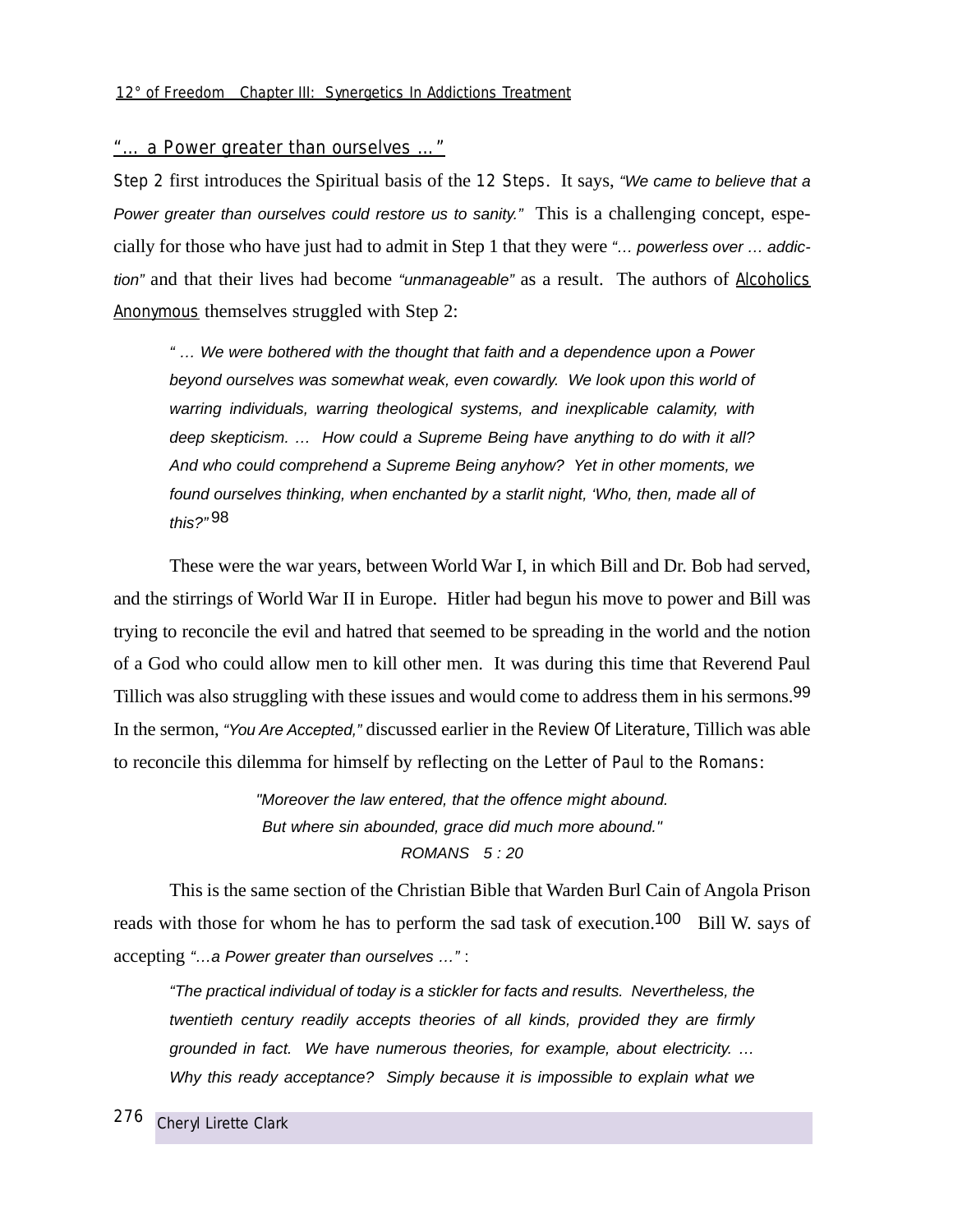see, feel, direct, and use, without a reasonable assumption as a starting point."<sup>101</sup>

The idea of "…a Power greater than ourselves …" has been debated by philosophers throughout history. Aristotle is quoted in The Great Ideas as he ponders the existence of a "prime mover" in his *Metaphysics*.

"Aristotle holds that the prime mover, in addition to being everlasting, must be immutable. This for him means 'a principle whose very essence is actuality. … for the actuality of thought is life, and God is that actuality; and God's self-dependent actuality is life most good and eternal.' … Where Aristotle argues from motion and potentiality to a prime mover and a pure actuality, Newton gives the a posteriori proof another statement by arguing from the design of the universe to God as its designer or architect. … 'all that diversity of natural things which we find suited to different times and places could arise from nothing but the ideas and will of a Being necessarily existing.'"102

#### Bill W. says of himself:

"I had always believed in a Power greater than myself. I had often pondered these things. … My intellectual heroes, the chemists, the astronomers, even the evolutionists, suggested vast laws and forces at work. … I had little doubt that a mighty purpose and rhythm underlay all. How could there be so much of precise and immutable law, and no intelligence? ..."<sup>103</sup>

#### Fuller similarly addresses this issue throughout his writings:

"I asked myself whether I had any direct experiences in life that made me have to assume a greater intellect than that of humans to be operative in Universe. I immediately referred back to my good education in the sciences and my directly experienced learning of the operation of physical laws—such as the interaction of celestial bodies, … which laws could only be expressed in purely intellectual terms of mathematics, … None of the eternal and always concurrently operative laws had ever been found to contradict one another—ergo, they were all designedly interaccomodative like a train of gears. … I am o'erwhelmed by the only experientially discovered evidence of an a priori eternal, omnicomprehensive, infinitely and exquisitely concerned, intellectual integrity that we may call God, though knowing that in whatever way we humans refer to this integrity, it will always be an inadequate expression of its cosmic omniscience and omnipotence."<sup>104</sup>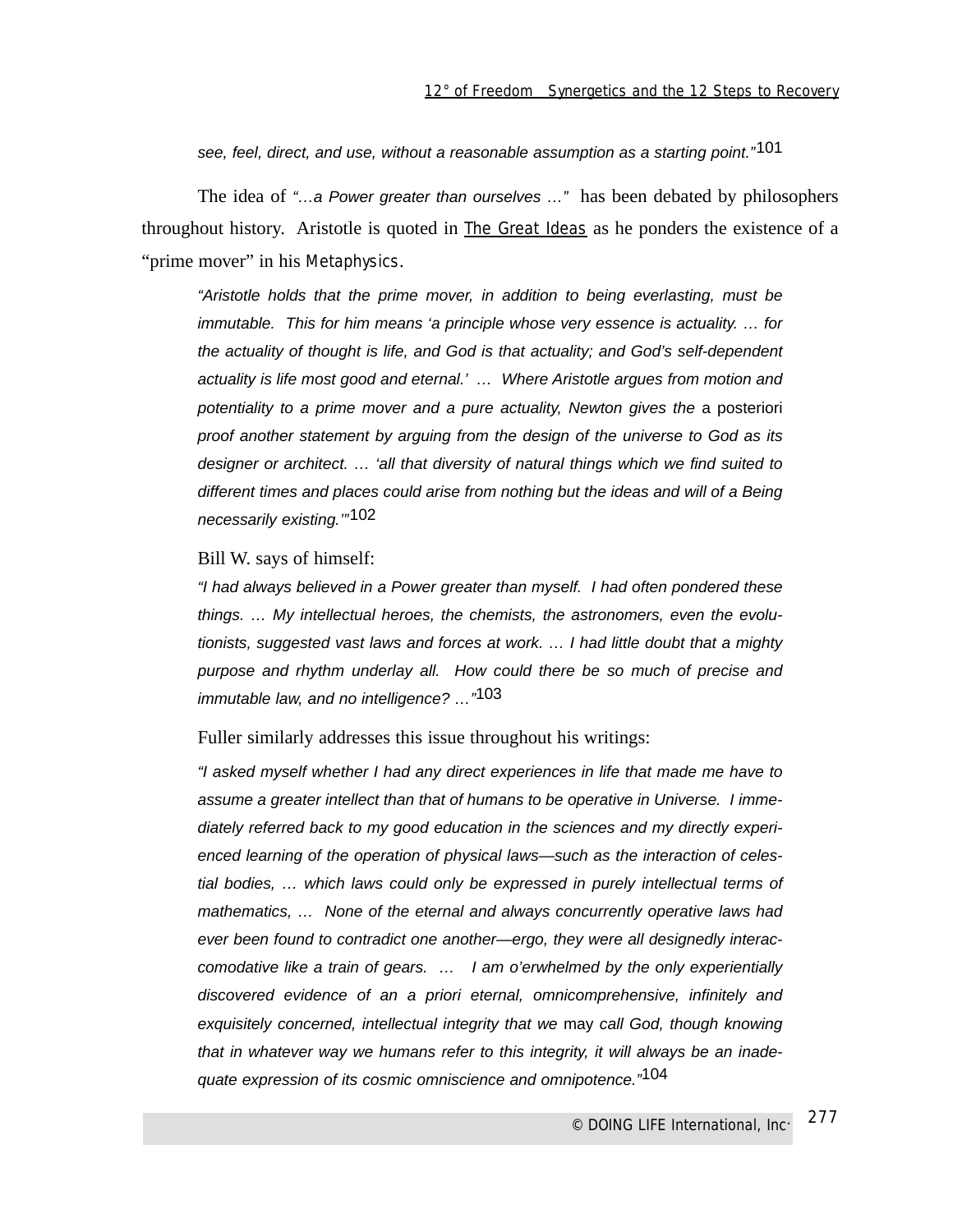## Synergetics in Treatment

As introduced earlier, Fuller said "Synergy means behavior of whole systems unpredicted by the behavior of their parts when considered only separately." Synergetics is the study of whole systems. "Human organisms are systems. They are complex but very important systems of energetically operative integral tools. … How apt a name for the human organism is 'an interior and exterior metabolic system' …"105

The Synergetic approach to the treatment of addiction discussed here is based in a holistic approach to people as whole systems, biologically based, with needs, drives, thoughts, beliefs, ideas, feelings and desires. As Fuller describes the evolution of humans on the planet, he says:

"Physiology and biology make it clear that at the outset of graphically recorded history a universally illiterate—but probably not unintelligent—humanity was endowed with innate and spontaneously self-regenerative drives of hunger, thirst, and species regeneration. The ... synergetic designing of these innate drives apparently was instituted by a wisdom-a formulative capability inherent in Universehigher than that possessed by any known living humans. These drives were probably designed into humans to ensure that human life and the human mind … would discover its own significance and would become established and most importantly operative not only aboard planet Earth, but also in respect to vast, locally evidenced aspects of Universe. As such, mind may come not only to demonstrate supremacy over humanity's physical muscle but also to render forevermore utterly innocuous and impotent the muscle-augmented weapons ….

Mind, operative aboard our planet Earth and probably elsewhere in Universe in a myriad of effective circumstances, can and may perform the paramount function of conserving the scenario 'Universe.' If so, it will have to be accomplished by apprehending, comprehending, and teleologically employing the metaphysical, weightless, omni-intercooperative generalized principles of Universe …*"*106

Therefore, the systems approach presented here accounts for the innate intelligence of all humans, including addicts and alcoholics, though admittedly they are numbing and dulling that fundamental gift of life with drugs including alcohol. This approach begins from the premise that all humans have an inherent drive to get their basic biological needs met and that mental, emotional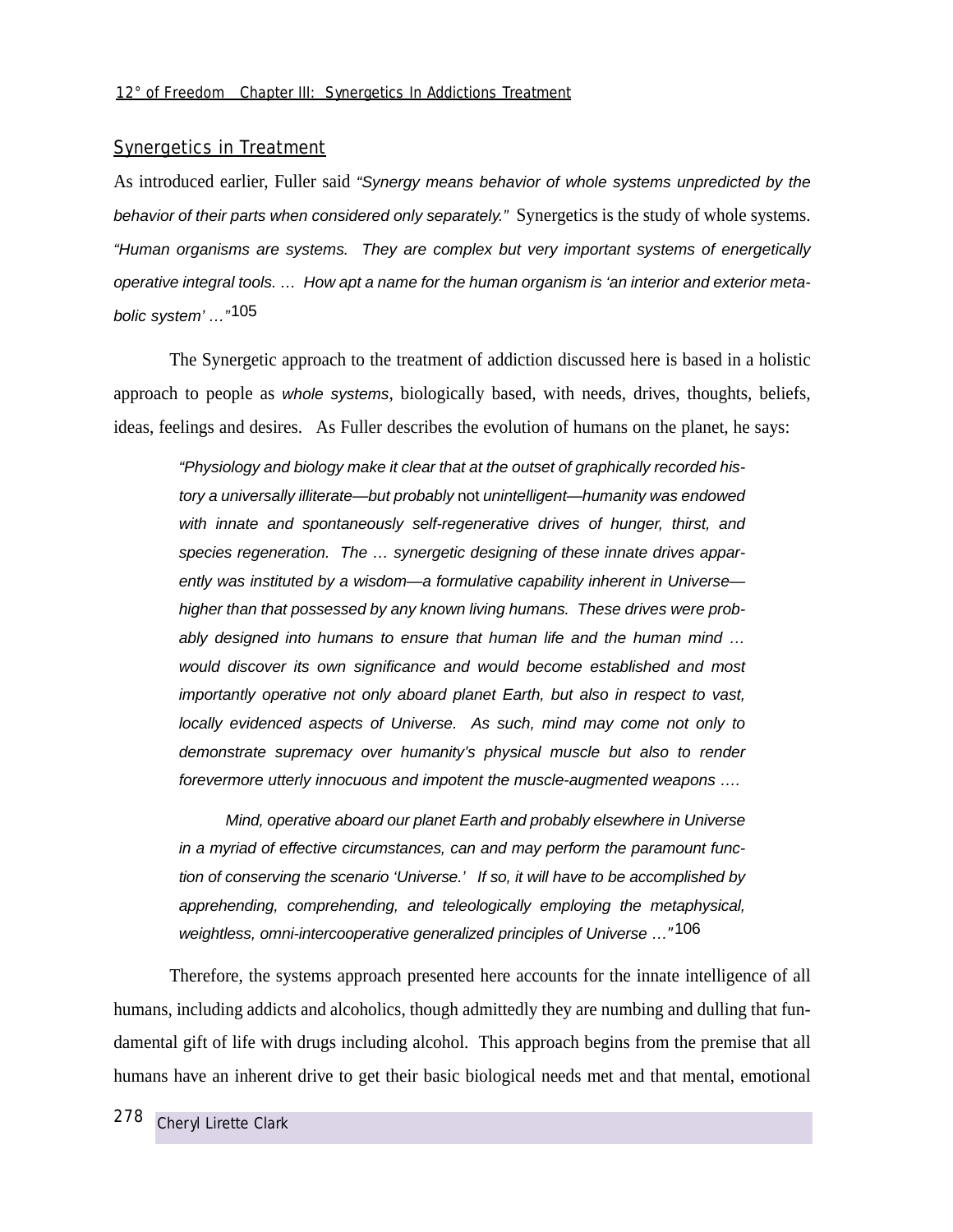and spiritual drives are equally important. Given that operating premise, this model approaches addiction as an inefficient, ineffective attempt to get needs met. Control Theory offers practical strategies to help all addicts (including alcoholics) learn how to get needs met effectively and efficiently.107 Any system that attempts to work with human beings cannot afford to approach them as if they simply have, or are a "problem" to be solved. This fragments the individual and reduces him or her to less than human.

As discussed in the previous chapter, *Every Day In America*, there is much made of the nature/nurture debate in discussing criminal behavior, as if criminal behavior might be solely a product of a person's genes, or is strictly the result of a faulty environment. This debate results in a fragmented approach to "solving" the "problem" of addiction. The approach here presents addiction as a poor *solution* to getting needs met, as a result of denying some aspect of one or more of the dimensions that contribute to the total human being. An approach based in Synergetics must include all dimensions of human beings, Body, Mind, Emotions, Spirit, and cannot ignore any aspect of a complete human being. The 12 Steps as Universal Principles, account for the Physical, Mental, Emotional and Spiritual dimensions of the whole person, caught in the insanity of addiction.

There have been many approaches to addictions treatment and corrections based in fragmented approaches to offenders. As a result, treatment fads come and go. Methods are tried and discarded based on whether or not they can be "proved" to "work." Robert Martinson's thoughtful study, *"What Works? - Questions and Answers About Prison Reform"* attempted to review just what was working in the prison system, to effectively intervene with those incarcerated. He found that results depended on many complex factors, including the training and skill of the staff, support from the leadership, and the commitment of the inmate participants to their own change.<sup>108</sup>

His conclusion that no one thing worked for everyone was tragically misinterpreted and became a rallying cry for those who would lock up anyone convicted of a crime, for increasingly longer periods of time. Their justification is that if *"nothing works"* to change offenders, then the only option is to keep convicted felons behind bars for life. One main problem with this assumption is that no one has to think about the issues, the system, or take responsibility for change. The "blame" can be placed on "them", even on "their" genetic structure.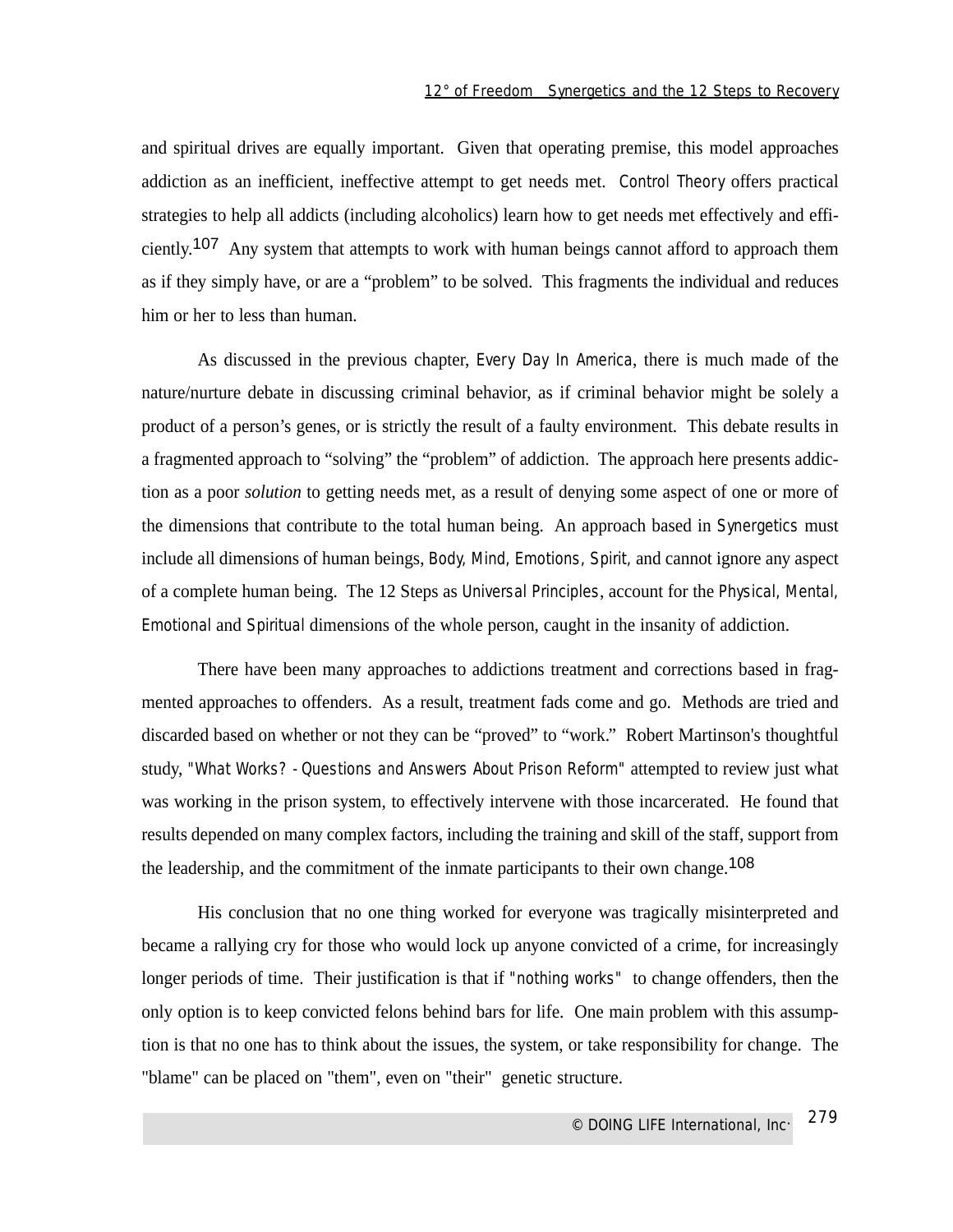In his article, *"Treatment Destruction Techniques"*, Michael Gottfredson discussed strategies used to undermine effective treatment interventions.109 He listed five strategies guaranteed to undermine any treatment program. In brief, he says that one can always show that programs are not effective by suggesting "that the effect reported ... was due to some treatment other than that suggested by the authors of the study."

Next, attack the accuracy of the measurement criteria on which studies are based. Third, "appeal to common sense" by showing rising crime rates, accompanied by growth in the prison population, despite "massive efforts" to rehabilitate offenders. Attacking the theory on which treatment efforts are based is a fourth, very effective treatment destruction technique discussed in that paper.

Finally, when all else fails, "seek universals." If it works for 20, it must work for 2,000 or 20,000 or 200,000 in order to be really effective. In fact, no one thing can or should be expected to work for everyone, yet people seeking "quick cures" or "easy" solutions will persist in trying to find THE SOLUTION to the overwhelming challenges of criminal justice and addiction treatment. The lesson of the 12 Steps is that no one likes to feel powerless, thus the first step is so difficult to take. Yet, the persistence of addiction as a world problem and the escalation of the prison population leads people to seek a *"final answer."*

Technology has advanced to the stage where research attempts to "prove" or "disprove" the ideas and opinions set forth by those presenting the data as objective "facts" through an abundance of statistical measures. While results are often touted as "undisputed," debates rage on, with the next study contradicting the "undisputed" results of the one before. Gottfredson concludes his paper by saying:

"If a combination of these destruction techniques does not convincingly destroy a positive research report, it is possible to borrow the ultimate destruction technique from Bailey's article, 'Correctional Outcome: An Evaluation of 100 Reports (1966: 156):'

'When one recalls that these results, … **are based on the conclusions of the authors of the reports**, … then the implications … regarding the effectiveness of correctional treatment become rather discouraging.' (Emphasis added)"

One destruction technique not mentioned in Gottfredson's article is the tendency for people to observe, study and even say they wish to emulate an effective model, *"but"* without the part that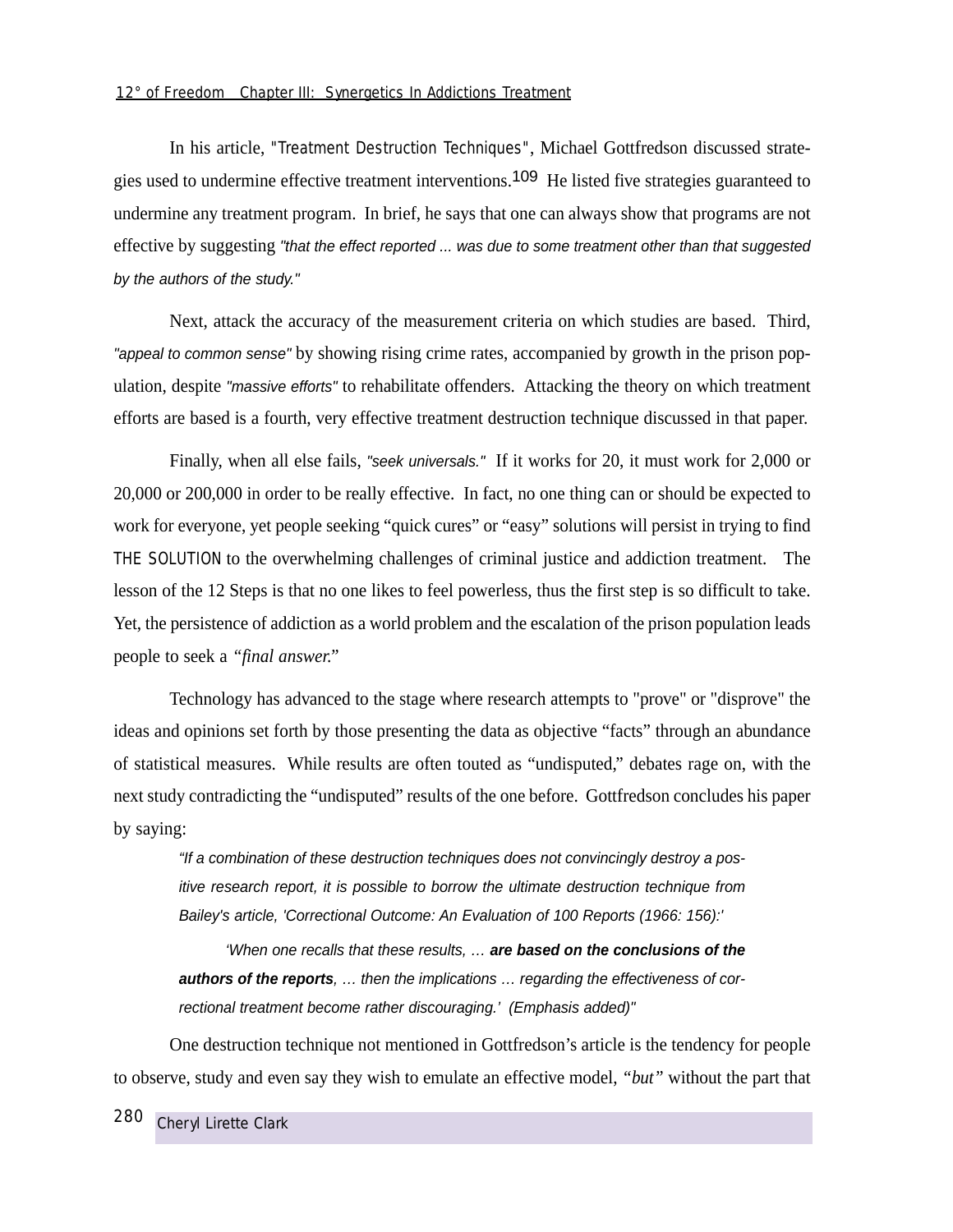does not appeal to them, whatever that may be. This happens repeatedly with visitors to the Shock Incarceration program.

Officials come, admire the comprehensive nature of the model, and publically announce that they are *"doing the 'New York' model"* because of the legitimacy it gives them, yet will eliminate a key component because, "*We don't see a need for … discipline … treatment … 12 Steps … etc."* They then can and do blame "New York" when their model does not produce the same results, saying, *"We're doing the 'New York'model, guess it doesn't work any better than the others."* The problem is a result of a focus on reform of the people, rather than what is truly the "New York" model, a focus on Total Learning Environments™ that support all individuals, staff and inmates alike, to be the best they can be. This is the more difficult challenge. It is easy to blame *"them"*; it is far more challenging to shift one's thinking to accepting each individual, including criminals and addicts, as a manifestation of the "cosmic (divine) design" and shift to reform of the environment.

Studies continue to be funded, to find once and for all, a "cause" of addiction, of crime and criminal behavior. Millions of dollars are spent to test pilot programs focusing on rehabilitation, education, vocational training, work release, drug and alcohol treatment and/or education as independent variables. Initial enthusiastic reports about the efficacy of the latest approach are replaced by critics pointing out the "obvious" flaws in the study.

To reduce one human being, even an addict or a criminal, to "a problem" to be "solved" in a particular area, diminishes all human beings. When one approaches every human being from a wholistic perspective, it honors the uniqueness of all others. Addressing the whole person as capable of learning and succeeding, no matter what their genetic makeup or the challenges in the environment, offers opportunities for growth and success.

"Synergy means behavior of integral, aggregate, whole systems unpredicted by behaviors of of any of their components or subassemblies of their components taken separately from the whole.

…

The words synergy (syn-ergy) and energy (en-ergy) are companions. … synergy represents the integrated behaviors instead of all the differentiated behaviors of nature's galaxy systems and galaxy of galaxies."<sup>110</sup>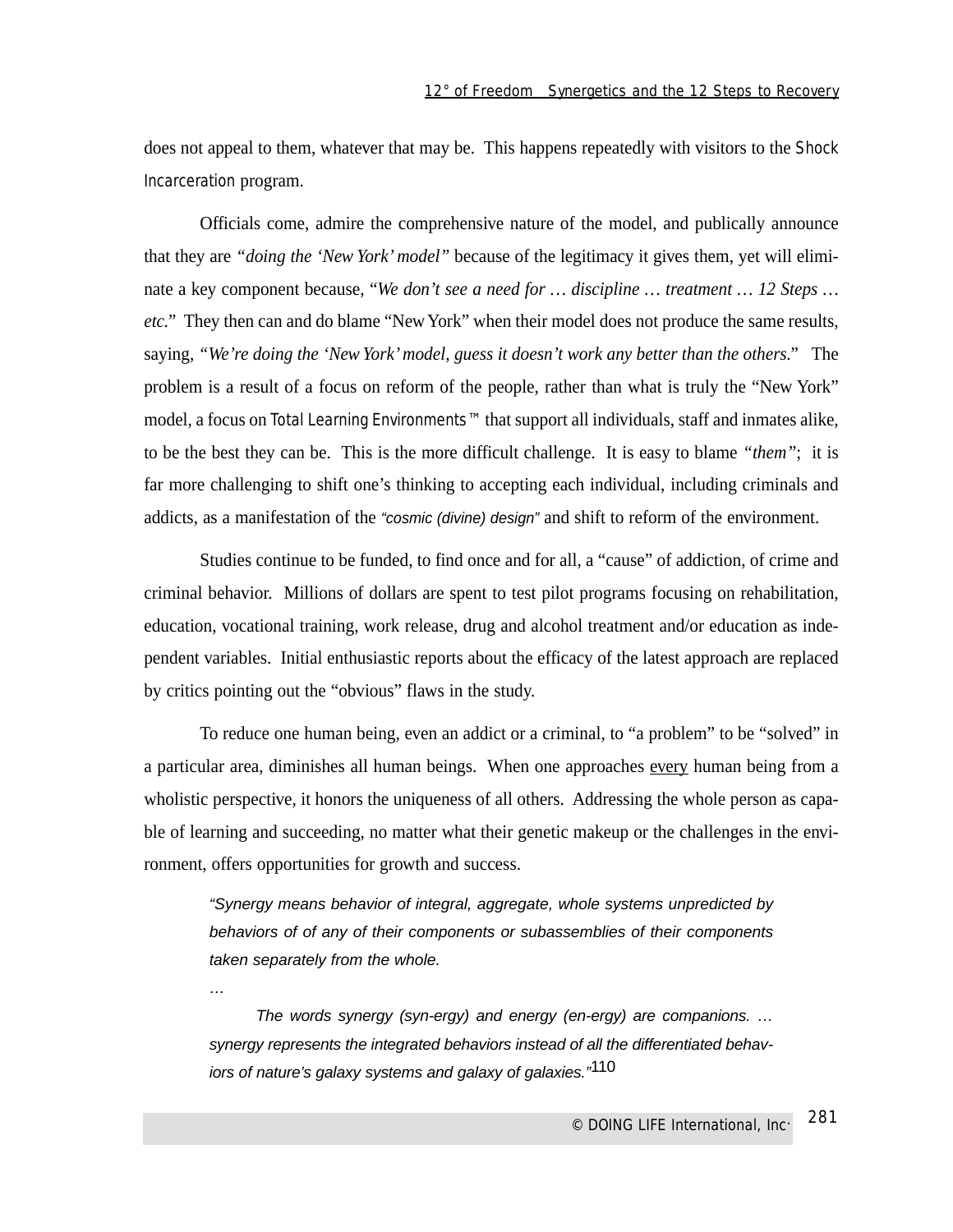## 12 Stages of Healing

Evidence of a Universal Principle is that it shows up in many different areas. In his book, The 12 Stages of Healing: A Network Approach to Wholeness, 111 Dr. Donald Epstein, who developed Network Chiropractic, explains his approach to health and healing.

"Healing has little to do with the removal of symptoms. … it involves the harmonious alignment of the physical, emotional, mental and spiritual aspects of our being and how we relate to the world. The result is a greater experience of wholeness, wellness and soundness. And wholeness is the birthright of every living being."<sup>112</sup>

In language that closely parallels both the 12 Steps to Recovery and Fuller's discussion of Universal Principles, Epstein explores the Bodymind connection in recovery from illness and maintaining wellness. He links myth and fairy tales to each of the stages of healing, discussing the generalized principles manifested in the great legends and tales that appeal to generations because of their profound truths and broad applications. The chart on the facing page lists the 12 Stages of Healing as Epstein names them and shows the parallels to the 12 Steps to Recovery and the 12° of Freedom. The Lessons of Each Stage are those Epstein discusses in his book, based in his understanding of the power of myth and fairy tales, informed by his study of Dr. Bruno Bettelheim's work as a child psychiatrist.<sup>113</sup>

Though unfamiliar with Epstein's approach during the writing of DOING LIFE!, the parallels are so striking, they warrant acknowledgement. This system also serves as an affirmation of the generalized principles Fuller spoke of as "always and everywhere true." Each stage of healing corresponds exactly to the lesson of the same step to recovery. Epstein works with the bodymind connection through the breath, posture, spinal alignment and movement to support his patients to learn the lessons of each stage, emphasizing that the body has a way of "holding on" to trauma and can also learn to "let go" when correct methods are practiced. DOING LIFE! also uses guided breathing techniques to help participants focus on the lesson of the Step and since learning Epstein's strategies, his breathing techniques have been taught to staff and in turn passed on to participants as tools for integrating the lessons of the step.<sup>114</sup>

One important note, one does not become an addict overnight, nor should one expect to recover "instantly." Healing takes time, attention and commitment. It is a journey to be savored and enjoyed, not a destination to be arrived at and completed.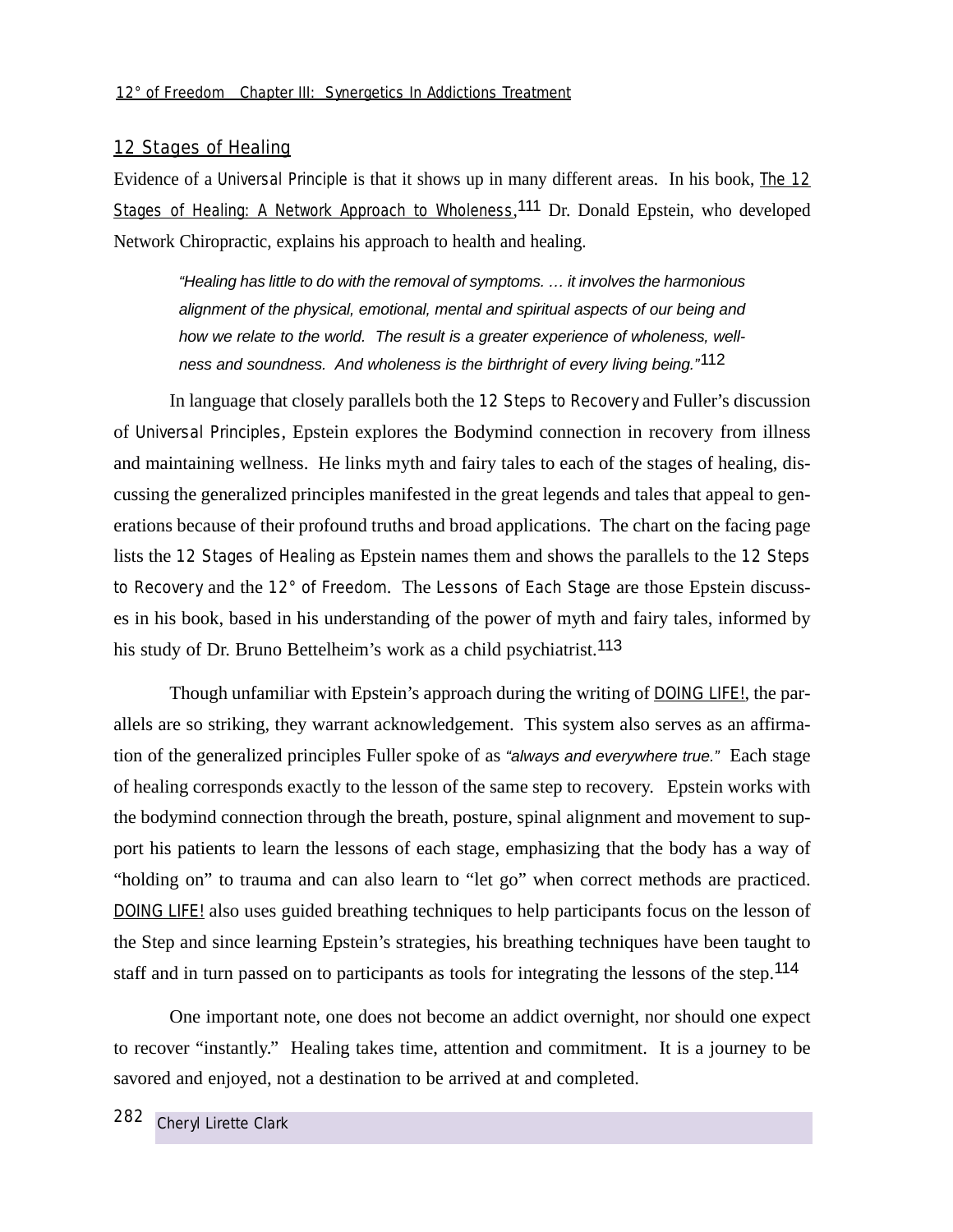| UNIVERSAL PRINCIPLES IN HEALING |                                                 |                                             |                                                    |                                    |
|---------------------------------|-------------------------------------------------|---------------------------------------------|----------------------------------------------------|------------------------------------|
|                                 | <b>12 STEPS</b><br><b>TO RECOVERY</b>           | <b>12 STAGES</b><br><b>OF HEALING</b>       | <b>LESSON</b><br><b>OF STAGE</b>                   | <b>DEGREE OF</b><br><b>FREEDOM</b> |
| 1.                              | <b>ADMIT TO BEING</b><br><b>POWERLESS</b>       | <b>SUFFERING</b>                            | <b>DEATH</b><br><b>HANSEL &amp; GRETEL</b>         | - AXIAL<br><b>ROTATION</b>         |
| 2.                              | <b>RESTORED TO</b><br><b>SANITY</b>             | <b>POLARITIES &amp;</b><br><b>RHYTHMS</b>   | <b>POWER</b><br><b>ALLADIN &amp; GENIE</b>         | - ORBITAL<br><b>ROTATION</b>       |
| 3.                              | <b>TURN OVER</b><br><b>TO G.O.D.</b>            | <b>STUCK IN A</b><br><b>PERSPECTIVE</b>     | <b>FEEL &amp; HEAL</b><br><b>SLEEPING BEAUTY</b>   | - EXPANSION<br><b>CONTRACTION</b>  |
| 4.                              | <b>MORAL</b><br><b>INVENTORY</b>                | <b>RECLAIMING</b><br><b>OUR POWER</b>       | <b>CHAOS &amp; ORDER</b><br><b>THE FROG PRINCE</b> | - TORQUE                           |
| 5.                              | <b>ADMITTED TO</b><br><b>GOD, SELF, ANOTHER</b> | <b>MERGING WITH</b><br><b>THE ILLUSION</b>  | <b>WHOLENESS</b><br><b>BEAUTY &amp; BEAST</b>      | - INSIDE/<br><b>OUTING</b>         |
| 6.                              | <b>ENTIRELY</b><br><b>READY</b>                 | <b>PREPARATION FOR</b><br><b>RESOLUTION</b> | <b>CENTERING</b><br><b>BUILDING MOMENTUM</b>       | - PRECESSION                       |
| 7.                              | <b>HUMBLY</b><br><b>ASKED</b>                   | <b>RESOLUTION</b>                           | <b>DISCHARGE</b><br><b>MEMORY LANE</b>             | + AXIAL<br><b>ROTATION</b>         |
| 8.                              | <b>BECAME</b><br><b>WILLING</b>                 | <b>EMPTINESS IN</b><br><b>CONNECTEDNESS</b> | <b>READINESS</b><br><b>PRODIGAL SON</b>            | + ORBITAL<br><b>ROTATION</b>       |
| $\mathbf{O}$<br>7.              | <b>DIRECT</b><br><b>AMENDS</b>                  | <b>LIGHT BEHIND</b><br><b>THE FORM</b>      | <b>LIFE FORCE</b><br><b>LIGHT OF WISDOM</b>        | + EXPANSION<br><b>CONTRACTION</b>  |
| 10.                             | <b>PERSONAL</b><br><b>INVENTORY</b>             | <b>ASCENT</b>                               | <b>WHOLENESS</b><br><b>ENLIGHTENMENT</b>           | + TORQUE                           |
| 11.                             | <b>PRAYER AND</b><br><b>MEDITATION</b>          | <b>DESCENT</b>                              | <b>ONE WITH SOURCE</b><br><b>ODYSSEUS</b>          | + INSIDE/<br><b>OUTING</b>         |
| 12.                             | <b>PRACTICE THE</b><br><b>PRINCIPLES</b>        | <b>COMMUNITY</b><br><b>ALI BABA</b>         | <b>PARTICIPATORY</b><br><b>SCIENTISTS</b>          | + PRECESSION                       |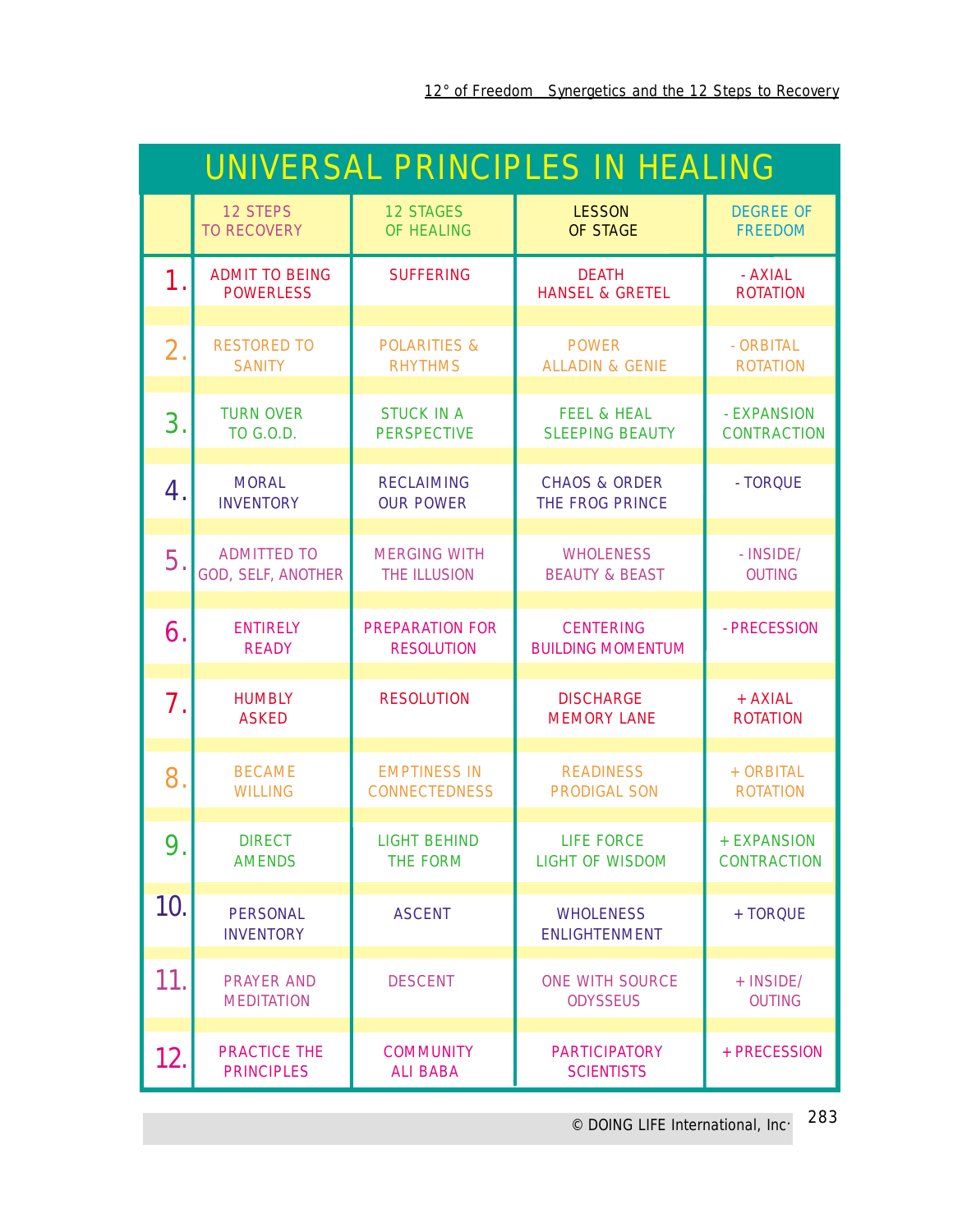## Total Learning Environments™ In Prisons

Based in the Universal Principles discussed here, the TLE™115 are consciously designed to "perturb"<sup>116</sup> the systems of the addicts who are in treatment in these prison-based programs. The TLE™ are intensive, demanding environments, with gradually increasing expectations as offenders gain more skills and experience during their participation. Evaluations of performance are based on behavioral outcomes, all within the offender's ability to control. The purpose, methods, structure and outcomes of the TLE™ will be discussed in detail in the next chapter, *Environment Is Stronger Than Will*. Those results are based in more than 20 years of research, by both internal and external evaluators.<sup>117</sup> The results achieved are offered to validate the efficacy of this wholistic approach to treatment based in Fuller's Synergetics.

Challenging others to learn to think for themselves was the constant focus of Fuller's work. "From my viewpoint, by far the greatest challenge facing the young people today is that of responding and conforming only to their own most delicately insistent intuitive awarenesses of what the truth seems to them to be as based on their own experiences and not on what others have interpreted to be the truth regarding events of which neither they nor others have experienced-based knowledge."<sup>118</sup>

The TLE™ are designed specifically to teach participants how to think for themselves. Using the 5 Steps to Decisions and the principles of the 12 Steps to Recovery as a foundation for operations, the TLE™ provide a learning environment that encourages self-control, personal growth and development. The development of positive life-skills that have been shown to lead to success is the principal goal of the TLE™.

The "experience based knowledge" gained in the criminal justice system for more than 27 years, and in human service agencies for more than seven years before that, offers evidence that the statement, "... if you give man the right environment, he will behave favorably<sup>-119</sup> has much to offer policy makers in the treatment of offenders. Even among the most hardened criminals, their environment, including the one shaped by the corrections system, influences their behavior, both positively and negatively. In their most recent evolution, the TLE™ focus on young, non-violent offenders serving their first term of incarceration,120 or are for second felony drug offenders at the Willard Drug Treatment Campus. In Network, any offenders eli-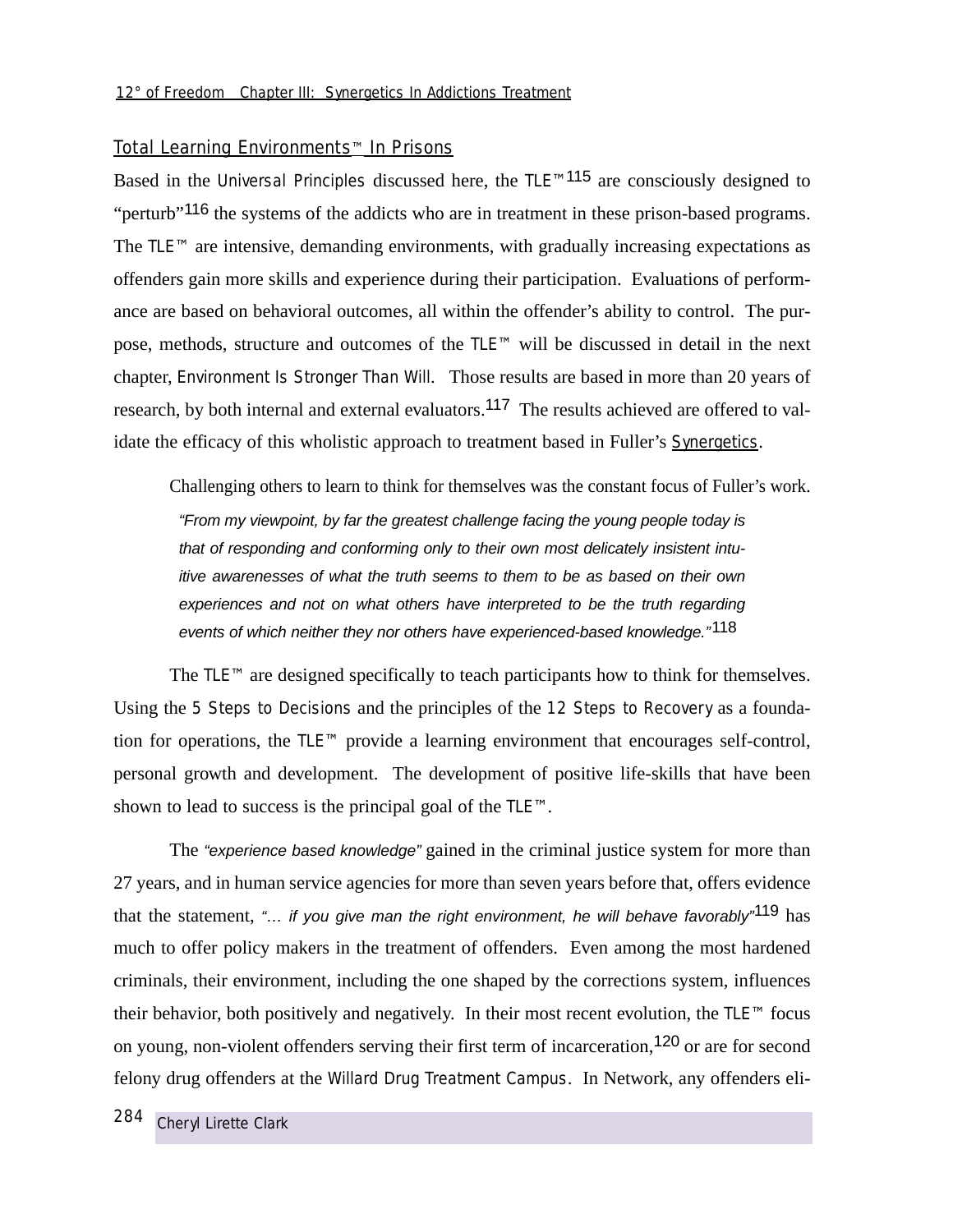## TOTAL LEARNING ENVIRONMENTS<sup>™</sup>



'Human organisms are systems.

They are complex but very important systems of energetically operative integral tools … How apt a name for the human organism is 'an interior and exterior metabolic system' … In undertaking our critical-path development of a practically realizable means of bringing about all humanity's spontaneously realizable escape

from fearfully ignorant self-destruction …

—we are being taught … to immediately 'undertake the greatest task with thorough commitment to every detail."<sup>121</sup>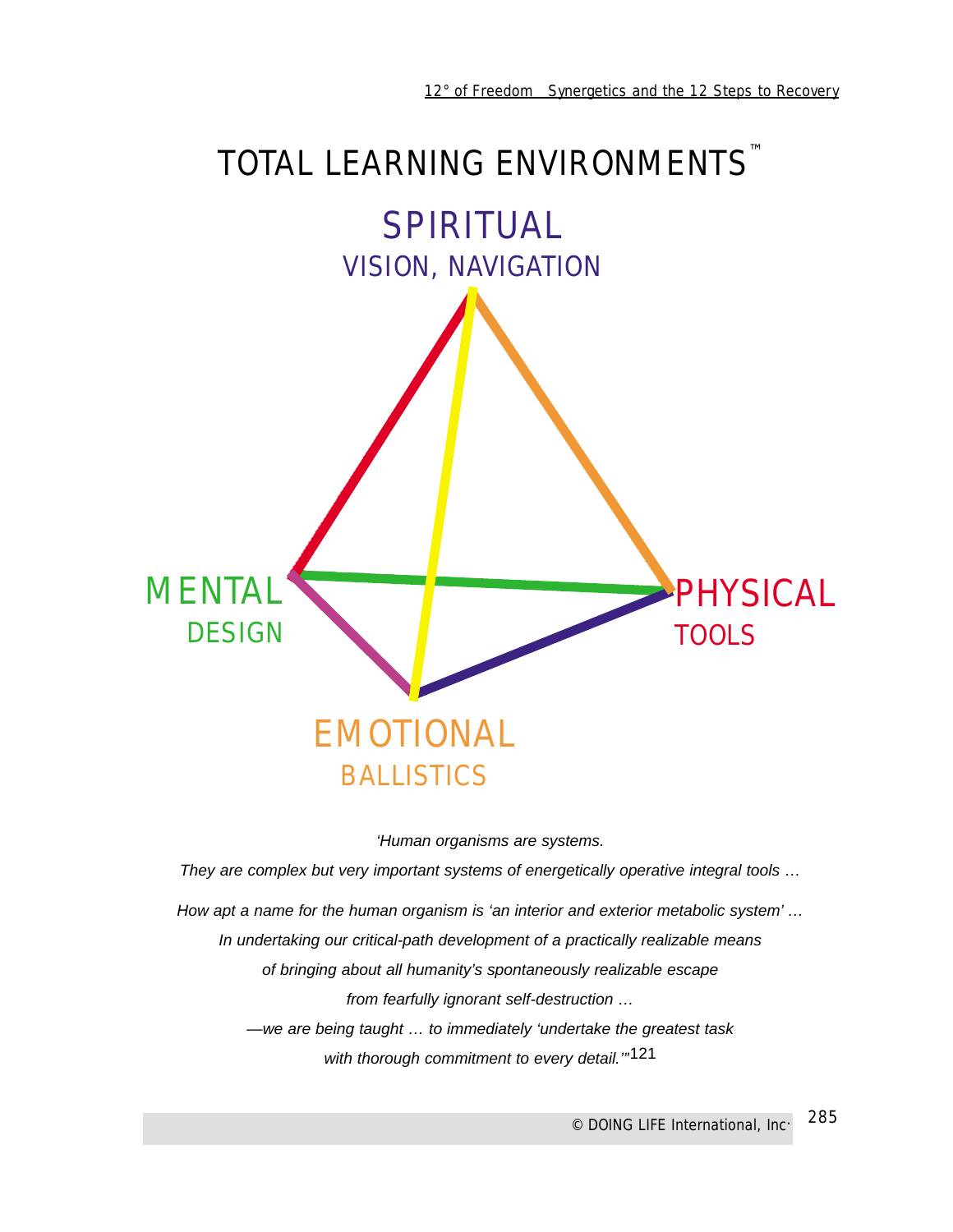gible for the correctional facility in which the program was located could participate. Network Programs were available at every level of security, therefore, certain offenders convicted of violent felonies also had the opportunity to participate. Since Shock Incarceration is an early release program and Willard DTC is an alternative to incarceration, it is neither practical nor politcally expedient to permit offenders convicted of violent offenses to participate in these programs. Network still operates in some facilities where offenders convicted of violent crimes are incarcerated. Early release is not an option in their cases, so the program has a very different meaning for them.

While some critics insist that it would better serve all to work toward the elimination of prisons altogether, —or at least eliminate prison sentences for those who have committed non-violent crimes—though an admirable goal, is one that has not been entirely realistic, given the continuing escalation of growth in the prison system. The last 25 years has experienced a period of unprecedented expansion in the corrections industry, and seeing no results from the advocates of the "shut them down" philosophy, the questions that motivate the work described here are, *"What happens between now and then? … What about all of the offenders who are in prisons today? … What about the one in 40 children who have a parent in prison today?"* (That number was one in 50 in 1994.)<sup>122</sup>

The Total Learning Environments™ in prisons developed and expanded since 1979 are based in both Fuller's principles and the same principles found in the 12 Steps to Recovery. These TLE™ are designed to provide offenders with opportunities to learn strategies to help them overcome problems related to their addictions, and to learn life-skills that have been found to lead to success. Research indicates that this model, which is dynamic rather than static, and subject to continuous improvement, has documented significant successful results.123 One precessional effect of the success of this system is the duplication of the model in a number of jurisdictions in both adult and juvenile correctional systems.<sup>124</sup>

The most recent expression of this vision is the development of the workbook series, DOING LIFE! A Life Skills Curriculum for Recovery from Addictions.<sup>125</sup> Written in an accelerated learning format, the workbook series is based in an understanding of the Synergetics of R.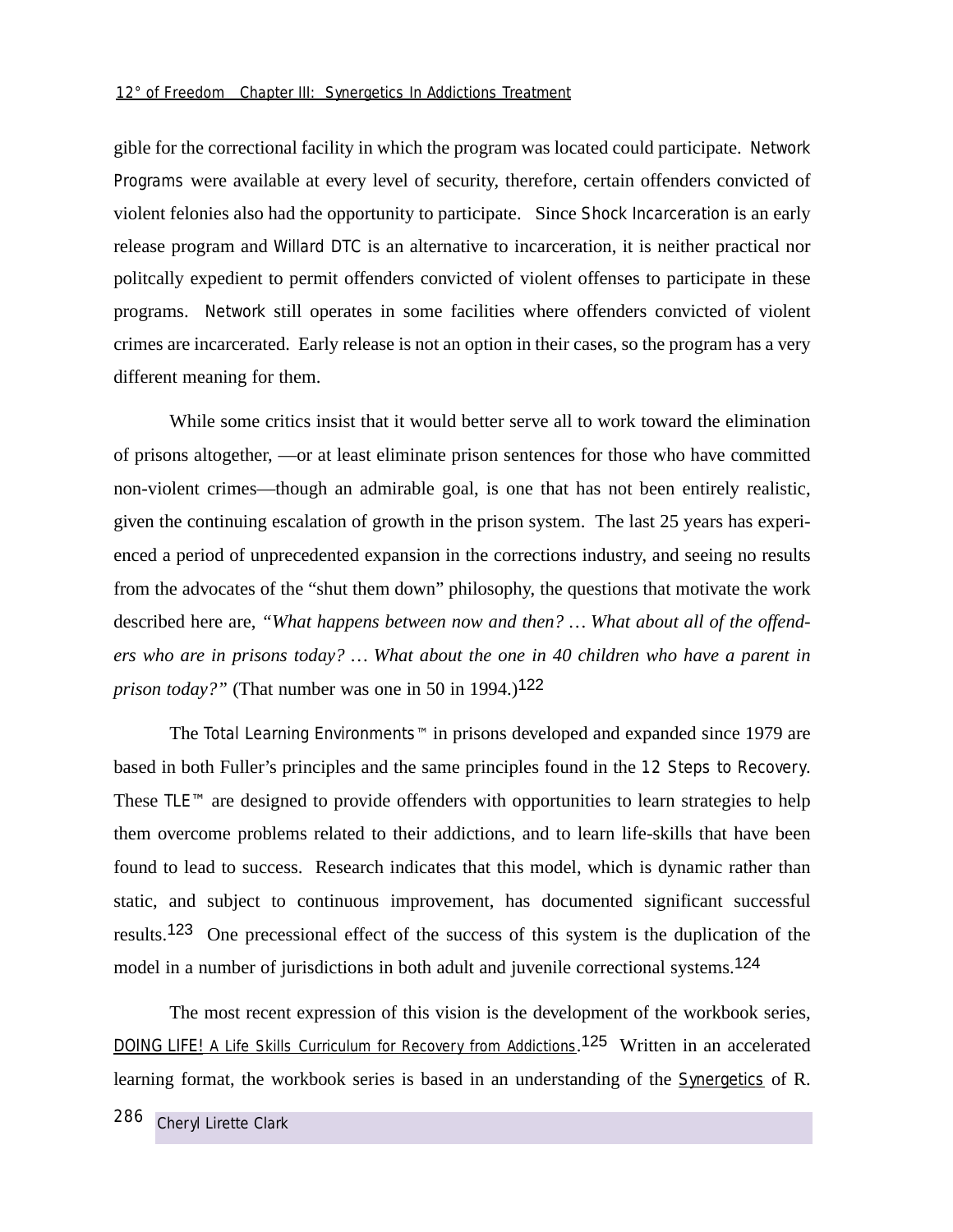Buckminster Fuller, integrated with brain-based teaching strategies, and the 12 Steps to Recovery of Alcoholics Anonymous and Narcotics Anonymous. The series was designed for use in any setting, by anyone struggling with addiction. DOING LIFE! is one expression of a Vision to create artifacts which can teach people how to overcome obstacles and learn to live fuller, richer lives. Fuller said:

"THE BEST ANTIDOTE to the powerfully misintentioned sensing and acting reflexes of society is the study of synergetics. The data of synergetics … are adequate to the task of breaking the Dark Ages stranglehold on the human individual. …

… Study of synergetics with continued recommitment of human individuals to utter faith in the comprehensive wisdom and absolute power of the intellectual integrity and love governing an eternally regenerative Universe may bring about our ultimate escape from the Dark Ages' race-suicidal obsession with the misconception that cosmic supremacy is vested in little planet Earth's politicians, priests, generals, and monetary power-wielders."126

It is perhaps through the study of Synergetics that critics may join with supporters of this work and together, realize a mutual goal to work toward practical strategies to accomplish the ultimate result of elimination of prisons completely, relegating this system to history, as a Dark Ages construct. Generations to follow may well only wonder in astonishment, confused as to how any society might have held on to the belief that a system so oppressive could work to "correct" anyone, just as the current generation wonders at earlier, "primitive" attempts to intervene in criminal behavior.

In the meantime, on a personal note, the challenges critics of this work present is both instructive and enlightening, requiring continual clarification of the approach discussed here and the development of better, more effective strategies to express it more convincingly.

The *"torque"* continues to produce valuable learning experiences, always. As First Sergeant (U.S. Army, retired) Dan Flynn says of the particularly tough times:

*"Learning is taking place!"*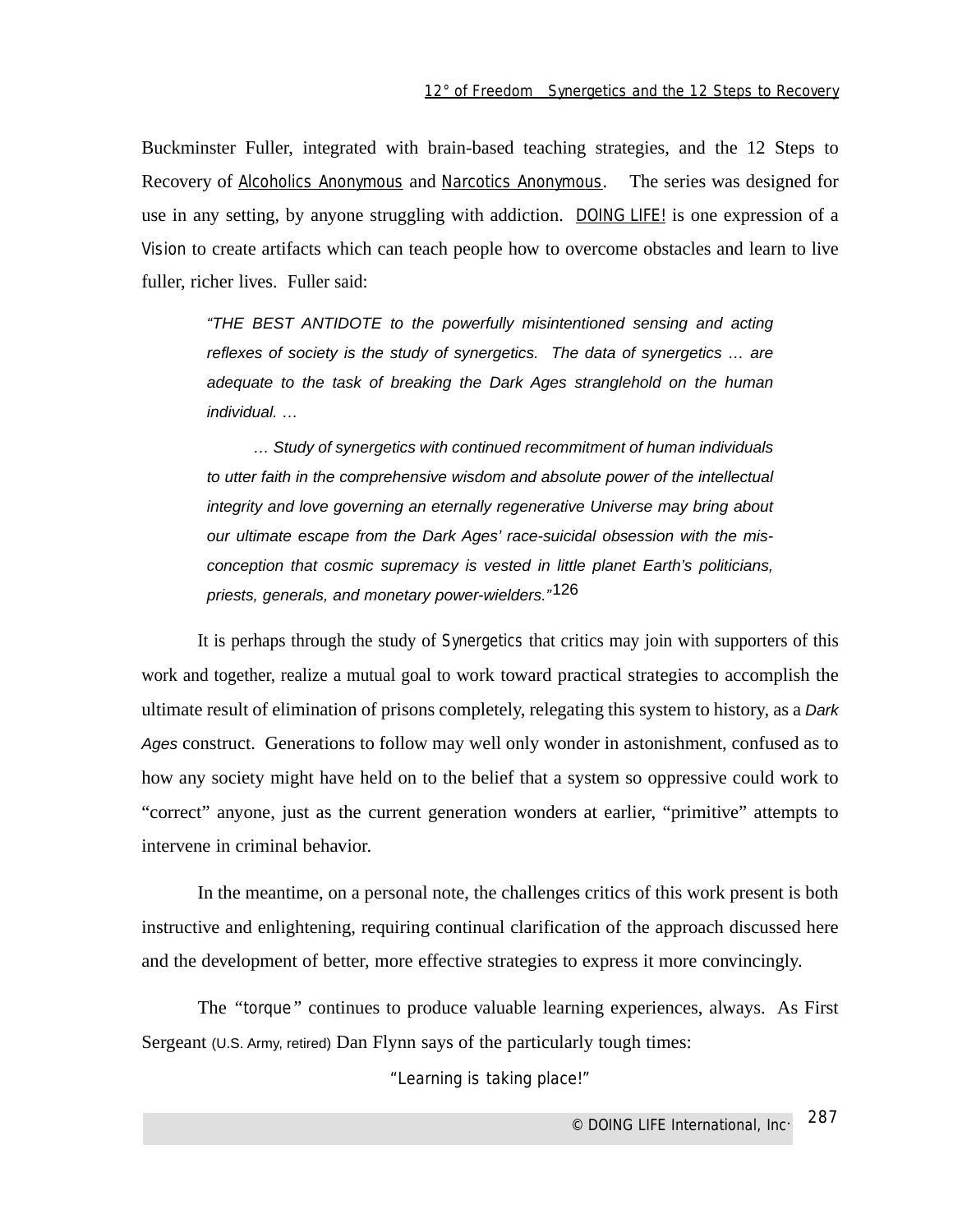## **FOOTNOTES**

## Thinking Outside of the Box

- 1. Fuller, R. Buckminster with Kiyoshi Kuromiya, Adjuvant, COSMOGRAPHY: A Posthumous Scenario for the Future of Humanity, p. 1, ©1992, Macmillan Publishing Co. Inc., NY
- 2. **Ibid.**, after Fuller's death in July, 1983, Kuromiya found the nearly completed manuscript for COS-MOGRAPHY on his desk. As they had worked together for many years, Kuromiya was able to finalize this, Fuller's last book, in a way consistent with their other work together. Fuller gave Kuromia the title, Adjuvant, meaning "*serving to aid or contribute; one who helps or facilitates"*, acknowledging that his work was greatly enhanced by Kuromiya's contributions.
- 3. Fuller, R. Buckminster in collaboration with E. J. Applewhite, Synergetics I: Explorations in the Geometry of Thinking, Preface and Contribution by Arthur L. Loeb, Harvard University, ©1975, Macmillan Publishing Co. Inc., NY

Synergetics 2: Explorations in the Geometry of Thinking, Preface and Contribution by Arthur L. Loeb, Harvard University, ©1979, Macmillan Publishing Co. Inc., NY

Among others of Fuller's works that influenced this chapter are:

- And It Came to Pass Not to Stay, Macmillan Publishing Co Inc, NY
- Ideas and Integrities, ©1963, Collier Books, Macmillan Publishing Co. Inc., NY
- Intuition, ©1970, Impact Publishers, San Luis Obispo, CA
- Lectures at the Burklyn Business School, (video and audio tapes), 1981-1983, Del Mar, CA
- R. Buckminster Fuller on Education, ©1979, The University of Massachusetts Press, Amherst
- Nine Chains to the Moon, ©1938, 1963, Southern Illinois University Press
- Operating Manual for Spaceshipearth, ©1969, Southern Illinois University Press
- 4. Clark, Cheryl L. *Network Program Plan*, 1978, unpublished document of the New York State Commission of Correction, Albany, NY

- *Network Program Procedural Manual* 1979, revised and updated: 1981, 1983, 1985, unpublished document of the New York State Commission of Correction and the Department of Correctional Services, Albany, NY

- 5. Clark, Cheryl L., Mary Bogan and Lisa Matheson DOING LIFE! A Life Skills Program for Recovery from Addictions, ©1996, DOING LIFE! International Inc., Buffalo, NY, Toronto
- 6. Clark, Cheryl L. and Lisa Matheson*,* S.M.A.R.T. CHOICES! Accelerated Life Skills for Making Decisions that Work, ©1999, DOING LIFE! International Inc., Buffalo, NY, Toronto
- 7. Clark, Cheryl L. and Lisa Matheson **Facilitator's Guide to DOING LIFE!**, ©1997, DOING LIFE! International Inc., Buffalo, NY, Toronto, Ontario - Facilitator's guide to S.M.A.R.T. CHOICES!, ©2000, DOING LIFE! International Inc., Buffalo, NY, Toronto
- 8. Clark, Cheryl L. *Network Program Plan*, op. cit. - *Shock Incarceration, Program Procedural Manual*, 1987, 1988, unpublished document of the New York State Department of Correctional Services, Albany, NY, updates with R. W. Moscicki, 1989, 1991, 1994, 1996, 1998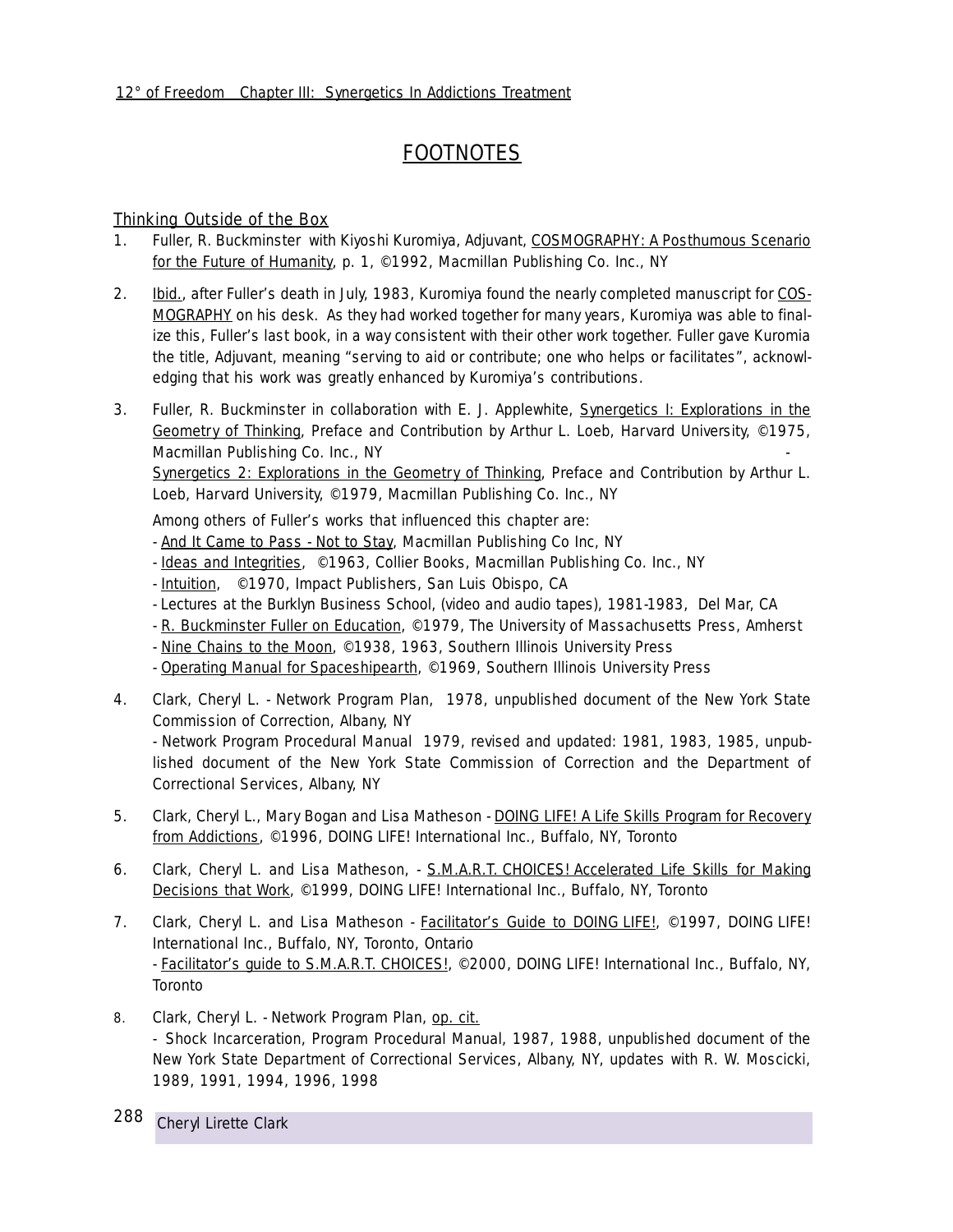- *Willard Drug Treatment Center, Program Procedural Manual*, 1995, 1996, with Mary T. Bogan, Ronald W. Moscicki, Sandra Polakow and Edna Smith

Windes, Kenneth - *"Cops, Cons and Counselors"* Transactional Analysis After Eric Berne, Graham Barnes, Editor, ©1977, Harper's College Press, Harper and Row, NY, and *The Network Program Plan*, 1978

- 9. Ibid.
- 10. New York State Department of Correctional Services and New York State Division of Parole, First Annual Report to the Legislature: Shock Incarceration in New York State (1989) Second Annual Report to the Legislature: Shock Incarceration in NY State (1990) Third Annual Report to the Legislature: Shock Incarceration in New York State (1991) Fourth Annual Report to the Legislature: Shock Incarceration in NY State (1992) Fifth Annual Report to the Legislature: Shock Incarceration in New York State (1993) Sixth Annual Report to the Legislature: Shock Incarceration in New York State (1994) Seventh Annual Report to the Legislature: Shock Incarceration in NY State (1995) Eighth Annual Report to the Legislature: Shock Incarceration in NY State (1996) Ninth Annual Report to the Legislature: Shock Incarceration in NY State (1997) Tenth Annual Report to the Legislature: Shock Incarceration in NY State (1998) Willard Drug Treatment Center, First Annual Report (1998) Unpublished reports by the Division of Program Planning, Research and Evaluation and the Office of Policy Analysis and Information, Albany, NY
- 11. Burglass, Milton, M.D. and Mary Grace Duffy, M.S. Thresholds: a decision making course, 1966, 1972, Bucks County, PA 1974 Correctional Solutions Foundation, Cambridge, MA
- 12. Marketing and Informational Materials for DOING LIFE! International, Inc., (DLI), 1996

## 12° of Freedom

- 13. Edmondson, Amy Lectures at Excellerated Business School and Global Educators Program, 1983, 1992
- 14. Edmondson, Amy A Fuller Explanation: the Synergetic Geometry of R. Buckminster Fuller, ©1987, Birkhauser, Boston, Basel, Stuttgart
- 15. Clark, Cherie A *Planning Guide for Boot Camps,* Juvenile and Adult Boot Camps, ©1996, American Correctional Association, Lanham, MD, this introductory chapter is set up as a workbook for planners. A general workbook is also available for planning any initiative.
- 16. Fuller with Kuromiya, COSMOGRAPHY*,* p. 18, op. cit.
- 17. Fuller, with E. J. Applewhite, Synergetics I*,* p. 81, op. cit.
- 18. Ibid., p. 244
- 19. Edmondson, A Fuller Explanation*,* op. cit., p. 11
- 20. Fuller, *"Emergent Humanity: Its Environment and Education"*, ©1965, in R. Buckminster Fuller on Education, (pp. 86-113), op.cit
- 21. Fuller, with E. J. Applewhite, Synergetics I*,* op. cit., p. 242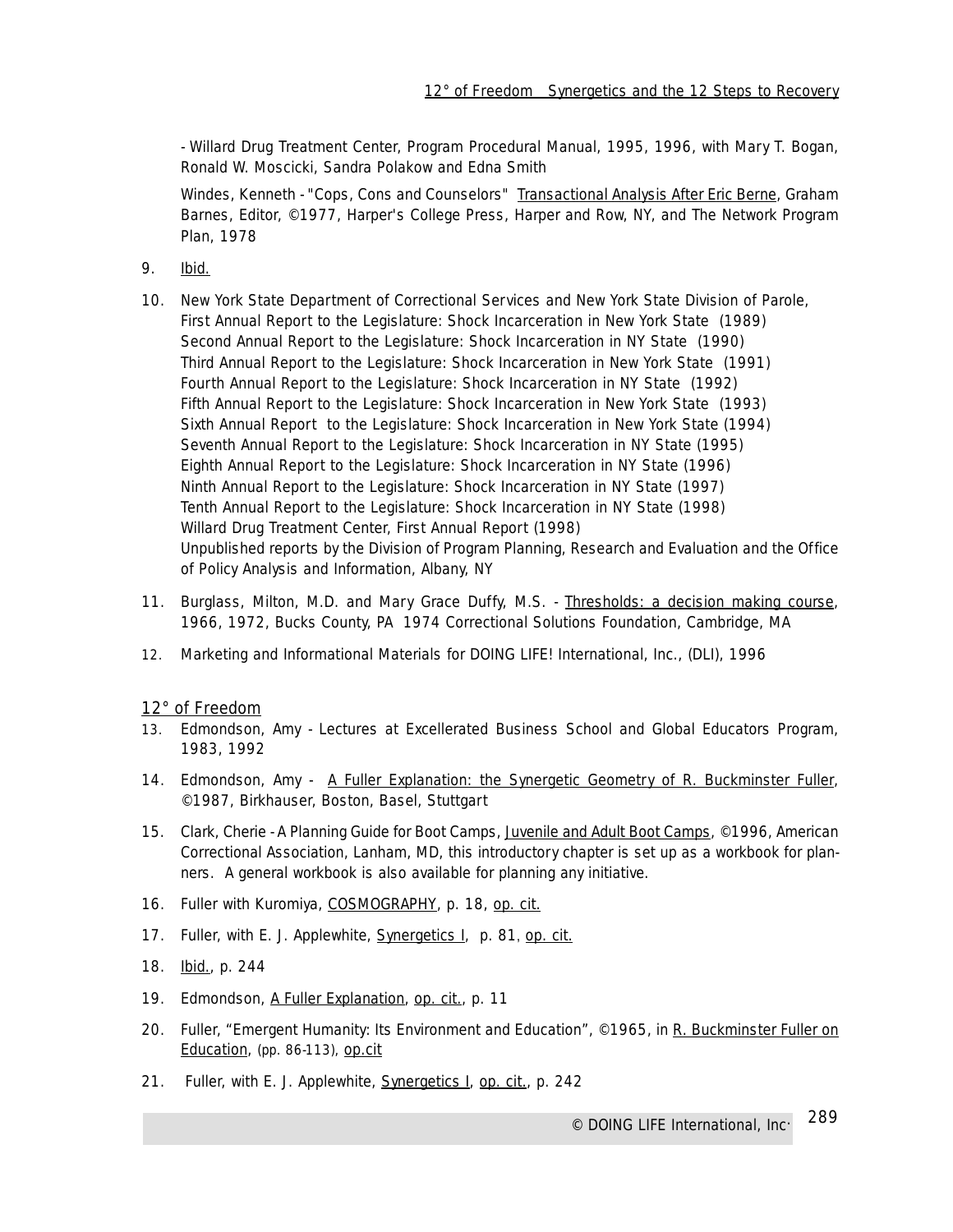## Axial Rotation

- 22. Webster's Third New International Dictionary of the English Language Unabridged, ©1961, 1993, Merriam Webster, Inc., Phillipines, Springfield, MA
- 23. Fuller, R. Buckminster Operating Manual for Spaceshipearth, op. cit.
- 24. Alcoholics Anonymous World Services Inc. Alcoholics Anonymous, ©1939
- 25. Ballard, Robert Worchester, MA, 1992 Carrie Boyko and Kimberly Colen Hold Fast Your Dreams, *Twenty Commencement Speeches*, ©1996, Scholastic Inc., NY, Toronto, London
- 26. Fuller, R. Buckminster *"Mistake Mystique",* (pp. 91-100) 1970, Intuition, op. cit., and in R. Buckminster Fuller on Education, ©1979, pp. 142-148, op. cit.
- 27. Ibid.
- 28. Ibid.
- 29. Fuller with Kuromiya, Critical Path, pp. 144 145, op. cit. The illustration accompanying this quote is from *Step 7: Humbly Ask*, in DOING LIFE!, op. cit.

### Orbital Rotation

- 30. Webster's Dictionary, op. cit.
- 31. From Fuller's poem, *Cosmic Plurality*, as presented here in Chapter II: Every Day In America
- 32. Fuller, *"Mistake Mystique",* in Intuition, op. cit.
- 33. Snyder, Robert BUCKMINSTER FULLER: An Autobiographical Monologue Scenario, ©1980, St. Martin's Press, NY
- 34. Glasser, William, M.D., Reality Therapy, ©1965, Harper & Row Publishers, NY
- 35. Fuller, R. Buckminster Lectures at the Burklyn Business School, op. cit.
- 36. There are many sources from Eastern Philosophy for this, the one cited here is from Science of Meditation, by Yogacarya Swami Kripaluvanand, ©1977, New Karnodaya Press, Bombay
- 37. Alcoholics Anonymous, op. cit.
- 38. Ibid.
- 39. Chopra, Deepak, M.D. Quantum Healing, Exploring the Frontiers of Mind/Body Medicine, ©1989, Bantum Books, NY

### Expansion-Contraction

- 40. Fuller with E. J. Applewhite, Synergetics 2:, p. 83, op. cit.
- 41. Webster's Dictionary, op. cit.
- 42. Prigogine, Ilya Order Out of Chaos, ©1984, Bantum Books, NY, Toronto, London
- 43. Fuller, Critical Path, p. 159, op. cit.
- 44. Fuller, *"Mistake Mystique",* op. cit.
- 290 *Cheryl Lirette Clark*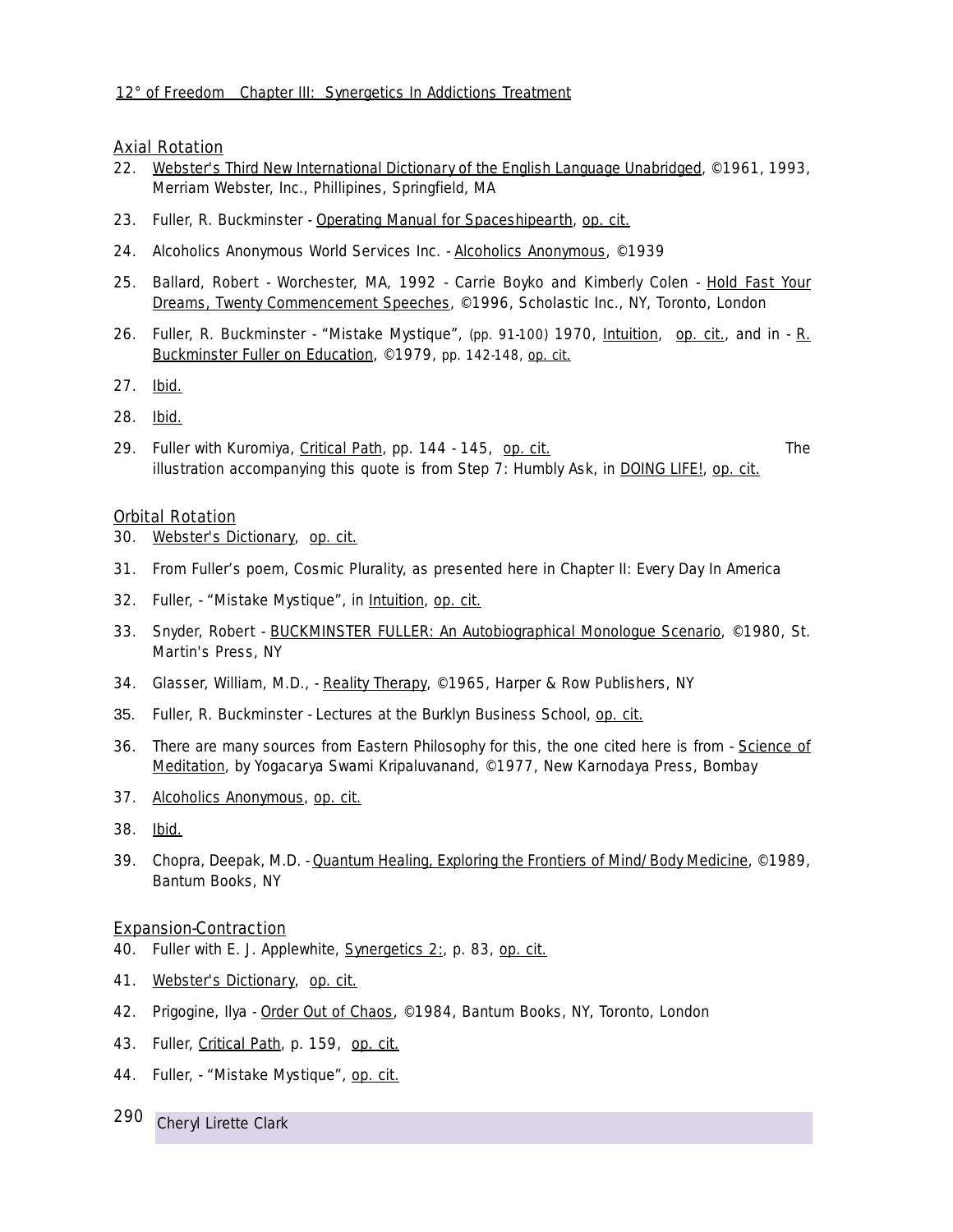- 45. Alcoholics Anonymous, op. cit.
- 46. Fuller, *"Mistake Mystique",* in Intuition, p. 92, op. cit.
- 47. Fuller, *"Ever Rethinking The Lord's Prayer,* pp. 153 158, Critical Path, op. cit.
- 48. Fuller, Critical Path*,* pp. 152 153, Kepler and Galileo were excommunicated by the Roman Catholic Church as heretics for their unconventional beliefs.

#### **Torque**

- 49. Webster's Dictionary, op. cit.
- 50. Annual Reports to the Legislature, NYSDOCS, op. cit.
- 51. Fuller on his *"Chronofile"*, p. 124, Critical Path, op. cit.
- 52. Alcoholics Anonymous, op. cit.
- 53. Clark, et al, *Step 4: Take Inventory*, in DOING LIFE!, op. cit., Ron Moscicki explained this to us as a practical example of Torque.
- 54. Fuller, Critical Path*,* p. 145
- 55. Sun Tzu Sun-Tsu: The Art of Warfare, p. 73, Translated with an introduction and commentary by Roger Ames, ©1993, Random House, NY, Canada

### Inside-Out

- 56. Webster's Dictionary, op. cit.
- 57. Fuller, Critical Path*,* p. ix, The "sixfold" Fuller refers to are the six degrees of positive and negative freedoms, expressed at the six vectorsof the Tetrahedron.
- 58. Fuller, with E. J. Applewhite, Synergetics I*,* 415.10, p. 122, op. cit.,
- 59. Ibid.
- 60. Fuller, Operating Manual for Spaceshipearth, op. cit.
- 61. Alcoholics Anonymous, op. cit.
- 62. Fuller in a letter responding to a 10-year-old, Michael, wondering what he, "one little individual" could do to contribute to humanity, Critical Path*,* op. cit., p. xxxviii
- 63. Fuller, R. Buckminster and Anwar Dil Humans in Universe, ©1983 Mouton, NY
- 64. Ibid., pp. 33 34

### **Precession**

- 65. Webster's Dictionary, op. cit.
- 66. Fuller, with E. J. Applewhite, Synergetics I*,* p. 83, op. cit.
- 67. Fuller, Critical Path*,* op. cit.
- 68. Fuller, *"Mistake Mystique",* op. cit.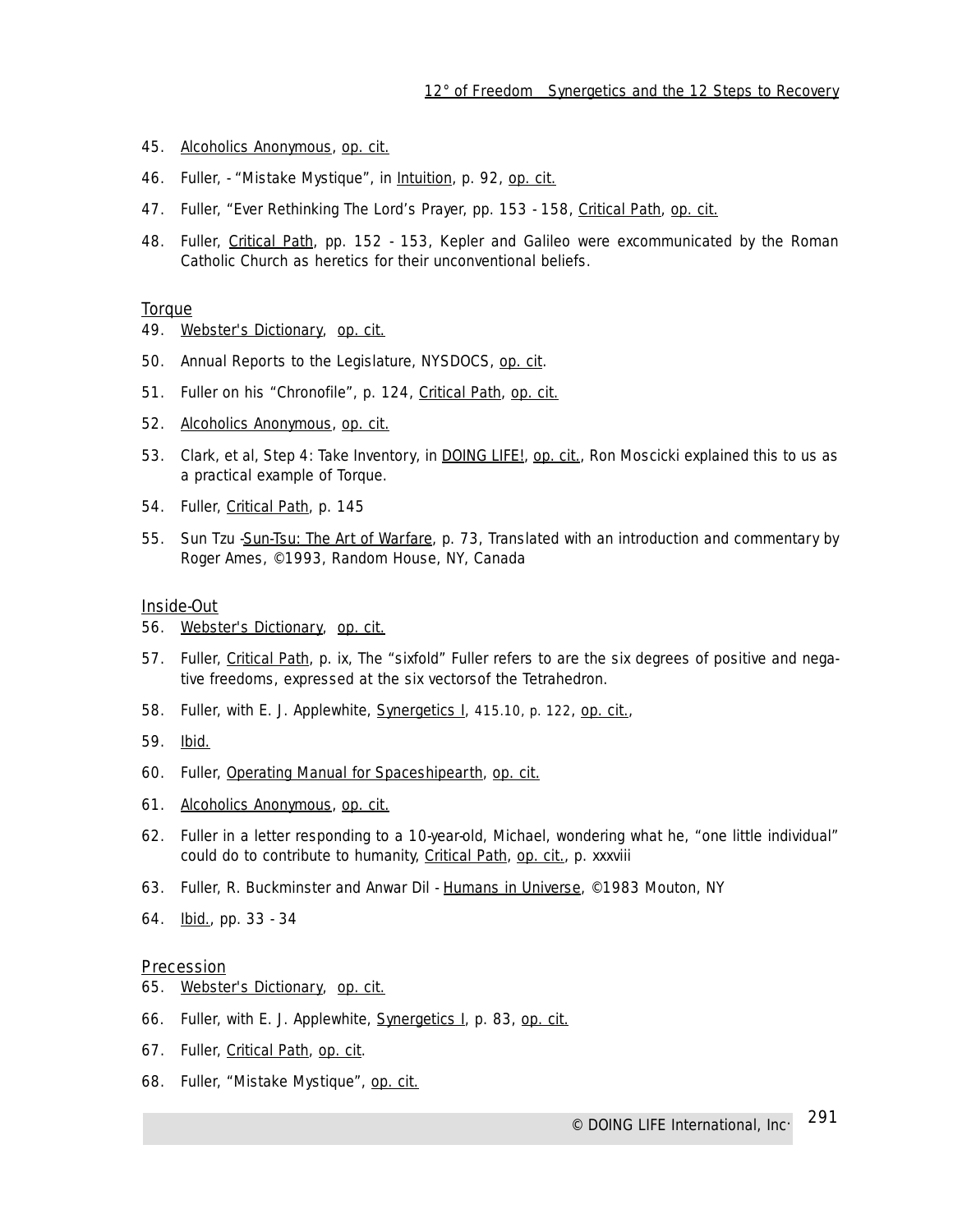### 69. Alcoholics Anonymous, op. cit.

70. Kevin Kallin said he learned this while driving to work, listening to the radio. Fuller describes the radio as a "class-two evolutionary tool," predicting in the 1920's that radio and other instantaneous, world-wide communications would revolutionize the planet. In Critical Path, he says: *"In reviewing the full range of human's presence on Earth we discover two main evolutionary trendings.*

*Class two evolutionary trendings are all those events that seem to be resultant upon human initiative-taking or political reforms that adjust to the changfes wrought by the progressive introduction of environment-altering artifacts. … tend to flatter human ego and persuade humanity to deceive itself by taking credit for favorable changes … while blaming other humans or 'acts of God' for unfavorable changes.*

*… Class-one evolution accounts for humans' presence on Earth. … born naked, helpless for months, and inexperienced … verbal … communication … led to … writing or visual communication, …*

*…*

*…It was class-one evolution that in the nid-1920s disclosed to the world's children and their parents that the voice coming over the radio had more up-to-the-minute information regarding many more subjects than had the parents. The parents did not tell the children that the radio people had more authoritative information—it was self-evident to the children, who witnessed their parents running next door to the neighbors to tell them what the radio people had just told them. …"* pp. 229 - 230

- 71. Fuller, Critical Path*,* op. cit., pp. 144 145
- 72. Fuller, in a lecture to the Burklyn Business School, March, 1983. This is also on a greeting card from the Excellerated Learning Institute, illustrated with the bee aiming for the flower.

## The Tetrahedron: Minimum Structural System In Universe

- 73. Fuller, Critical Path*,* p. 239, op. cit.
- 74. Fuller, Cosmography*,* pp. 239 240, op. cit.
- 75. Fuller, Critical Path*,* p. 89
- 76. Fuller, Cosmography*,* Fig. 3.3, p. 90
- 77. Fuller, Critical Path*,* p. 238, op. cit.
- 78. lbid.
- 79. Ibid.
- 80. Ibid.
- 81. Clark, Cheryl L. *Planning Guide,* Juvenile and Adult Boot Camps, ©1996, American Correctional Association,Lanham, MD, (discussed here earlier on pages 8 - 11)
- 82. Fuller, Critical Path*,* p. 240
- 83. Fuller and Dil Humans in Universe, op. cit.

292 *Cheryl Lirette Clark*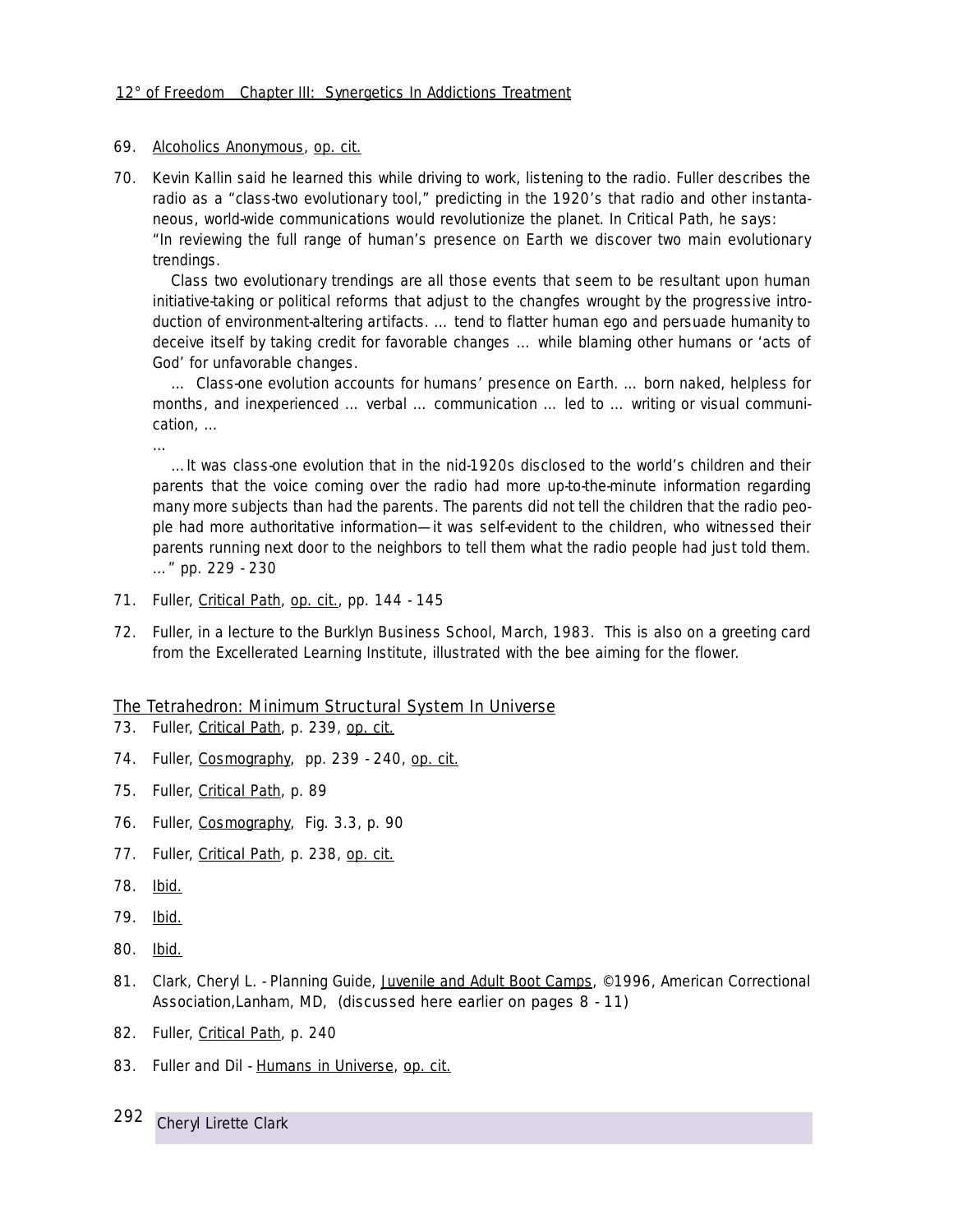### 12 Steps to Recovery

- 84. Fuller and Dil Humans in Universe, op. cit.
- 85. Fuller, Synergetics 2, 415.10, p. 122, op. cit.
- 86. Ibid.
- 87. Fuller, Synergetics I, p. 242

#### God As Universal Principle

- 88. Adler, Mortimer J., Editor in Chief and William Gorman, General Editor The Great Ideas, *A Syntopicon of Great Books of the Western World*, pp. 391-425, ©1952, 1986, By Encyclopædia Britannica, Inc., University of Chicago, IL
- 89. Ibid., p. 391
- 90. Webster's Dictionary, op. cit.
- 91. Fuller, Critical Path*,* p. 159, op. cit.
- 92. Ibid., pp. 153-159 includes all of "EVER RETHINKING THE LORD'S PRAYER"
- 93. Fuller, "Mistake Mystique", op. cit.
- 94. Fuller shared these stories in his lectures. It is also discussed in Robert Snyder's BUCKMINSTER FULLER: An Autobiographical Monologue Scenario, ©1980, St. Martin's Press, NY
- 95. Alcoholic's Anonymous, p. 45
- 96. **Ibid.**, pp. xxv xxx
- 97. Adler, *Syntopicon*, p. 391
- 98. Ibid., p. 46
- 99. Tillich, Paul, *"You Are Accepted"*, pp. 153 163, The Shaking of the Foundations, ©1948, Charles Scribner's Sons, NY
- 100. See Chapter II: Every Day In America, here. Warden Cain spoke of this during his keynote address to the National Corrections Conference On Substance Abuse Testing, Sanctions and Treatment in New Orleans, LA, , April 23 - 25, 1997, sponsored by the National Institute of Justice
- 101. Alcoholic's Anonymous, p. 48, op. cit.
- 102. Adler, *Syntopicon*, p. 401, op. cit.
- 103. Alcoholic's Anonymous, p. 10, op. cit.
- 104. Fuller, Critical Path*,* p. 152, op. cit.

### Synergetics In Treatment

105. Critical Path*,* p. 249, op. cit.

106. Ibid, pp. 27 - 28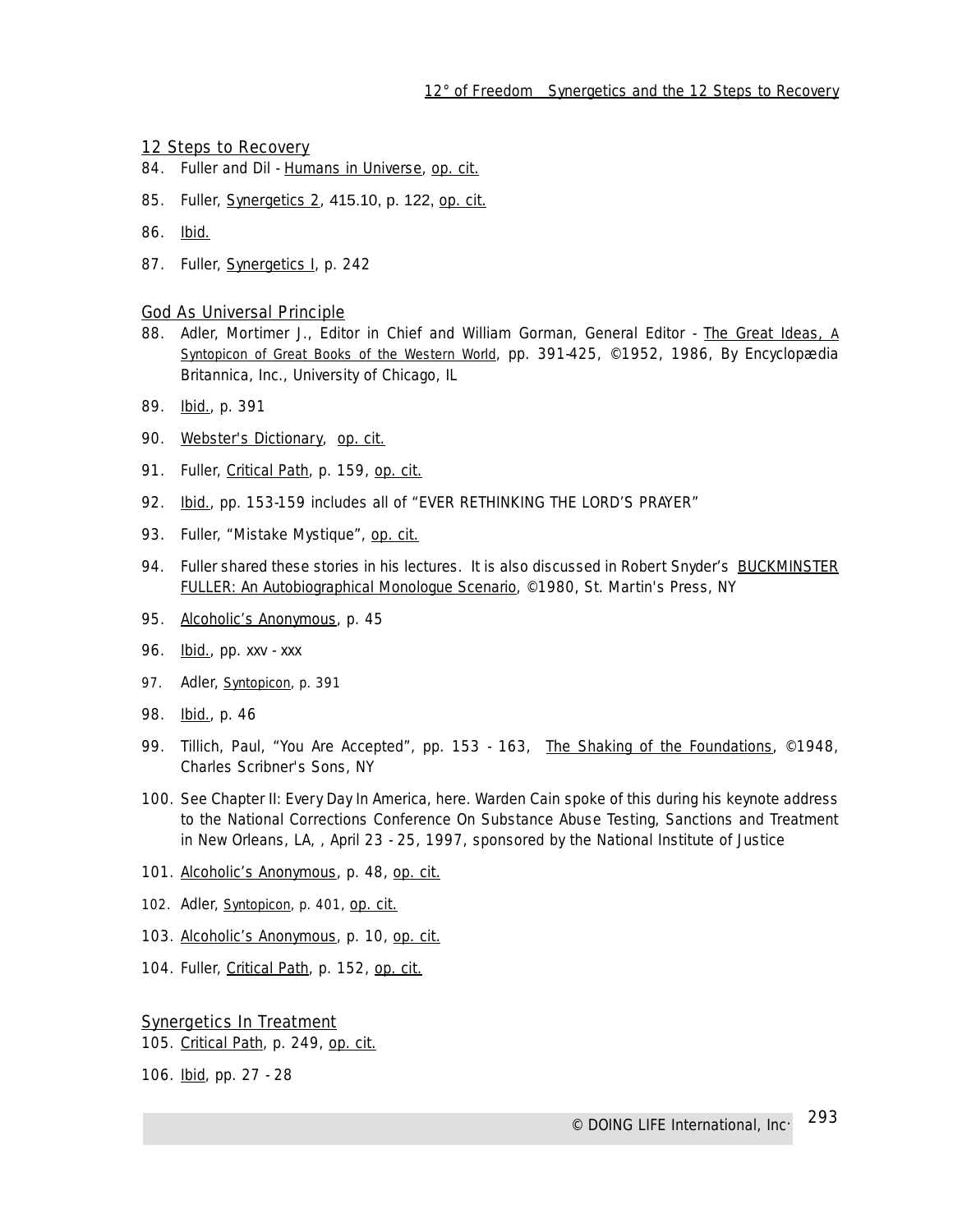- 107. Glasser, Reality Therapy, op. cit.
	- Glasser, William, M.D., Control Theory, ©1984, Harper & Row Publishers, NY
	- Control Theory in the Classroom, ©1986, Harper & Row Publishers, NY
	- Schools Without Failure, ©1969, Perennial Library, Harper & Row Publishers, NY
	- The Control Theory Manager, ©1995, HarperBusiness, A Division of HarperCollins Publishers
- 108. Martinson, Robert *"What Works? Questions and Answers About Prison Reform"* Public Interest; Vol. 35, 1974
- 109. Gottfredson, Michael R. *"Treatment Destruction Techniques"* Journal of Research in Crime and Delinquency, 1979
- 110. Fuller, Applewhite, Synergetics I, p. 3, op. cit.

# 12 Stages of Healing

- 111. Epstein, Donald M., D.C., with Nathaniel Altman, The 12 Stages of Healing: A Network Approach to Wholeness, ©1994, Amber-Allen Publishing, San Rafael, CA and New World Library, Novato, CA
- 112. **Ibid.**, p. 1
- 113. Bettelheim, Bruno The Uses of Enchantment: The Meaning and Importance of Fairy Tales, ©1975, Vintage Books, A Division of Random House, NY - Love Is Not Enough, the Treatment of Emotionally Disturbed Children, ©1950, 1971, Avon Books
- 114. Thanks to Deidre Clarke, Dr. Christa Rivelli and Mary Bogan for introducing me to Dr. Epstein's work.

# Total Learning Environments™ In Prisons

- 115. Clark, *Network Program Plan,* op. cit.
	- *Network Program Procedural Manual,* op. cit.
	- *Shock Incarceration, Program Procedural Manual*, op. cit. -
	- Willard Drug Treatment Center, Program Procedural Manual, op. cit.
- 116. Prigogine, Ilya <u>Order Out of Chaos</u>, ©1984, Bantum Books, NY, Toronto, London
- 117. Clark, Cherie L. and David Aziz, Ph. D *"Shock Incarceration in New York: State Philosophy, Results and Limitations",* Correctional Boot Camps: A Tough Intermediate Sanction, ed. by Doris Laton MacKenzie and Eugene E. Hebert, 1996, U.S. Department of Justice, National Institute of Justice Cheryl L. Clark, Chair - with William Beers, C. Martin Lensing, Ronald Moscicki and Joshua Perry - *"Best Practices in Shock Incarceration"*, Monograph, American Correctional Association, August, 1998

MacKenzie, D. L. and Claire C. Soural. - *Inmates' Attitude Change During Incarceration: A Comparison of Boot Camps With Traditional Prison*, Justice Quarterly, Vol. 12 No. 2, June 1995, ©1995 Academy of Criminal Justice Sciences

Parent, D. G. S*hock Incarceration: An Overview of Existing Programs*, Washington, DC: NIJ Issues and Practices Report, 1989, National Institute of Justice, NCJRS 114902